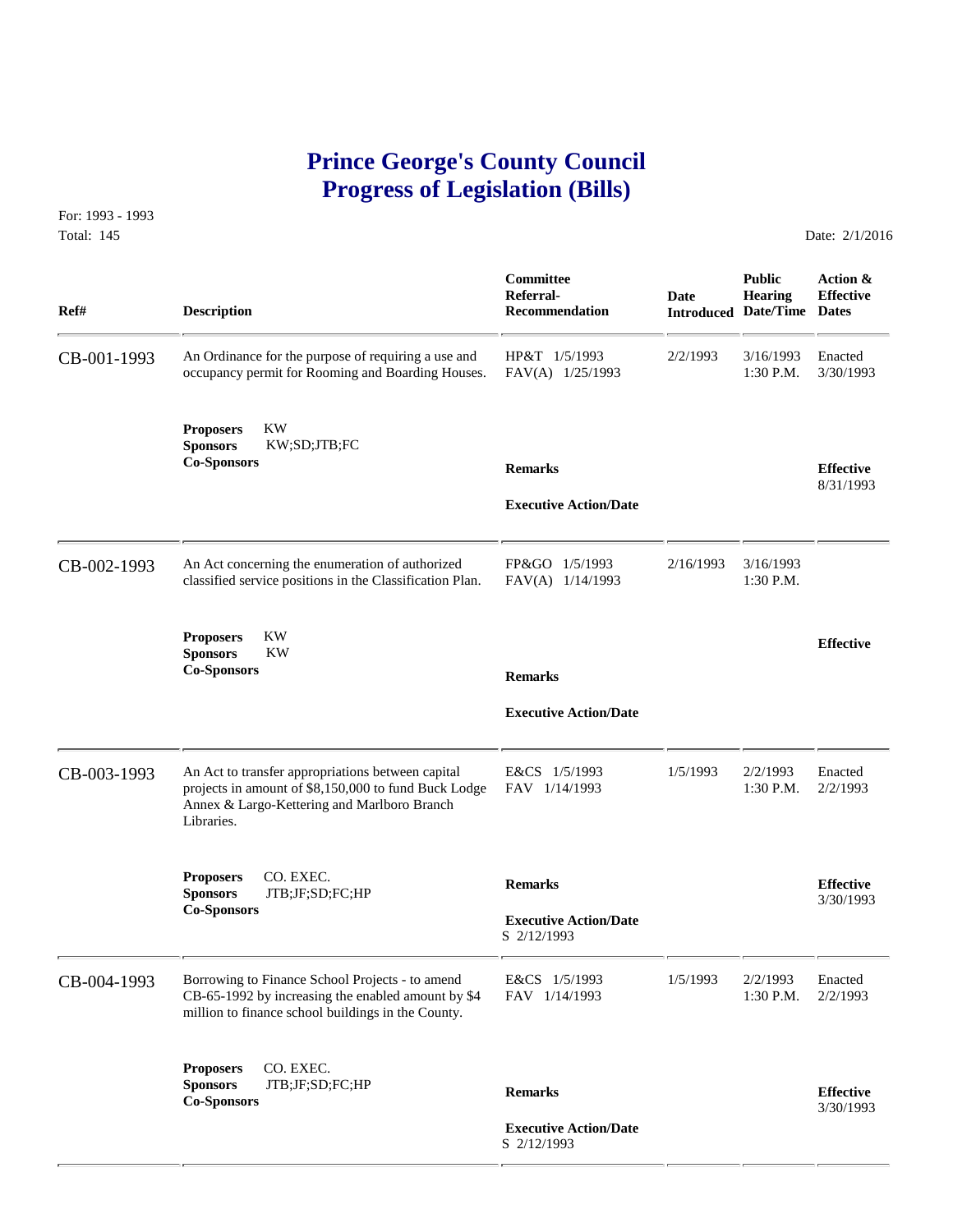**For: 1993-1993 Prince George's County Council** Page 2 of 30<br>**Prince George's County Council** Page 2 of 30<br>**Progress of Legislation (Bills)** Date: 2/1/2016 **Total: 145 Progress of Legislation (Bills)** 

| Ref#        | <b>Description</b>                                                                                                                                                                           | Committee<br>Referral-<br><b>Recommendation</b>      | Date<br><b>Introduced</b> | <b>Public</b><br><b>Hearing</b><br>Date/Time | Action &<br><b>Effective</b><br><b>Dates</b> |
|-------------|----------------------------------------------------------------------------------------------------------------------------------------------------------------------------------------------|------------------------------------------------------|---------------------------|----------------------------------------------|----------------------------------------------|
| CB-005-1993 | To amend CB-66-1992 to increase General Obligation<br>Bonds that the County would be authorized to sell by<br>\$4 million for cer- tain capital projects (Regina High<br>School).            | E&CS 1/5/1993<br>FAV 1/14/1993                       | 1/5/1993                  | 2/2/1993<br>1:30 P.M.                        | Enacted<br>2/2/1993                          |
|             | CO. EXEC.<br><b>Proposers</b><br><b>Sponsors</b><br>JTB;JF;SD;FC;HP                                                                                                                          | <b>Remarks</b>                                       |                           |                                              | <b>Effective</b><br>3/30/1993                |
|             | <b>Co-Sponsors</b>                                                                                                                                                                           | <b>Executive Action/Date</b><br>S 2/12/1993          |                           |                                              |                                              |
| CB-006-1993 | Subdivision Amendment revising a definition<br>modifying submittal requirements for final plats;<br>clarifying applicability of Woodland Conservation req.<br>in Critical Area Zone.         | HP&T 1/5/1993<br>FAV(A) 1/25/1993                    | 2/2/1993                  | 3/16/1993<br>$1:30$ P.M.                     | Enacted<br>3/23/1993                         |
|             | CO. EXEC.<br><b>Proposers</b><br><b>Sponsors</b><br>RC;JTB;FC                                                                                                                                | <b>Remarks</b>                                       |                           |                                              | <b>Effective</b>                             |
|             | <b>Co-Sponsors</b>                                                                                                                                                                           | <b>Executive Action/Date</b><br>S 4/1/1993           |                           |                                              | 5/3/1993                                     |
| CB-007-1993 | An Ordinance making certain changes to the Zoning<br>provisions for the Chesapeake Bay Critical Area<br>Overlay Zones & Conservation Manual for the<br>Chesapeake Bay Critical Area.         | HP&T 1/5/1993<br>FAV 1/25/1993                       | 1/5/1993                  | 2/2/1993<br>1:30 P.M.                        | Enacted<br>2/2/1993                          |
|             | CO. EXEC.<br><b>Proposers</b><br><b>Sponsors</b><br>RC;FC;JTB;SD;HP<br><b>Co-Sponsors</b>                                                                                                    | <b>Remarks</b><br><b>Executive Action/Date</b>       |                           |                                              | <b>Effective</b><br>6/2/1993                 |
| CB-008-1993 | To limit amount of change in municipal tax differential FP&GO 1/5/1993<br>rates that can be levied from one fiscal year to next; to<br>provide for municipal review of certain changes; etc. | $FAV(A)$ 3/22/1993                                   | 3/30/1993                 | 4/20/1993<br>1:30 P.M.                       | Enacted<br>4/20/1993                         |
|             | CO. EXEC.<br><b>Proposers</b><br>RC;FC;SD;JTB;SM;HP<br><b>Sponsors</b><br><b>Co-Sponsors</b>                                                                                                 | <b>Remarks</b>                                       |                           |                                              | <b>Effective</b>                             |
|             |                                                                                                                                                                                              | <b>Executive Action/Date</b><br>S 4/29/1993          |                           |                                              | 6/14/1993                                    |
| CB-009-1993 | An Act to establish a Board of Revenue Estimates,<br>provide for appointment & terms of members, and<br>provide duties and responsibilities of the Board.                                    | FP&GO 1/5/1993<br>HELD 1/14/1993<br>FAV(A) 2/24/1993 | 3/16/1993                 | 4/27/1993<br>1:30 P.M.                       | Enacted<br>4/27/1993                         |
|             | KW<br><b>Proposers</b><br><b>Sponsors</b><br>KW;RC;SD                                                                                                                                        |                                                      |                           |                                              |                                              |
|             | <b>Co-Sponsors</b>                                                                                                                                                                           | <b>Remarks</b>                                       |                           |                                              | <b>Effective</b><br>6/22/1993                |
|             |                                                                                                                                                                                              | <b>Executive Action/Date</b><br>S 5/7/1993           |                           |                                              |                                              |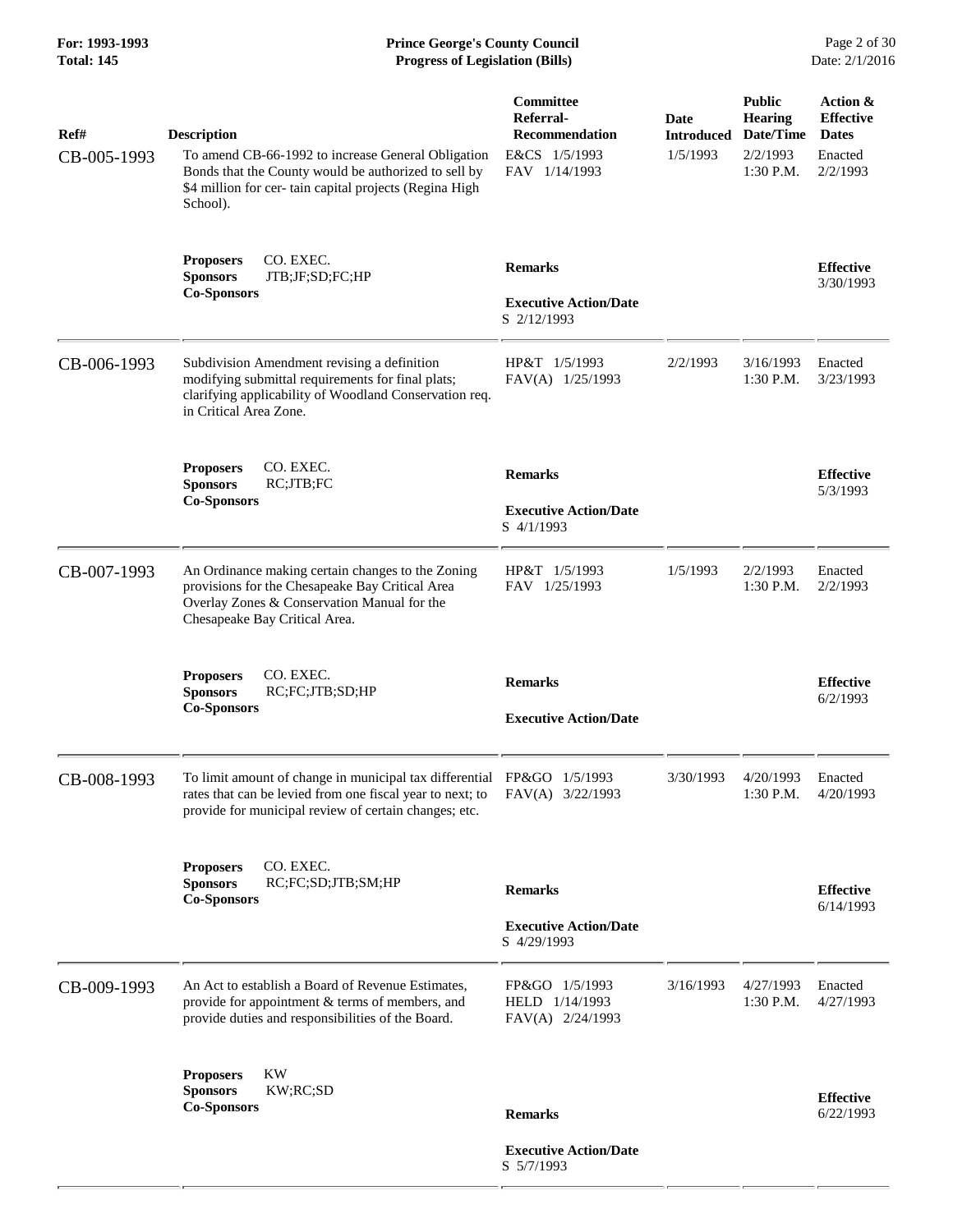| For: 1993-1993<br><b>Total: 145</b> | <b>Prince George's County Council</b><br><b>Progress of Legislation (Bills)</b>                                                                                                  |                                                               |           |                                                                | Page 3 of 30<br>Date: 2/1/2016               |
|-------------------------------------|----------------------------------------------------------------------------------------------------------------------------------------------------------------------------------|---------------------------------------------------------------|-----------|----------------------------------------------------------------|----------------------------------------------|
| Ref#                                | <b>Description</b>                                                                                                                                                               | Committee<br>Referral-<br><b>Recommendation</b>               | Date      | <b>Public</b><br><b>Hearing</b><br><b>Introduced Date/Time</b> | Action &<br><b>Effective</b><br><b>Dates</b> |
| CB-010-1993                         | An Act to impose site and design restrictions on<br>proposed sanitary landfills.                                                                                                 | PS&H 1/5/1993<br>HELD 1/27/1993<br>FAV(A) 2/24/1993           | 3/16/1993 | 4/27/1993<br>1:30 P.M.                                         | Enacted<br>4/27/1993                         |
|                                     | RC<br><b>Proposers</b><br><b>Sponsors</b><br>RC<br><b>Co-Sponsors</b>                                                                                                            |                                                               |           |                                                                | <b>Effective</b>                             |
|                                     |                                                                                                                                                                                  | <b>Remarks</b><br><b>Executive Action/Date</b><br>S 5/18/1993 |           |                                                                | 7/6/1993                                     |
| CB-011-1993                         | A proposed Charter Amendment which would permit<br>County Council to decrease, but not increase, the<br>estimates of revenue containe in proposed current<br>expense budget.     |                                                               |           |                                                                |                                              |
|                                     |                                                                                                                                                                                  | <b>Remarks</b>                                                |           |                                                                | <b>Effective</b>                             |
|                                     | KW<br><b>Proposers</b><br><b>Sponsors</b><br><b>Co-Sponsors</b>                                                                                                                  | <b>Executive Action/Date</b>                                  |           |                                                                |                                              |
| CB-012-1993                         | An Ordinance clarifying and adding to the reasons a<br>Special Exception may be revoked, and providing for<br>representation of the County in contested revocation<br>petitions. | HP&T 1/5/1993                                                 |           |                                                                |                                              |
|                                     |                                                                                                                                                                                  | <b>Remarks</b>                                                |           |                                                                | <b>Effective</b>                             |
|                                     | RC<br><b>Proposers</b><br>RC<br><b>Sponsors</b><br>$\operatorname{Co-Sponsors}$                                                                                                  | <b>Executive Action/Date</b>                                  |           |                                                                |                                              |
| CB-013-1993                         | To provide that a qualifying grantee shall be entitled to $FP&GO$ 1/12/1993<br>claim the tax credit unless the grantor pays the entire<br>amount of the transfer tax.            | FAV 2/24/1993                                                 | 3/16/1993 | 4/27/1993<br>1:30 P.M.                                         | Enacted<br>4/27/1993                         |
|                                     | <b>SD</b><br><b>Proposers</b><br>SD;FC;JTB;HP<br><b>Sponsors</b><br><b>Co-Sponsors</b>                                                                                           | <b>Remarks</b>                                                |           |                                                                | <b>Effective</b>                             |
|                                     |                                                                                                                                                                                  | <b>Executive Action/Date</b><br>S 5/7/1993                    |           |                                                                | 7/1/1993                                     |
| CB-014-1993                         | To require County newspapers of record to publish<br>specimen election ballots for each election.                                                                                | FP&GO 1/12/1993                                               |           |                                                                |                                              |
|                                     | RC;SM<br><b>Proposers</b><br><b>Sponsors</b><br>RC;SM<br><b>Co-Sponsors</b>                                                                                                      | <b>Remarks</b>                                                |           |                                                                | <b>Effective</b>                             |
|                                     |                                                                                                                                                                                  | <b>Executive Action/Date</b>                                  |           |                                                                |                                              |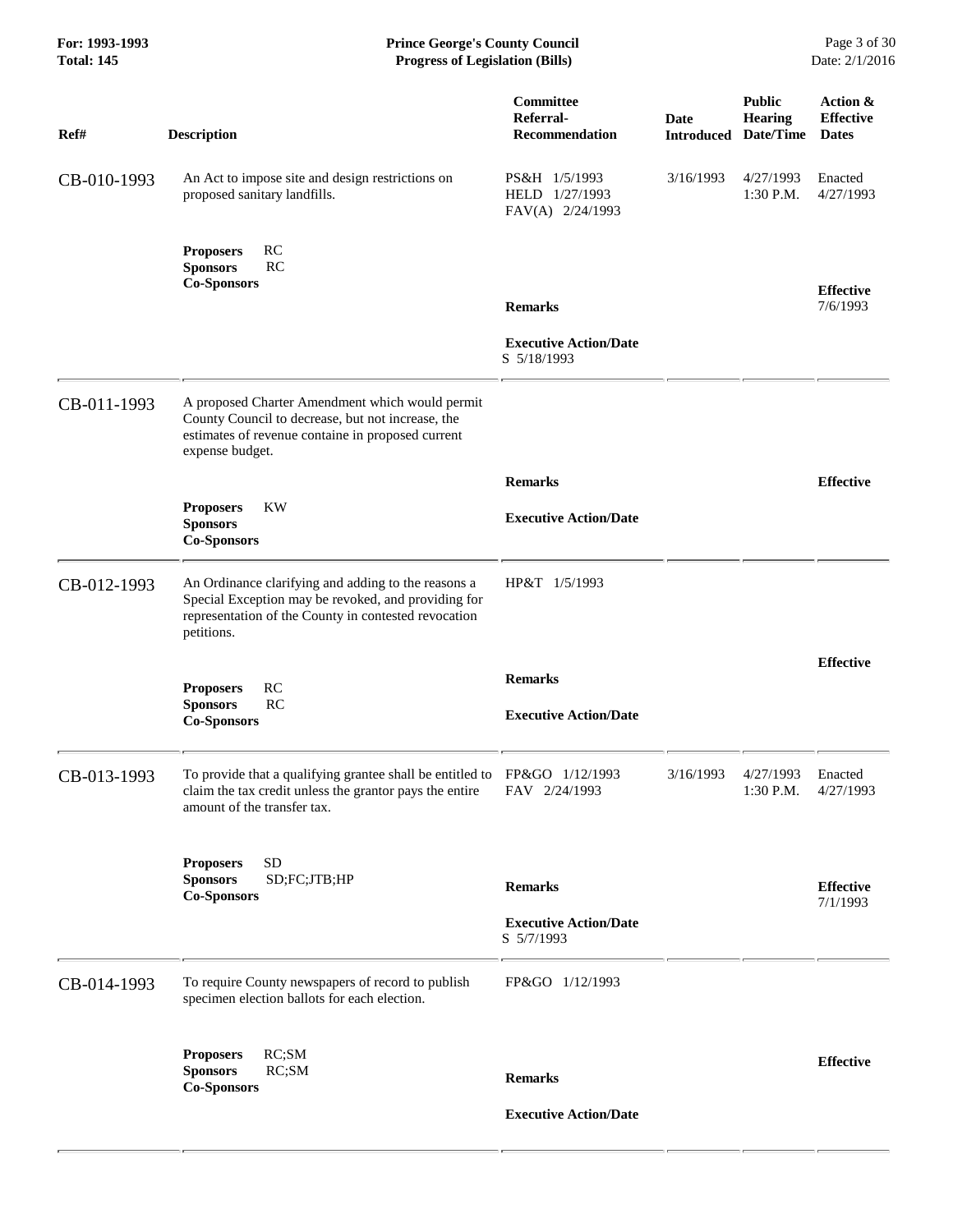# **For: 1993-1993 Prince George's County Council** Page 4 of 30<br> **Prince George's County Council** Page 4 of 30<br> **Progress of Legislation (Bills)** Date: 2/1/2016 **Total: 145 Progress of Legislation (Bills)**

| Ref#<br>CB-015-1993 | <b>Description</b><br>An Ordinance to amend the process to obtain<br>authorization for the issuance of a permit to construct a HELD 1/27/1993<br>structure within a proposed right-of-way. | Committee<br>Referral-<br><b>Recommendation</b><br>HP&T 1/12/1993<br>FAV(A) 2/22/1993 | Date<br><b>Introduced</b><br>3/2/1993 | <b>Public</b><br><b>Hearing</b><br>Date/Time<br>4/6/1993<br>1:30 P.M. | Action &<br><b>Effective</b><br><b>Dates</b><br>Enacted<br>4/6/1993 |
|---------------------|--------------------------------------------------------------------------------------------------------------------------------------------------------------------------------------------|---------------------------------------------------------------------------------------|---------------------------------------|-----------------------------------------------------------------------|---------------------------------------------------------------------|
|                     | <b>SD</b><br><b>Proposers</b><br><b>Sponsors</b><br>SD;SM;HP;FC<br><b>Co-Sponsors</b>                                                                                                      | <b>Remarks</b>                                                                        |                                       |                                                                       | <b>Effective</b><br>4/6/1993                                        |
|                     |                                                                                                                                                                                            | <b>Executive Action/Date</b>                                                          |                                       |                                                                       |                                                                     |
| CB-016-1993         | An Ordinance for the purpose of permitting kennels in<br>the O-S and R-A Zones.                                                                                                            | HP&T 1/12/1993<br>FAV(A) 1/27/1993                                                    | 2/16/1993                             | 3/16/1993<br>1:30 P.M.                                                | Enacted<br>3/30/1993                                                |
|                     | <b>KW</b><br><b>Proposers</b><br><b>Sponsors</b><br><b>KW</b><br><b>Co-Sponsors</b>                                                                                                        | <b>Remarks</b><br><b>Executive Action/Date</b>                                        |                                       |                                                                       | <b>Effective</b><br>3/30/1993                                       |
| CB-017-1993         | To reduce the hotel and motel tax to 5% by 7/1/95 and<br>designate a portion of the tax for travel promotion<br>activities.                                                                | FP&GO 1/12/1993<br>FAV(A) 2/1/1993                                                    | 2/16/1993                             | 3/23/1993<br>1:30 P.M.                                                | Enacted<br>5/25/1993                                                |
|                     | FC;KW<br><b>Proposers</b><br><b>Sponsors</b><br>FC;KW;AMC;SM;HP<br><b>Co-Sponsors</b>                                                                                                      | <b>Remarks</b><br><b>Executive Action/Date</b><br>S 6/8/1993                          |                                       |                                                                       | <b>Effective</b><br>1/1/1994                                        |
| CB-018-1993         | To provide for the reduction of the transfer tax from 1<br>$1/2\%$ to 1% in .1% increments and to make a technical<br>clarification.                                                       | FP&GO 1/12/1993<br>$FAV(A)$ 2/1/1993                                                  | 2/16/1993                             | 3/23/1993<br>1:30 P.M.                                                | Enacted<br>3/23/1993                                                |
|                     | FC;SM<br><b>Proposers</b><br><b>Sponsors</b><br>FC;SM;SD;HP<br><b>Co-Sponsors</b>                                                                                                          | <b>Remarks</b>                                                                        |                                       |                                                                       | <b>Effective</b><br>5/17/1993                                       |
|                     |                                                                                                                                                                                            | <b>Executive Action/Date</b><br>S 4/1/1993                                            |                                       |                                                                       |                                                                     |
| CB-019-1993         | To adopt by reference the State Environ- mental Noise<br>Standards, prohibiting unreasonably loud noise, and<br>providing measurement standards.                                           | PS&H 1/12/1993<br>HELD 1/27/1993                                                      |                                       |                                                                       |                                                                     |
|                     | FC<br><b>Proposers</b><br><b>Sponsors</b><br>FC<br><b>Co-Sponsors</b>                                                                                                                      | <b>Remarks</b>                                                                        |                                       |                                                                       | <b>Effective</b>                                                    |
|                     |                                                                                                                                                                                            | <b>Executive Action/Date</b>                                                          |                                       |                                                                       |                                                                     |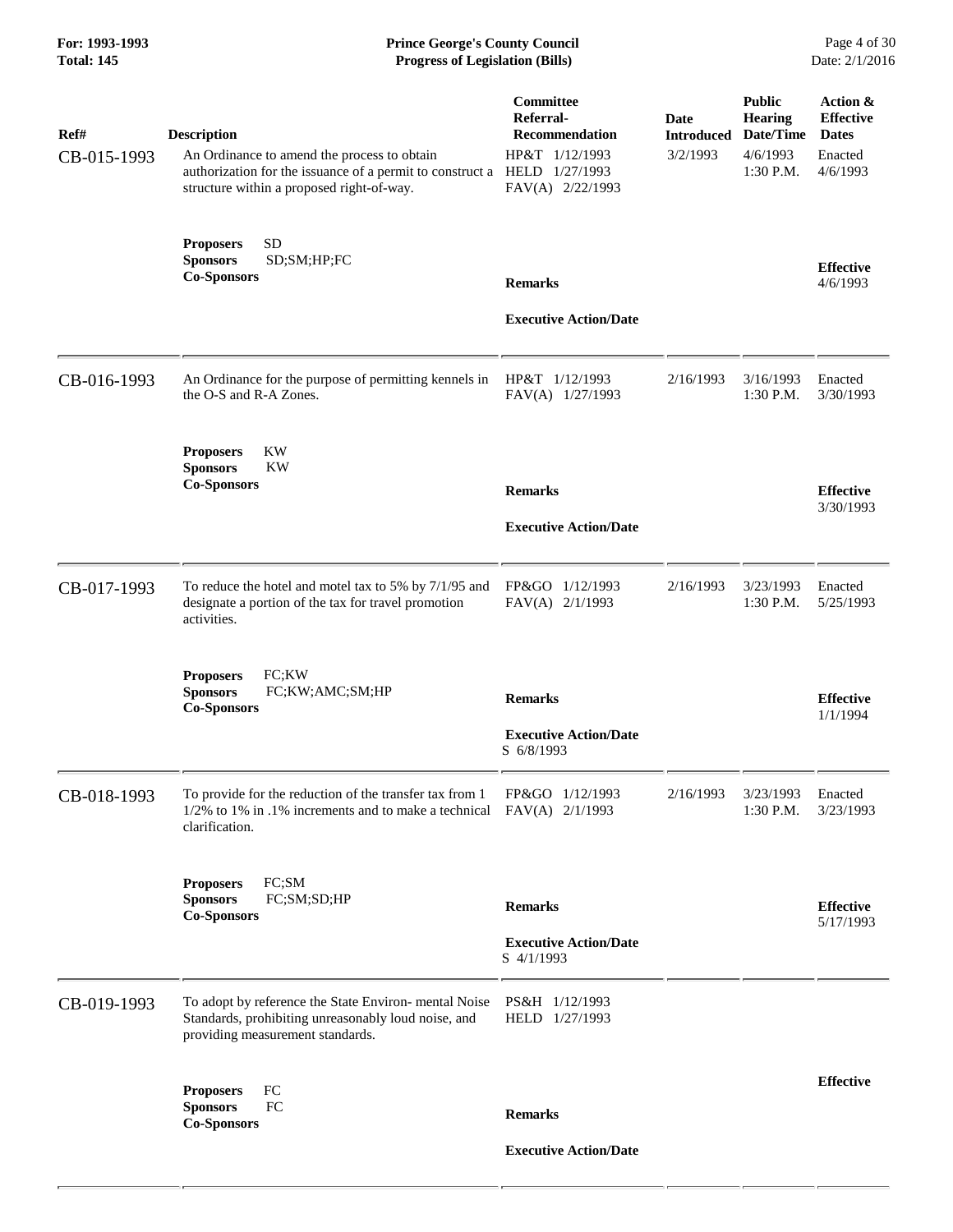| For: 1993-1993<br><b>Total: 145</b> | <b>Prince George's County Council</b><br>Date: 2/1/2016<br><b>Progress of Legislation (Bills)</b>                                                                              |                                                 |                           |                                              |                                              |
|-------------------------------------|--------------------------------------------------------------------------------------------------------------------------------------------------------------------------------|-------------------------------------------------|---------------------------|----------------------------------------------|----------------------------------------------|
| Ref#                                | <b>Description</b>                                                                                                                                                             | <b>Committee</b><br>Referral-<br>Recommendation | Date<br><b>Introduced</b> | <b>Public</b><br><b>Hearing</b><br>Date/Time | Action &<br><b>Effective</b><br><b>Dates</b> |
| CB-020-1993                         | To provide that the Human Relations Code shall not<br>apply to certain activities of religious organizations<br>which promote the organization's religious principles.         | E&CS 1/12/1993                                  |                           |                                              |                                              |
|                                     | FC<br><b>Proposers</b><br>FC<br><b>Sponsors</b><br><b>Co-Sponsors</b>                                                                                                          | <b>Remarks</b><br><b>Executive Action/Date</b>  |                           |                                              | <b>Effective</b>                             |
| CB-021-1993                         | An Ordinance to extend the validity period of approved HP&T 1/26/1993<br>Detailed Site Plans scheduled to expire in 1993 for one FAV(A) 2/22/1993<br>year.                     |                                                 | 3/2/1993                  | 4/6/1993<br>$1:30$ P.M.                      | Enacted<br>4/6/1993                          |
|                                     | HP; RC<br><b>Proposers</b><br>HP;RC;SM;FC<br><b>Sponsors</b><br><b>Co-Sponsors</b>                                                                                             | <b>Remarks</b><br><b>Executive Action/Date</b>  |                           |                                              | <b>Effective</b><br>8/31/1993                |
| CB-022-1993                         | To amend the provisions of law relating to casino night C.O.W. 2/2/1993<br>events to limit permits to certain organizations; to<br>require certain accounting procedures; etc. | HELD 3/2/1993                                   |                           |                                              |                                              |
|                                     | CO. EXEC.<br><b>Proposers</b><br><b>Sponsors</b><br><b>Co-Sponsors</b>                                                                                                         | <b>Remarks</b><br><b>Executive Action/Date</b>  |                           |                                              | <b>Effective</b>                             |
| CB-023-1993                         | To require a Special Exception for a church under<br>certain circumstances, and providing additional criteria FAV(A) 3/22/1993<br>for approval of the Special Exception.       | HP&T 2/2/1993                                   | 3/30/1993                 | 5/4/1993<br>$1:30$ P.M.                      | Enacted<br>5/4/1993                          |
|                                     | FC;AMC<br><b>Proposers</b><br>FC;AMC<br><b>Sponsors</b><br><b>Co-Sponsors</b>                                                                                                  | <b>Remarks</b><br><b>Executive Action/Date</b>  |                           |                                              | <b>Effective</b><br>8/31/1993                |
| CB-024-1993                         | An Ordinance to permit an office trailer in the I-2 Zone HP&T 2/2/1993<br>as a temporary use during the on-site construction of<br>permanent facilities.                       | FAV(A) 2/22/1993                                | 3/2/1993                  | 4/6/1993<br>1:30 P.M.                        | Enacted<br>4/6/1993                          |
|                                     | FC<br><b>Proposers</b><br>FC;SM;RC<br><b>Sponsors</b><br><b>Co-Sponsors</b>                                                                                                    | <b>Remarks</b><br><b>Executive Action/Date</b>  |                           |                                              | <b>Effective</b><br>8/31/1993                |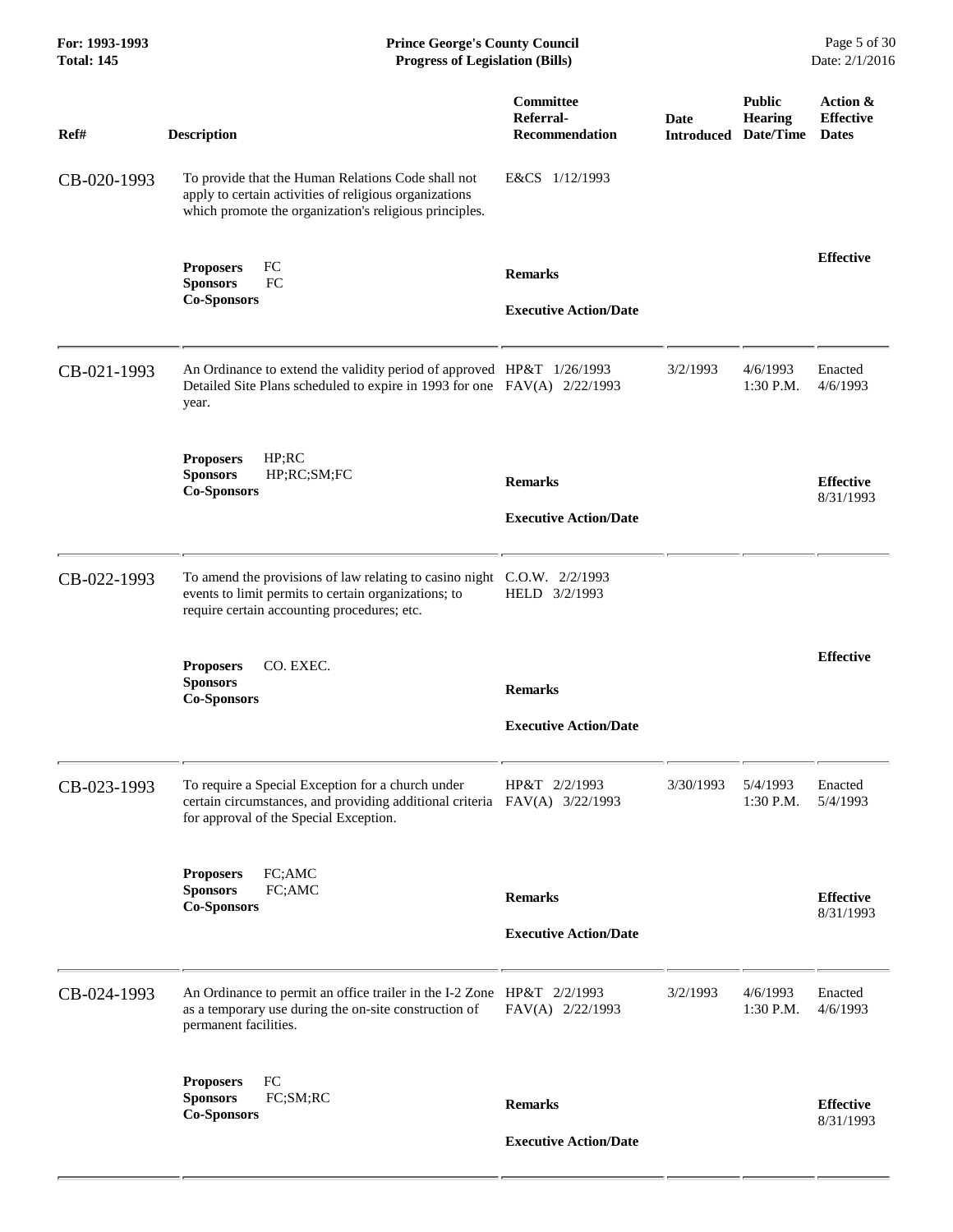# **For: 1993-1993 Prince George's County Council** Page 6 of 30<br>**Prince George's County Council** Page 6 of 30<br>**Progress of Legislation (Bills)** Date: 2/1/2016 **Total: 145 Progress of Legislation (Bills)**

| Ref#<br>CB-025-1993 | <b>Description</b><br>To provide licensing standards for casino event<br>workers; modifying reporting require- ments; providing FAV(A) 3/2/1993<br>for enforcement by the Sheriff; and proposing other<br>changes. | <b>Committee</b><br>Referral-<br><b>Recommendation</b><br>$C.0.W.$ $2/2/1993$<br>$C.0.W.$ $3/16/1993$<br>FAV(A) 4/6/1993 | Date<br><b>Introduced</b><br>5/4/1993 | <b>Public</b><br><b>Hearing</b><br>Date/Time<br>5/25/1993<br>$1:30$ P.M. | Action &<br><b>Effective</b><br><b>Dates</b><br>Enacted<br>5/25/1993 |
|---------------------|--------------------------------------------------------------------------------------------------------------------------------------------------------------------------------------------------------------------|--------------------------------------------------------------------------------------------------------------------------|---------------------------------------|--------------------------------------------------------------------------|----------------------------------------------------------------------|
|                     | <b>KW</b><br><b>Proposers</b><br><b>Sponsors</b><br>KW;FC;SM<br><b>Co-Sponsors</b>                                                                                                                                 | <b>Remarks</b>                                                                                                           |                                       |                                                                          | <b>Effective</b><br>7/26/1993                                        |
|                     |                                                                                                                                                                                                                    | <b>Executive Action/Date</b><br>S 6/8/1993                                                                               |                                       |                                                                          |                                                                      |
| CB-026-1993         | To require cats and dogs of breeding age to be spayed or PS&H 2/2/1993<br>neutered unless the owner possesses an unaltered<br>animal permit or a special exception waiver.                                         |                                                                                                                          |                                       |                                                                          |                                                                      |
|                     | AMC<br><b>Proposers</b>                                                                                                                                                                                            | <b>Remarks</b>                                                                                                           |                                       |                                                                          | <b>Effective</b>                                                     |
|                     | <b>Sponsors</b><br>AMC<br><b>Co-Sponsors</b>                                                                                                                                                                       | <b>Executive Action/Date</b>                                                                                             |                                       |                                                                          |                                                                      |
|                     |                                                                                                                                                                                                                    |                                                                                                                          |                                       |                                                                          |                                                                      |
| CB-027-1993         | To increase fines $&$ fees re dog $&$ cat li-censes;<br>amending procedures re impoundment & vaccination;<br>prohibiting unlicensed animals in Animal Holding<br>Facilities, etc.                                  | PS&H 2/2/1993<br>HELD 5/12/1993                                                                                          |                                       |                                                                          |                                                                      |
|                     | <b>Proposers</b><br>AMC<br>AMC<br><b>Sponsors</b><br><b>Co-Sponsors</b>                                                                                                                                            | <b>Remarks</b><br>(10/26--INTRODUCTION<br>POSTPONED)<br><b>Executive Action/Date</b>                                     |                                       |                                                                          | <b>Effective</b>                                                     |
| CB-028-1993         | An Ordinance for the purpose of permitting a<br>department or variety store in the I-3 Zone.                                                                                                                       | HP&T 2/9/1993<br>UNFAV 2/22/1993                                                                                         |                                       |                                                                          |                                                                      |
|                     | <b>Proposers</b><br>JF<br>JF<br><b>Sponsors</b><br><b>Co-Sponsors</b>                                                                                                                                              | <b>Remarks</b>                                                                                                           |                                       |                                                                          | <b>Effective</b>                                                     |
|                     |                                                                                                                                                                                                                    | <b>Executive Action/Date</b>                                                                                             |                                       |                                                                          |                                                                      |
| CB-029-1993         | An Ordinance for the purpose of requiring petitions for HP&T 2/9/1993<br>appeal from Planning Board actions on Conceptual and FAV 2/24/1993<br>Detailed Site Plans to specify the error alleged.                   |                                                                                                                          | 3/16/1993                             | 4/27/1993<br>1:30 P.M.                                                   | Enacted<br>4/27/1993                                                 |
|                     | <b>SD</b><br><b>Proposers</b><br><b>SD</b><br><b>Sponsors</b><br><b>Co-Sponsors</b>                                                                                                                                | <b>Remarks</b>                                                                                                           |                                       |                                                                          | <b>Effective</b><br>8/31/1993                                        |

 **Executive Action/Date**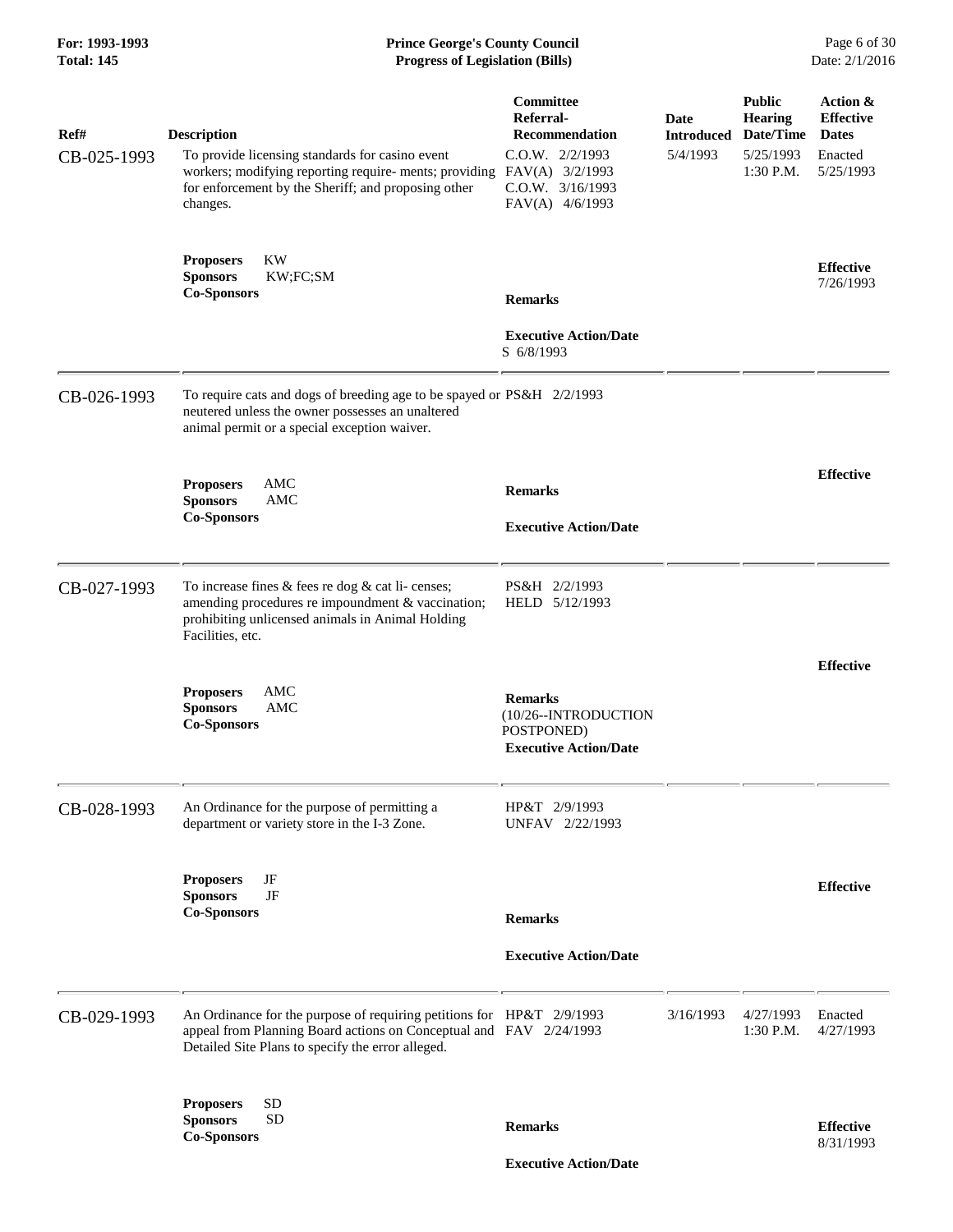**For: 1993-1993 Prince George's County Council** Page 7 of 30<br>**Prince George's County Council** Page 7 of 30<br>**Progress of Legislation (Bills)** Date: 2/1/2016 **Total: 145 Progress of Legislation (Bills)** 

| Ref#        | <b>Description</b>                                                                                                                                                                         | Committee<br>Referral-<br><b>Recommendation</b>               | Date      | <b>Public</b><br>Hearing<br><b>Introduced Date/Time</b> | Action &<br><b>Effective</b><br><b>Dates</b> |
|-------------|--------------------------------------------------------------------------------------------------------------------------------------------------------------------------------------------|---------------------------------------------------------------|-----------|---------------------------------------------------------|----------------------------------------------|
| CB-030-1993 | To authorize the Council to make special assessments in HP&T 2/9/1993<br>Transit District Overlay Zones for certain public<br>improvements; and to implement credit & refund<br>processes. | FAV(A) 2/24/1993                                              | 3/16/1993 | 4/27/1993<br>1:30 P.M.                                  | Enacted<br>4/27/1993                         |
|             | <b>SD</b><br><b>Proposers</b><br><b>Sponsors</b><br>SD;HP;JTB<br><b>Co-Sponsors</b>                                                                                                        | <b>Remarks</b><br><b>Executive Action/Date</b><br>S 4/29/1993 |           |                                                         | <b>Effective</b><br>6/14/1993                |
| CB-031-1993 | An Ordinance to decrease the validity period for<br>Detailed Site Plans for certain TDO Zones, and to<br>establish a requirement for earnest payment fees.                                 | HP&T 2/9/1993<br>FAV 2/24/1993                                | 3/16/1993 | 4/27/1993<br>1:30 P.M.                                  | Enacted<br>4/27/1993                         |
|             | <b>SD</b><br><b>Proposers</b><br><b>Sponsors</b><br>SD;HP;JTB<br><b>Co-Sponsors</b>                                                                                                        | <b>Remarks</b><br><b>Executive Action/Date</b>                |           |                                                         | <b>Effective</b><br>4/27/1993                |
| CB-032-1993 | An Ordinance for the purpose of amending the signage<br>requirements for businesses within certain shopping<br>centers.                                                                    | HP&T 2/9/1993<br>FAV(A) 2/24/1993                             | 5/18/1993 | 6/22/1993<br>1:30 P.M.                                  | Enacted<br>6/22/1993                         |
|             | SM<br><b>Proposers</b><br><b>SM</b><br><b>Sponsors</b><br><b>Co-Sponsors</b>                                                                                                               | <b>Remarks</b><br><b>Executive Action/Date</b>                |           |                                                         | <b>Effective</b><br>8/31/1993                |
| CB-033-1993 | To amend the Door-to-Door Solicitation provisions to<br>provide that solicitors may not leave handbills on<br>property without permission of the owner.                                    | E&CS 2/16/1993                                                |           |                                                         |                                              |
|             | RC<br><b>Proposers</b><br><b>Sponsors</b><br>RC<br><b>Co-Sponsors</b>                                                                                                                      | <b>Remarks</b><br><b>Executive Action/Date</b>                |           |                                                         | <b>Effective</b>                             |
| CB-034-1993 | A Supplementary Appropriation for addi-tional funding FP&GO 2/16/1993<br>from grants and other revenues in the amount of<br>\$3,663,453.                                                   | FAV(A) 2/24/1993                                              | 3/16/1993 | 4/27/1993<br>1:30 P.M.                                  | Enacted<br>4/27/1993                         |
|             | CO. EXEC.<br><b>Proposers</b><br><b>Sponsors</b><br>FC;JTB;SD;HP<br><b>Co-Sponsors</b>                                                                                                     | <b>Remarks</b><br><b>Executive Action/Date</b><br>S 5/7/1993  |           |                                                         | <b>Effective</b><br>6/22/1993                |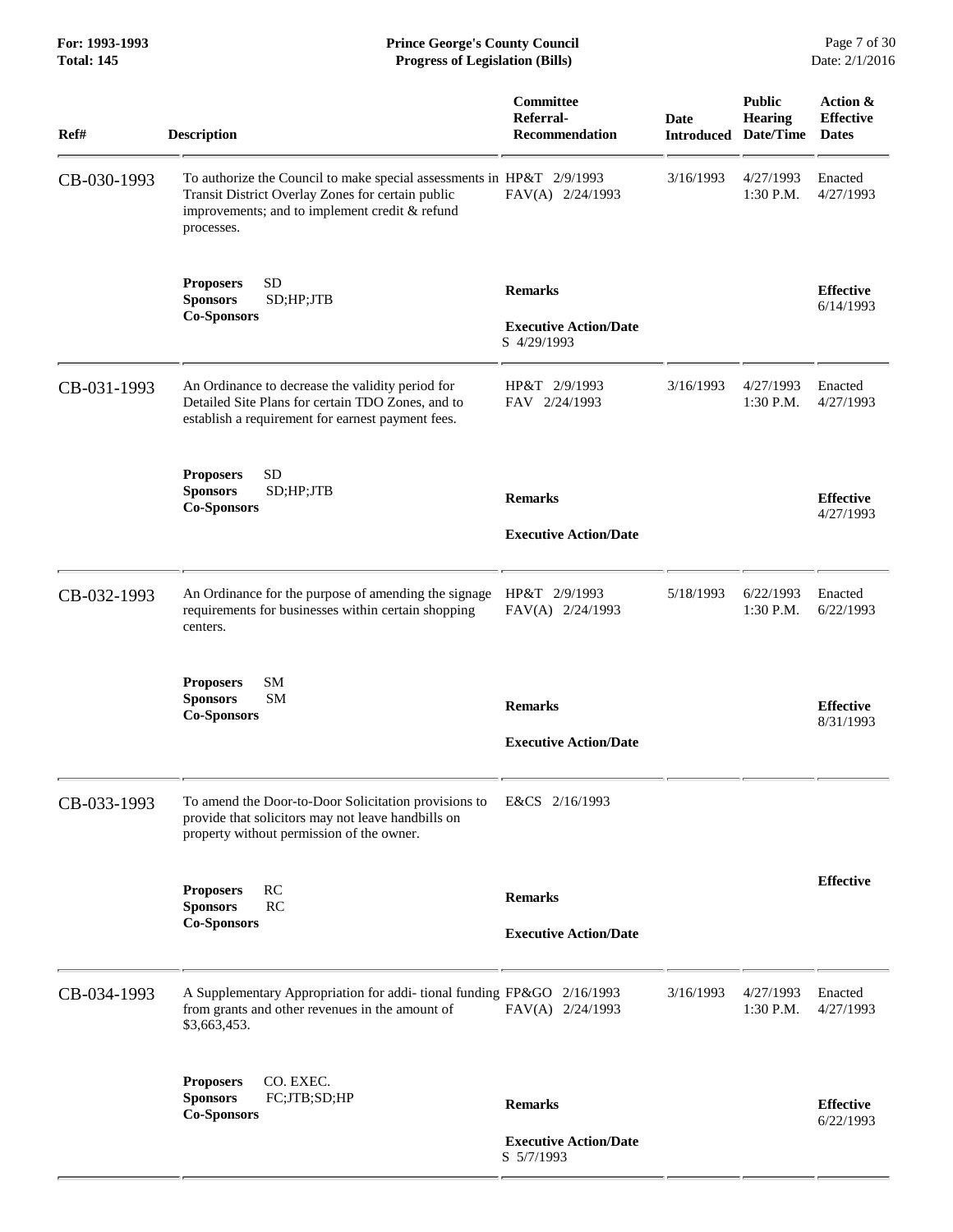### **For: 1993-1993 Prince George's County Council** Page 8 of 30<br> **Prince George's County Council** Page 8 of 30<br> **Progress of Legislation (Bills)** Date: 2/1/2016 **Total: 145 Progress of Legislation (Bills)**

| Ref#<br>CB-035-1993 | <b>Description</b><br>An Ordinance to permit the parking of commercial<br>vehicles greater than 17,000 pounds GVW in the O-S<br>and R-A Zones, under certain circumstances.  | Committee<br>Referral-<br><b>Recommendation</b><br>HP&T 2/23/1993<br>FAV(A) 5/17/1993        | Date<br><b>Introduced</b><br>5/25/1993 | <b>Public</b><br>Hearing<br>Date/Time<br>7/6/1993<br>1:30 P.M. | Action &<br><b>Effective</b><br><b>Dates</b><br>Enacted<br>7/6/1993 |
|---------------------|------------------------------------------------------------------------------------------------------------------------------------------------------------------------------|----------------------------------------------------------------------------------------------|----------------------------------------|----------------------------------------------------------------|---------------------------------------------------------------------|
|                     | KW<br><b>Proposers</b><br><b>Sponsors</b><br>KW<br><b>Co-Sponsors</b>                                                                                                        | <b>Remarks</b><br><b>Executive Action/Date</b>                                               |                                        |                                                                | <b>Effective</b><br>8/31/1993                                       |
| CB-036-1993         | An Ordinance amending the minimum net lot area and<br>width for lots located in the R-55 Zone and shown on a $FAV(A)$ 3/24/1993<br>plat recorded prior to November 29, 1949. | HP&T 2/23/1993<br>HP&T 5/18/1993                                                             | 4/6/1993                               | 5/18/1993<br>1:30 P.M.                                         | Recommit<br>5/18/1993                                               |
|                     | CO. EXEC.<br><b>Proposers</b><br><b>Sponsors</b><br>SD;JTB<br><b>Co-Sponsors</b>                                                                                             | <b>Remarks</b><br><b>Executive Action/Date</b>                                               |                                        |                                                                | <b>Effective</b>                                                    |
| CB-037-1993         | An Act to authorize a tax credit subject to certain<br>conditions for property leased, occupied, and used by<br>certain religious groups.                                    | FP&GO 2/23/1993<br>FAV(A) 3/22/1993                                                          | 6/8/1993                               | 7/13/1993<br>11:00 AM                                          | Enacted<br>7/13/1993                                                |
|                     | KW<br><b>Proposers</b><br><b>Sponsors</b><br>KW;RC<br><b>Co-Sponsors</b>                                                                                                     | <b>Remarks</b><br>(RETROACTIVE<br>PROVISIONS)<br><b>Executive Action/Date</b><br>S 7/26/1993 |                                        |                                                                | <b>Effective</b><br>7/1/1993                                        |
| CB-038-1993         | An Act to grant a tax credit for certain real property to<br>promote community redevelopment and revitalization<br>within Revitalization Tax Credit Districts.               | FP&GO 3/2/1993<br>FAV(A) 6/3/1993<br>C.0.W. 6/15/1993<br>FAV(A) 6/15/1993                    | 7/6/1993                               | 7/27/1993<br>9:30 A.M.                                         | Enacted<br>7/27/1993                                                |
|                     | CO. EXEC.<br><b>Proposers</b><br><b>Sponsors</b><br>HP;FC;JTB;SD<br><b>Co-Sponsors</b>                                                                                       | <b>Remarks</b><br><b>Executive Action/Date</b><br>S 8/16/1993                                |                                        |                                                                | <b>Effective</b><br>10/1/1993                                       |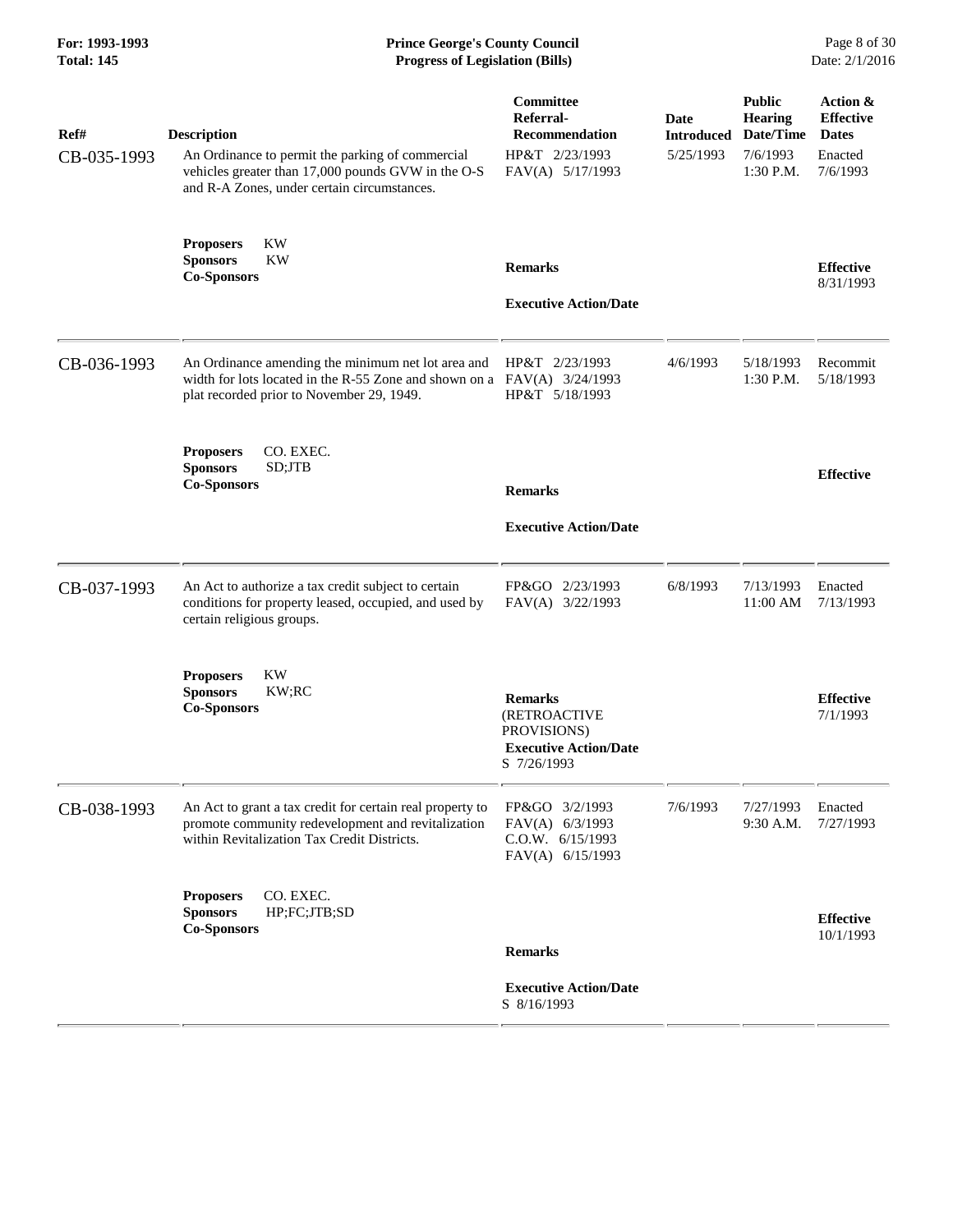# **For: 1993-1993 Prince George's County Council** Page 9 of 30<br>**Prince George's County Council** Page 9 of 30<br>**Progress of Legislation (Bills)** Date: 2/1/2016 **Total: 145 Progress of Legislation (Bills)**

| Ref#<br>CB-039-1993 | <b>Description</b><br>An Act to establish a Revitalization Tax Credit District<br>for property lying inside the Beltway to promote<br>community rede-velopment and revitalization. | Committee<br>Referral-<br><b>Recommendation</b><br>FP&GO 3/2/1993<br>FAV(A) 6/3/1993<br>C.O.W. 6/15/1993<br>FAV(A) 6/15/1993 | Date<br><b>Introduced</b><br>7/6/1993 | <b>Public</b><br><b>Hearing</b><br>Date/Time<br>7/27/1993<br>9:30 A.M. | Action &<br><b>Effective</b><br><b>Dates</b><br>Enacted<br>7/27/1993 |
|---------------------|------------------------------------------------------------------------------------------------------------------------------------------------------------------------------------|------------------------------------------------------------------------------------------------------------------------------|---------------------------------------|------------------------------------------------------------------------|----------------------------------------------------------------------|
|                     | CO. EXEC.<br><b>Proposers</b><br>JTB;SD;HP;FC<br><b>Sponsors</b><br><b>Co-Sponsors</b>                                                                                             | <b>Remarks</b>                                                                                                               |                                       |                                                                        | <b>Effective</b><br>10/1/1993                                        |
|                     |                                                                                                                                                                                    | <b>Executive Action/Date</b><br>S 8/16/1993                                                                                  |                                       |                                                                        |                                                                      |
| CB-040-1993         | An Ordinance for the purpose of requiring that an<br>analysis of need be included in the approval of a Special<br>Exception for a surface mining operation.                        | HP&T 3/2/1993                                                                                                                |                                       |                                                                        |                                                                      |
|                     | <b>KW</b><br><b>Proposers</b><br><b>Sponsors</b><br>KW;FC;RC                                                                                                                       | <b>Remarks</b>                                                                                                               |                                       |                                                                        | <b>Effective</b>                                                     |
|                     | <b>Co-Sponsors</b>                                                                                                                                                                 | <b>Executive Action/Date</b>                                                                                                 |                                       |                                                                        |                                                                      |
| CB-041-1993         | An Ordinance for the purpose of requiring that an<br>analysis of need be included in the approval of a Special<br>Exception for a Sanitary Landfill.                               | HP&T 3/2/1993                                                                                                                |                                       |                                                                        |                                                                      |
|                     | KW<br><b>Proposers</b><br><b>Sponsors</b><br>KW;FC;RC<br><b>Co-Sponsors</b>                                                                                                        | <b>Remarks</b><br><b>Executive Action/Date</b>                                                                               |                                       |                                                                        | <b>Effective</b>                                                     |
| CB-042-1993         | An Ordinance for the purpose of permitting mobile<br>food vendors as a temporary use in the C-M Zone,<br>under certain circumstances.                                              | HP&T 3/2/1993<br>FAV(A) 3/24/1993<br>HP&T 9/21/1993                                                                          | 4/6/1993                              | 5/18/1993<br>1:30 P.M.                                                 | Recommit<br>9/21/1993                                                |
|                     | <b>KW</b><br><b>Proposers</b><br><b>Sponsors</b><br><b>KW</b><br><b>Co-Sponsors</b>                                                                                                | <b>Remarks</b>                                                                                                               |                                       |                                                                        | <b>Effective</b>                                                     |
|                     |                                                                                                                                                                                    | <b>Executive Action/Date</b>                                                                                                 |                                       |                                                                        |                                                                      |
| CB-043-1993         | An Act re computation of service time to exclude<br>months of service an employee is paid a retirement<br>benefit when calculating retention points & annual<br>leave benefits.    | FP&GO 3/9/1993<br>FAV(A) 6/16/1993                                                                                           | 6/22/1993                             | 7/27/1993<br>9:30 A.M.                                                 | Enacted<br>7/27/1993                                                 |
|                     | RC<br><b>Proposers</b><br><b>RC</b><br><b>Sponsors</b><br><b>Co-Sponsors</b>                                                                                                       | <b>Remarks</b><br><b>Executive Action/Date</b><br>S 8/17/1993                                                                |                                       |                                                                        | <b>Effective</b><br>10/4/1993                                        |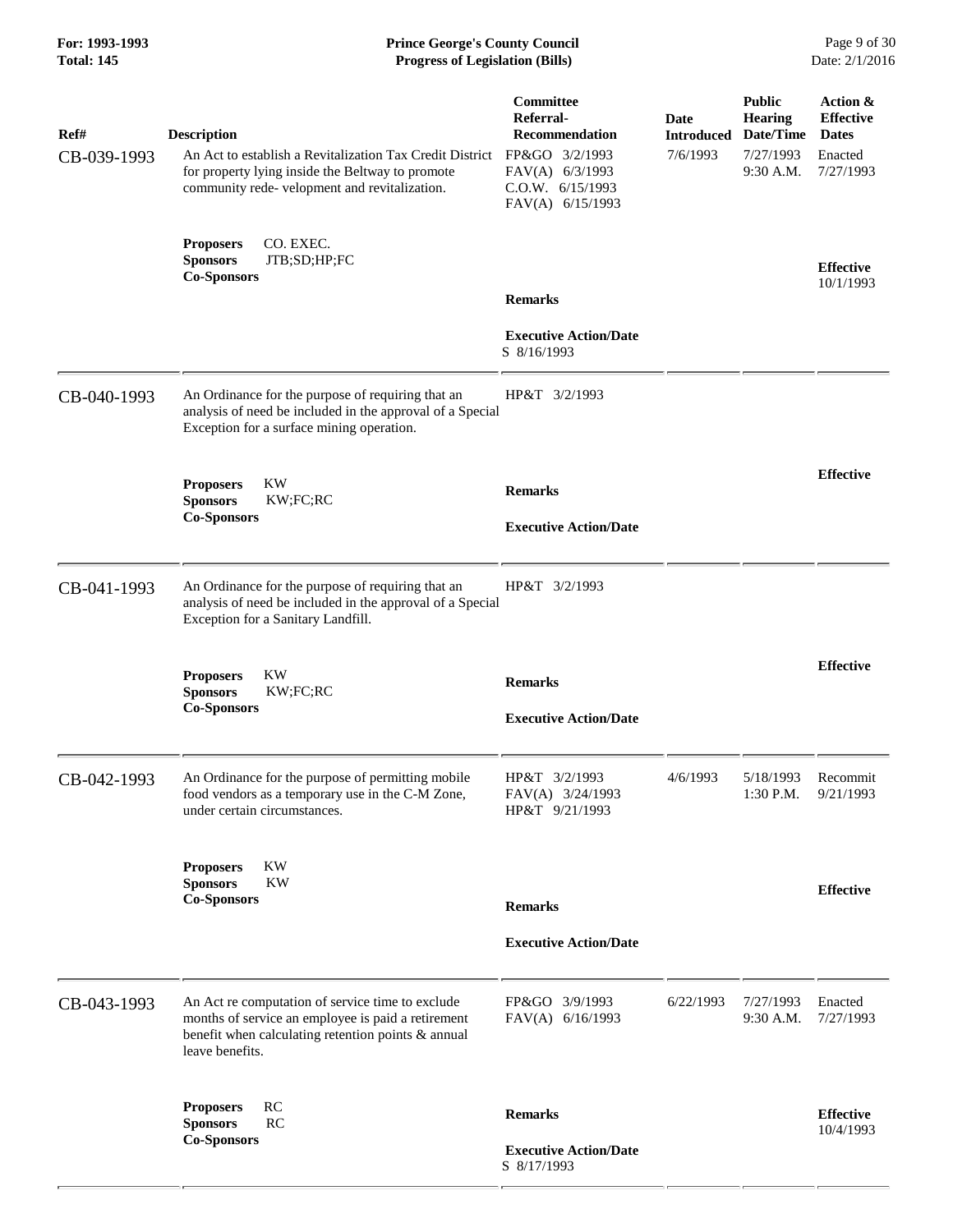| For: 1993-1993<br><b>Total: 145</b> | <b>Prince George's County Council</b><br><b>Progress of Legislation (Bills)</b>                                                                                                             |                                                                           |                    |                                              | Page 10 of 30<br>Date: 2/1/2016                |
|-------------------------------------|---------------------------------------------------------------------------------------------------------------------------------------------------------------------------------------------|---------------------------------------------------------------------------|--------------------|----------------------------------------------|------------------------------------------------|
| Ref#                                | <b>Description</b>                                                                                                                                                                          | <b>Committee</b><br>Referral-<br><b>Recommendation</b>                    | Date<br>Introduced | <b>Public</b><br><b>Hearing</b><br>Date/Time | Action &<br><b>Effective</b><br><b>Dates</b>   |
| CB-044-1993                         | To establish a Spending Affordability Committee,<br>providing for the appointment and terms of members,<br>and provide duties and responsibilities of the<br>Committee.                     | FP&GO 3/9/1993                                                            |                    |                                              |                                                |
|                                     |                                                                                                                                                                                             | <b>Remarks</b>                                                            |                    |                                              | <b>Effective</b>                               |
|                                     | CO. EXEC.<br><b>Proposers</b><br><b>Sponsors</b><br><b>Co-Sponsors</b>                                                                                                                      | <b>Executive Action/Date</b>                                              |                    |                                              |                                                |
| CB-045-1993                         | To amend Purchasing Law to provide for res-olution of C.O.W. 3/23/1993<br>claims & disputes; admin. of change orders; providing<br>for interest to be paid on certain unpaid invoices; etc. | $FAV(A)$ 7/6/1993                                                         | 7/6/1993           | 7/27/1993<br>$9:30$ A.M.                     | Enacted<br>7/27/1993                           |
|                                     | <b>Proposers</b><br><b>SM</b><br>SM;SD<br><b>Sponsors</b><br><b>Co-Sponsors</b>                                                                                                             | <b>Remarks</b>                                                            |                    |                                              | <b>Effective</b><br>1/1/1994                   |
|                                     |                                                                                                                                                                                             | <b>Executive Action/Date</b><br>S 8/16/1993                               |                    |                                              |                                                |
| CB-046-1993                         | An Act to revise provisions of the County's Grading,<br>Drainage & Erosion Control Ordi- nance for<br>consistency with State Law and Woodland<br>Conservation & EPA requirements.           | HP&T 3/30/1993<br>FAV(A) 5/17/1993<br>HP&T 6/22/1993<br>FAV(A) 10/14/1993 | 5/25/1993          | 6/22/1993<br>1:30 P.M.                       | Recommit<br>6/22/1993<br>Enacted<br>10/26/1993 |
|                                     | <b>Proposers</b><br>CO. EXEC.<br>SD;FC;RC;JTB<br><b>Sponsors</b><br><b>Co-Sponsors</b>                                                                                                      | <b>Remarks</b>                                                            |                    |                                              | <b>Effective</b><br>12/21/1993                 |
|                                     |                                                                                                                                                                                             | <b>Executive Action/Date</b><br>S 11/5/1993                               |                    |                                              |                                                |
| CB-047-1993                         | An Act to amend the Personnel Law to pro-vide for<br>family and medical leave for County employees in<br>accordance with the Family and Medical Leave Act of<br>1993.                       | FP&GO 3/30/1993<br>FAV(A) 9/27/1993                                       | 10/26/1993         | 11/30/1993 Enacted<br>10:30 AM               | 11/30/1993                                     |
|                                     | RC<br><b>Proposers</b><br><b>Sponsors</b><br>RC;FC;KW;HP;JTB<br><b>Co-Sponsors</b>                                                                                                          | <b>Remarks</b><br><b>Executive Action/Date</b><br>S 12/13/1993            |                    |                                              | <b>Effective</b><br>1/28/1994                  |
|                                     |                                                                                                                                                                                             |                                                                           |                    |                                              |                                                |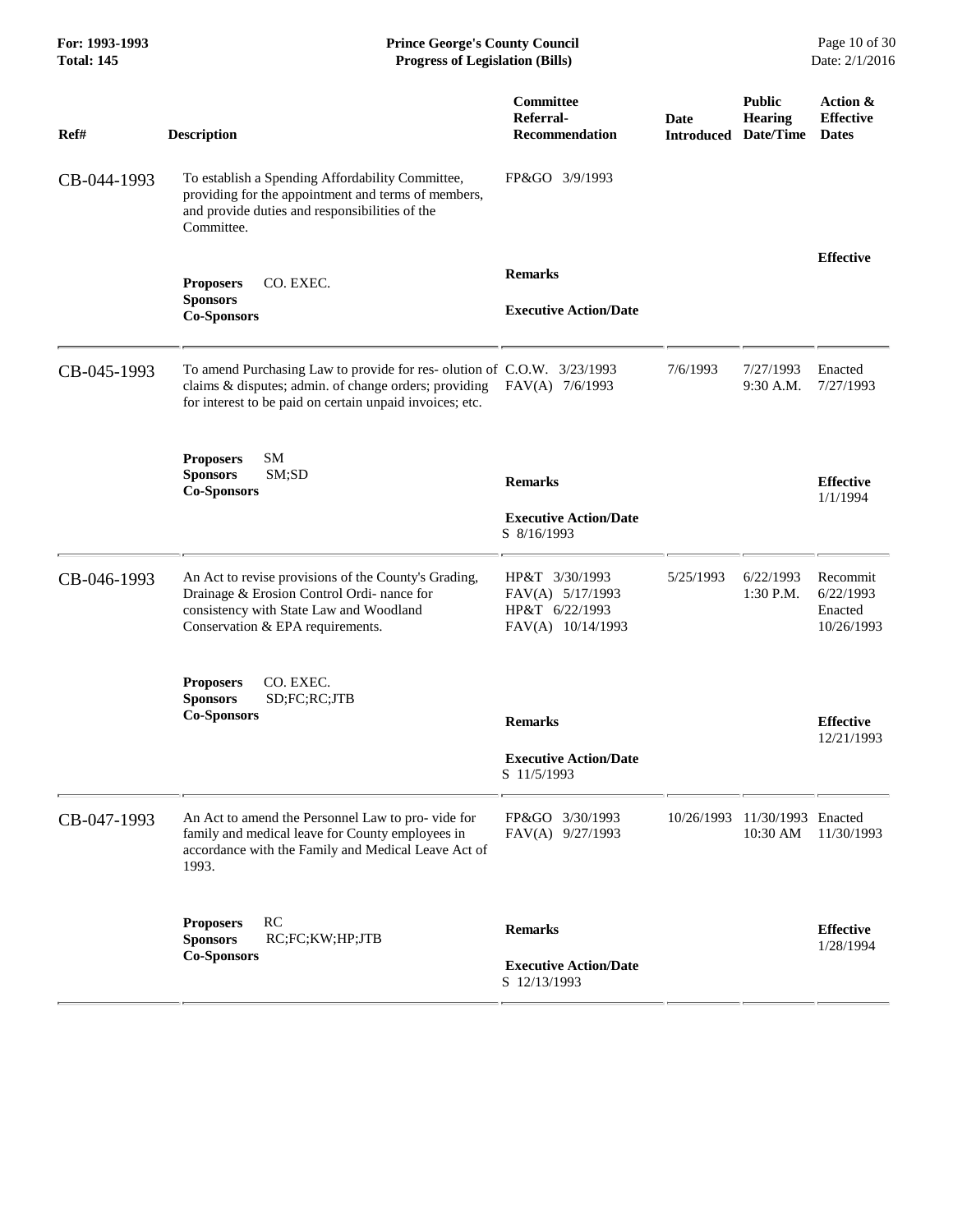| For: 1993-1993<br><b>Total: 145</b> | <b>Prince George's County Council</b><br>Date: 2/1/2016<br><b>Progress of Legislation (Bills)</b>                                                                                |                                                                                                            |                                               |                                                                          |                                                                       |
|-------------------------------------|----------------------------------------------------------------------------------------------------------------------------------------------------------------------------------|------------------------------------------------------------------------------------------------------------|-----------------------------------------------|--------------------------------------------------------------------------|-----------------------------------------------------------------------|
| Ref#<br>CB-048-1993                 | <b>Description</b><br>An Act to exempt religious, fraternal and other<br>nonprofit organizations from the requirement to obtain<br>a Food Service Manager Certification.         | <b>Committee</b><br>Referral-<br><b>Recommendation</b><br>PS&H 3/30/1993<br>FAV 6/2/1993<br>PS&H 7/13/1993 | <b>Date</b><br><b>Introduced</b><br>6/15/1993 | <b>Public</b><br><b>Hearing</b><br>Date/Time<br>7/13/1993<br>$1:30$ P.M. | Action &<br><b>Effective</b><br><b>Dates</b><br>Recommit<br>7/13/1993 |
|                                     | SM<br><b>Proposers</b><br>SM;RC<br><b>Sponsors</b><br><b>Co-Sponsors</b>                                                                                                         | <b>Remarks</b><br>(SEE CR-54-1993 RE<br><b>TASK FORCE)</b><br><b>Executive Action/Date</b>                 |                                               |                                                                          | <b>Effective</b>                                                      |
| CB-049-1993                         | An Ordinance for the purpose of expediting the process HP&T 4/6/1993<br>for revocation or modification of an approved Special<br>Exception.                                      | FAV(A) 5/17/1993                                                                                           | 5/25/1993                                     | 7/6/1993<br>1:30 P.M.                                                    | Enacted<br>7/6/1993                                                   |
|                                     | KW<br><b>Proposers</b><br><b>Sponsors</b><br><b>KW</b><br><b>Co-Sponsors</b>                                                                                                     | <b>Remarks</b><br><b>Executive Action/Date</b>                                                             |                                               |                                                                          | <b>Effective</b><br>8/31/1993                                         |
| CB-050-1993                         | An Ordinance for the purpose of permitting a vehicle,<br>mobile home, or camping trailer repair and service<br>station by S.E. in the C-S-C Zone under certain<br>circumstances. | HP&T 4/6/1993<br>FAV(A) 5/17/1993                                                                          | 5/25/1993                                     | 7/6/1993<br>1:30 P.M.                                                    | Enacted<br>7/6/1993                                                   |
|                                     | AMC<br><b>Proposers</b><br>AMC<br><b>Sponsors</b><br><b>Co-Sponsors</b>                                                                                                          | <b>Remarks</b><br><b>Executive Action/Date</b>                                                             |                                               |                                                                          | <b>Effective</b><br>8/31/1993                                         |
| CB-051-1993                         | An Ordinance concerning multifamily housing, to<br>eliminate bedroom percentages for condominium,<br>multifamily housing in the R-H Zone.                                        | HP&T 4/6/1993<br>FAV 5/17/1993                                                                             | 5/25/1993                                     | 6/22/1993<br>1:30 P.M.                                                   | Enacted<br>6/22/1993                                                  |
|                                     | SM<br><b>Proposers</b><br><b>SM</b><br><b>Sponsors</b><br><b>Co-Sponsors</b>                                                                                                     | <b>Remarks</b><br><b>Executive Action/Date</b>                                                             |                                               |                                                                          | <b>Effective</b><br>8/31/1993                                         |
| CB-052-1993                         | An Act requiring the Executive to identify revenue in<br>proposed Current Expense Budget anticipated from<br>unauthorized tax or other revenue source & other<br>submission req. | 4/13/1993<br>FP&GO<br>FAV(A) 6/16/1993                                                                     | 7/6/1993                                      | 7/27/1993<br>9:30 A.M.                                                   | Enacted<br>7/27/1993                                                  |
|                                     | RC;SM<br><b>Proposers</b><br><b>Sponsors</b><br>RC<br><b>Co-Sponsors</b>                                                                                                         | <b>Remarks</b>                                                                                             |                                               |                                                                          | <b>Effective</b><br>10/1/1993                                         |
|                                     |                                                                                                                                                                                  | <b>Executive Action/Date</b>                                                                               |                                               |                                                                          |                                                                       |

S 8/16/1993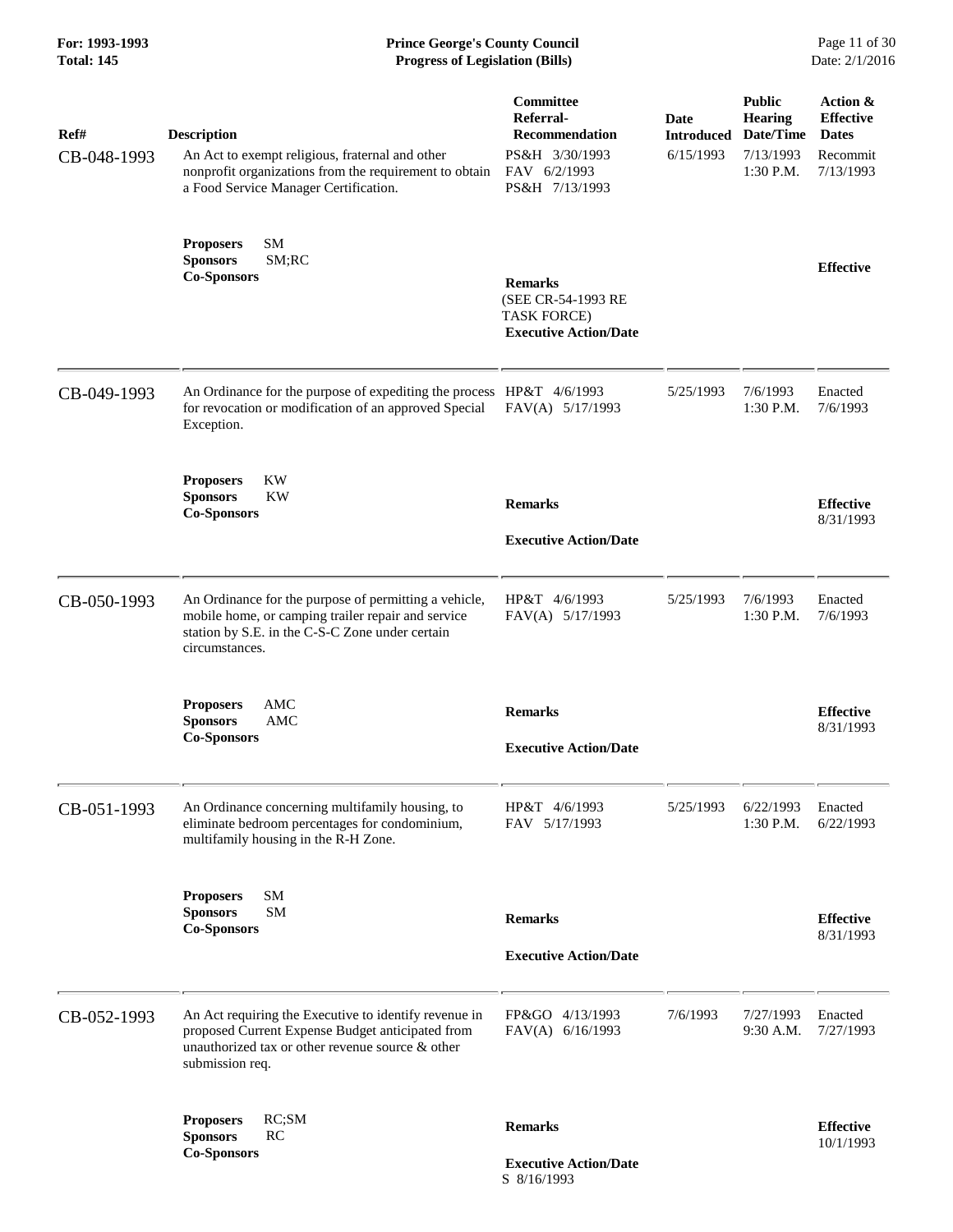**For: 1993-1993 Prince George's County Council** Page 12 of 30<br> **Prince George's County Council** Page 12 of 30<br> **Progress of Legislation (Bills)** Date: 2/1/2016 **Total: 145 Progress of Legislation (Bills)** 

| Ref#        | <b>Description</b>                                                                                                                                                           | Committee<br>Referral-<br><b>Recommendation</b>                         | <b>Date</b><br><b>Introduced</b> | <b>Public</b><br>Hearing<br>Date/Time                                                  | Action &<br><b>Effective</b><br><b>Dates</b>              |
|-------------|------------------------------------------------------------------------------------------------------------------------------------------------------------------------------|-------------------------------------------------------------------------|----------------------------------|----------------------------------------------------------------------------------------|-----------------------------------------------------------|
| CB-053-1993 | An Act requiring that adequate public school facilities<br>exist or are programmed for construction prior to the<br>approval of a preliminary plat of subdivision.           | HP&T 4/13/1993                                                          |                                  |                                                                                        |                                                           |
|             | <b>RC</b><br><b>Proposers</b><br>RC<br><b>Sponsors</b><br><b>Co-Sponsors</b>                                                                                                 | <b>Remarks</b><br><b>Executive Action/Date</b>                          |                                  |                                                                                        | <b>Effective</b>                                          |
| CB-054-1993 | An Ordinance for the purpose of amending the use<br>requirements in the M-X-T Zone.<br>AMC<br><b>Proposers</b><br>AMC<br><b>Sponsors</b><br><b>Co-Sponsors</b>               | HP&T 4/13/1993<br>FAV(A) 5/17/1993<br>HP&T 7/13/1993<br>NR(A) 9/29/1993 | 5/25/1993                        | 7/6/1993<br>$1:30$ P.M.<br>11/9/1993<br>$1:30$ P.M.<br>11/16/1993 Enacted<br>1:30 P.M. | Failed<br>7/6/1993<br>Recommit<br>7/13/1993<br>11/16/1993 |
|             |                                                                                                                                                                              | <b>Remarks</b>                                                          |                                  |                                                                                        |                                                           |
|             |                                                                                                                                                                              | <b>Executive Action/Date</b>                                            |                                  |                                                                                        | <b>Effective</b><br>12/31/1993                            |
| CB-055-1993 | An Act concerning On-Site Sewage Disposal<br>Regulations - to amend references to the Annotated<br>Code of Maryland and to COMAR and correcting<br>Appendix C.               | PS&H 4/20/1993<br>FAV(A) 5/17/1993                                      | 5/25/1993                        | 6/22/1993<br>1:30 P.M.                                                                 | Enacted<br>6/22/1993                                      |
|             | CO. EXEC.<br><b>Proposers</b>                                                                                                                                                | <b>Remarks</b>                                                          |                                  |                                                                                        | <b>Effective</b>                                          |
|             | <b>Sponsors</b><br>JTB;RC;FC<br><b>Co-Sponsors</b>                                                                                                                           | <b>Executive Action/Date</b><br>S 7/6/1993                              |                                  |                                                                                        | 8/23/1993                                                 |
| CB-056-1993 | An Ordinance for the purpose of delegating the<br>authority to conduct evidentiary hearings from the<br>District Council to the Zoning Hearing Examiner in<br>certain cases. | HP&T 4/20/1993<br>FAV(A) 6/3/1993                                       | 6/15/1993                        | 7/13/1993<br>1:30 P.M.                                                                 | Enacted<br>7/13/1993                                      |
|             | FC<br><b>Proposers</b><br>${\rm FC}$<br><b>Sponsors</b>                                                                                                                      | <b>Remarks</b>                                                          |                                  |                                                                                        | <b>Effective</b>                                          |
|             | <b>Co-Sponsors</b>                                                                                                                                                           | <b>Executive Action/Date</b>                                            |                                  |                                                                                        | 8/31/1993                                                 |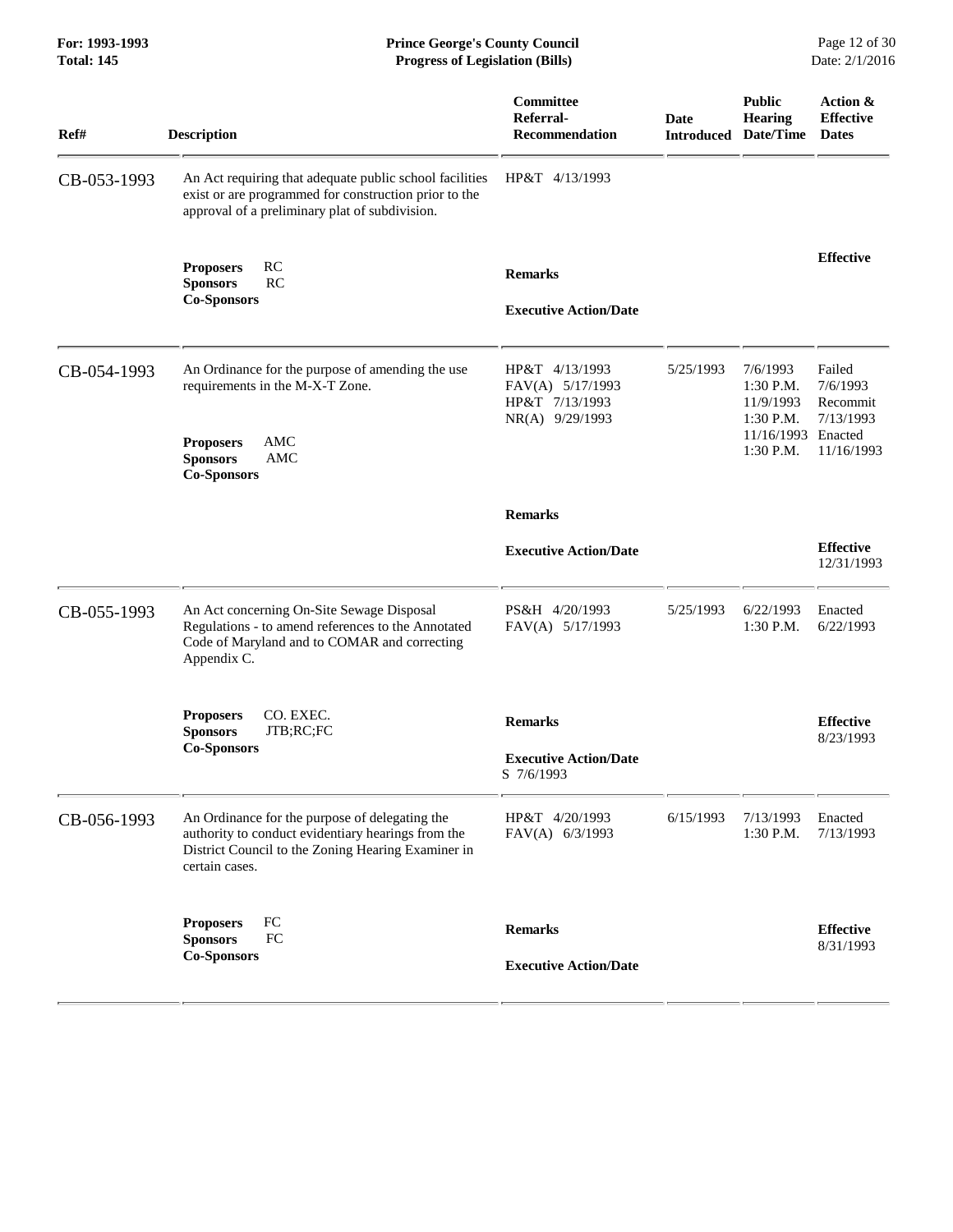| Ref#<br>CB-057-1993 | <b>Description</b><br>An Act to transfer the authority to conduct a hearing<br>regarding an appeal of the Historic Preservation<br>Commission's decision to the Zoning Hearing<br>Examiner. | Committee<br>Referral-<br>Recommendation<br>HP&T 4/20/1993<br>FAV(A) 6/3/1993 | Date<br><b>Introduced</b><br>6/15/1993 | <b>Public</b><br><b>Hearing</b><br>Date/Time<br>7/13/1993<br>$1:30$ P.M. | Action &<br><b>Effective</b><br><b>Dates</b><br>Enacted<br>7/13/1993 |
|---------------------|---------------------------------------------------------------------------------------------------------------------------------------------------------------------------------------------|-------------------------------------------------------------------------------|----------------------------------------|--------------------------------------------------------------------------|----------------------------------------------------------------------|
|                     | FC<br><b>Proposers</b><br>FC<br><b>Sponsors</b><br><b>Co-Sponsors</b>                                                                                                                       | <b>Remarks</b><br><b>Executive Action/Date</b><br>S 7/26/1993                 |                                        |                                                                          | <b>Effective</b><br>9/10/1993                                        |
| CB-058-1993         | An Ordinance for the purpose of permitting certain<br>vehicle rental lots by Special Exception in the I-3 Zone, FAV(A) 6/3/1993<br>under certain circumstances.                             | HP&T 4/20/1993                                                                | 6/15/1993                              | 7/13/1993<br>1:30 P.M.                                                   | Enacted<br>7/13/1993                                                 |
|                     | FC<br><b>Proposers</b><br><b>Sponsors</b><br>FC<br><b>Co-Sponsors</b>                                                                                                                       | <b>Remarks</b><br><b>Executive Action/Date</b>                                |                                        |                                                                          | <b>Effective</b><br>8/31/1993                                        |
| CB-059-1993         | An Ordinance repealing and reenacting Part 12 of the<br>Zoning Ordinance to provide for the regulation of<br>signs.                                                                         |                                                                               | 4/20/1993                              | 5/11/1993<br>$1:30$ P.M.                                                 | Enacted<br>5/11/1993                                                 |
|                     | HP;FC;SD;AMC<br><b>Proposers</b><br><b>Sponsors</b><br>FC;SD;HP;AMC<br><b>Co-Sponsors</b>                                                                                                   | <b>Remarks</b><br><b>Executive Action/Date</b>                                |                                        |                                                                          | <b>Effective</b><br>5/11/1993                                        |
| CB-060-1993         | Subdivision Bill - For the purpose of incorporating a<br>surplus capacity reimburse- ment procedure into the<br>adequate public facilities regulations.                                     | HP&T 4/27/1993<br>FAV(A) 9/20/1993                                            | 10/5/1993                              | 11/16/1993 Enacted<br>1:30 P.M.                                          | 11/16/1993                                                           |
|                     | SD; RC<br><b>Proposers</b><br><b>Sponsors</b><br>SD;RC;FC;JTB<br><b>Co-Sponsors</b>                                                                                                         | <b>Remarks</b><br><b>Executive Action/Date</b><br>S 12/2/1993                 |                                        |                                                                          | <b>Effective</b><br>3/3/1994                                         |
| CB-061-1993         | An Act for the purpose of establishing procedures for<br>the creation and implementa- tion of Transportation<br>Demand Management Districts.                                                | HP&T 4/27/1993<br>FAV(A) 9/20/1993                                            | 10/5/1993                              | 11/16/1993 Enacted<br>$1:30$ P.M.                                        | 11/16/1993                                                           |
|                     | SD; RC<br><b>Proposers</b><br>SD;RC;FC;JTB<br><b>Sponsors</b><br><b>Co-Sponsors</b>                                                                                                         | <b>Remarks</b><br><b>Executive Action/Date</b><br>S 12/2/1993                 |                                        |                                                                          | <b>Effective</b><br>1/17/1994                                        |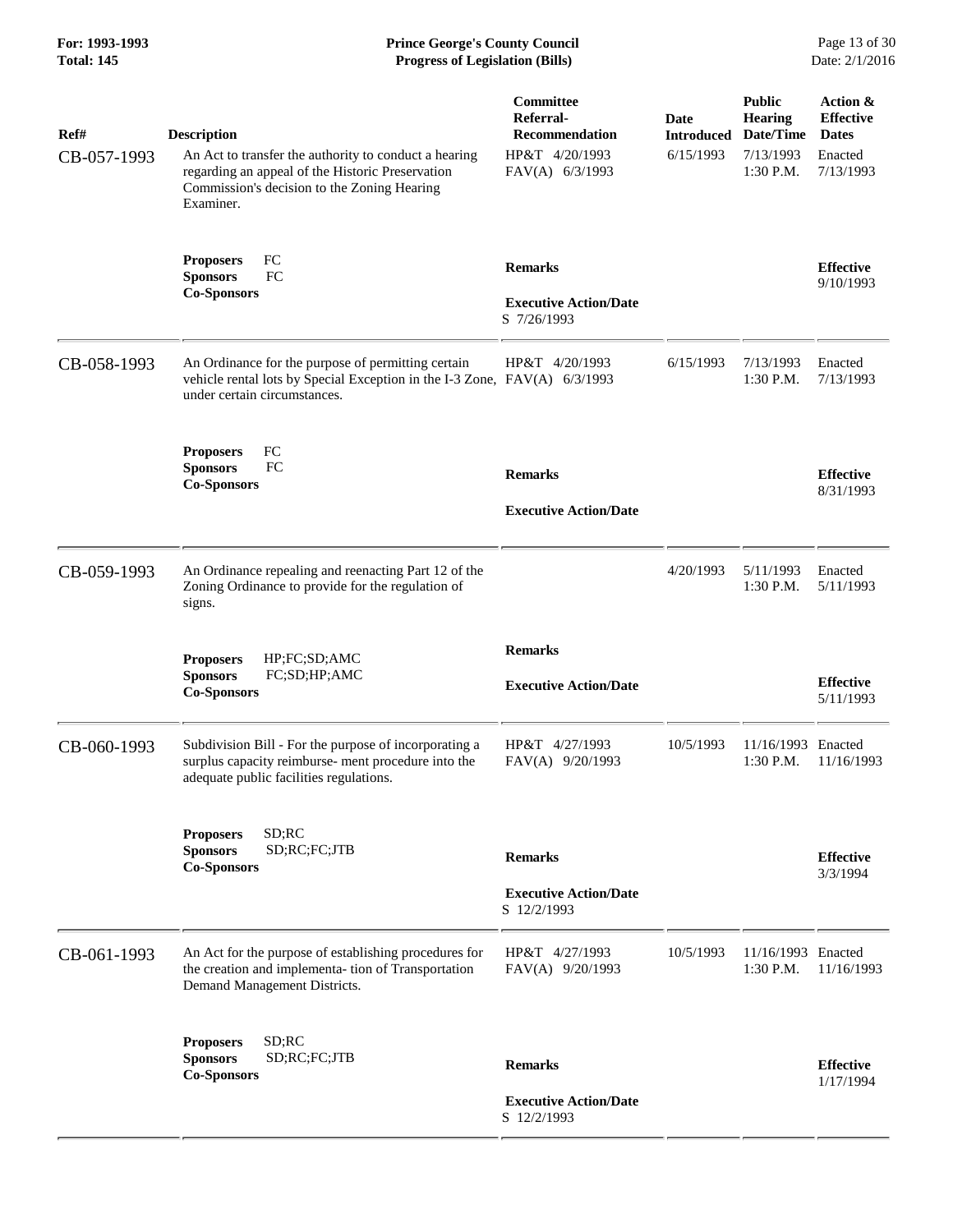| Ref#<br>CB-062-1993 | <b>Description</b><br>Subdivision Bill - Concerning Adequate Public<br>Facilities for the purpose of in-corporating mitigation<br>techniques into the Subdivision Regulations.   | Committee<br>Referral-<br><b>Recommendation</b><br>HP&T 4/27/1993<br>FAV(A) 9/20/1993   | Date<br><b>Introduced</b><br>10/5/1993 | <b>Public</b><br>Hearing<br>Date/Time<br>11/16/1993<br>1:30 P.M. | Action &<br><b>Effective</b><br><b>Dates</b><br>Enacted<br>11/16/1993 |
|---------------------|----------------------------------------------------------------------------------------------------------------------------------------------------------------------------------|-----------------------------------------------------------------------------------------|----------------------------------------|------------------------------------------------------------------|-----------------------------------------------------------------------|
|                     | SD; RC<br><b>Proposers</b><br><b>Sponsors</b><br>SD;RC;FC;JTB<br><b>Co-Sponsors</b>                                                                                              | <b>Remarks</b><br>(SEE CR-29-1994)<br><b>Executive Action/Date</b><br>S 12/6/1993       |                                        |                                                                  | <b>Effective</b><br>5/3/1994                                          |
| CB-063-1993         | Providing for abatement of nuisances where<br>commercial property is used for unlawful purposes<br>involving controlled dangerous substances; providing<br>for adm. process;etc. | PS&H 4/20/1993<br>FAV(A) 9/20/1993                                                      | 9/28/1993                              | 10/19/1993 Enacted<br>$1:30$ P.M.                                | 10/19/1993                                                            |
|                     | JF<br><b>Proposers</b><br><b>Sponsors</b><br>JF;JTB;RC;FC;HP;SD<br><b>Co-Sponsors</b>                                                                                            | <b>Remarks</b><br>(SEE ALSO CR-23-1993)<br><b>Executive Action/Date</b><br>S 10/28/1993 |                                        |                                                                  | <b>Effective</b><br>12/13/1993                                        |
| CB-064-1993         | To amend the Landlord-Tenant regulations to require<br>licensing of one- and two-family dwellings which are<br>rented by the owner; and deleting certain obsolete<br>language.   | HP&T 4/20/1993<br>FAV(A) 6/24/1993                                                      | 7/6/1993                               | 7/27/1993<br>$1:30$ P.M.                                         | Enacted<br>9/7/1993                                                   |
|                     | <b>SD</b><br><b>Proposers</b><br>SE;JTB<br><b>Sponsors</b><br><b>Co-Sponsors</b>                                                                                                 | <b>Remarks</b><br><b>Executive Action/Date</b><br>US 9/28/1993                          |                                        |                                                                  | <b>Effective</b><br>11/15/1993                                        |
| CB-065-1993         | An Act to provide for the conduct of special elections to C.O.W. 4/20/1993<br>fill a vacancy on the County Council.                                                              |                                                                                         |                                        |                                                                  |                                                                       |
|                     | HP<br><b>Proposers</b><br><b>Sponsors</b><br>HP<br><b>Co-Sponsors</b>                                                                                                            | <b>Remarks</b><br><b>Executive Action/Date</b>                                          |                                        |                                                                  | <b>Effective</b>                                                      |
| CB-066-1993         | An Ordinance permitting an owner of property that is<br>the subject of a Basic Plan or CDP to request an<br>amendment without the consent of all other property<br>owners.       | HP&T 4/27/1993<br>FAV 6/3/1993                                                          | 6/15/1993                              | 7/13/1993<br>1:30 P.M.                                           | Failed<br>7/13/1993                                                   |
|                     | JF<br><b>Proposers</b><br>JF<br><b>Sponsors</b><br><b>Co-Sponsors</b>                                                                                                            | <b>Remarks</b><br><b>Executive Action/Date</b>                                          |                                        |                                                                  | <b>Effective</b>                                                      |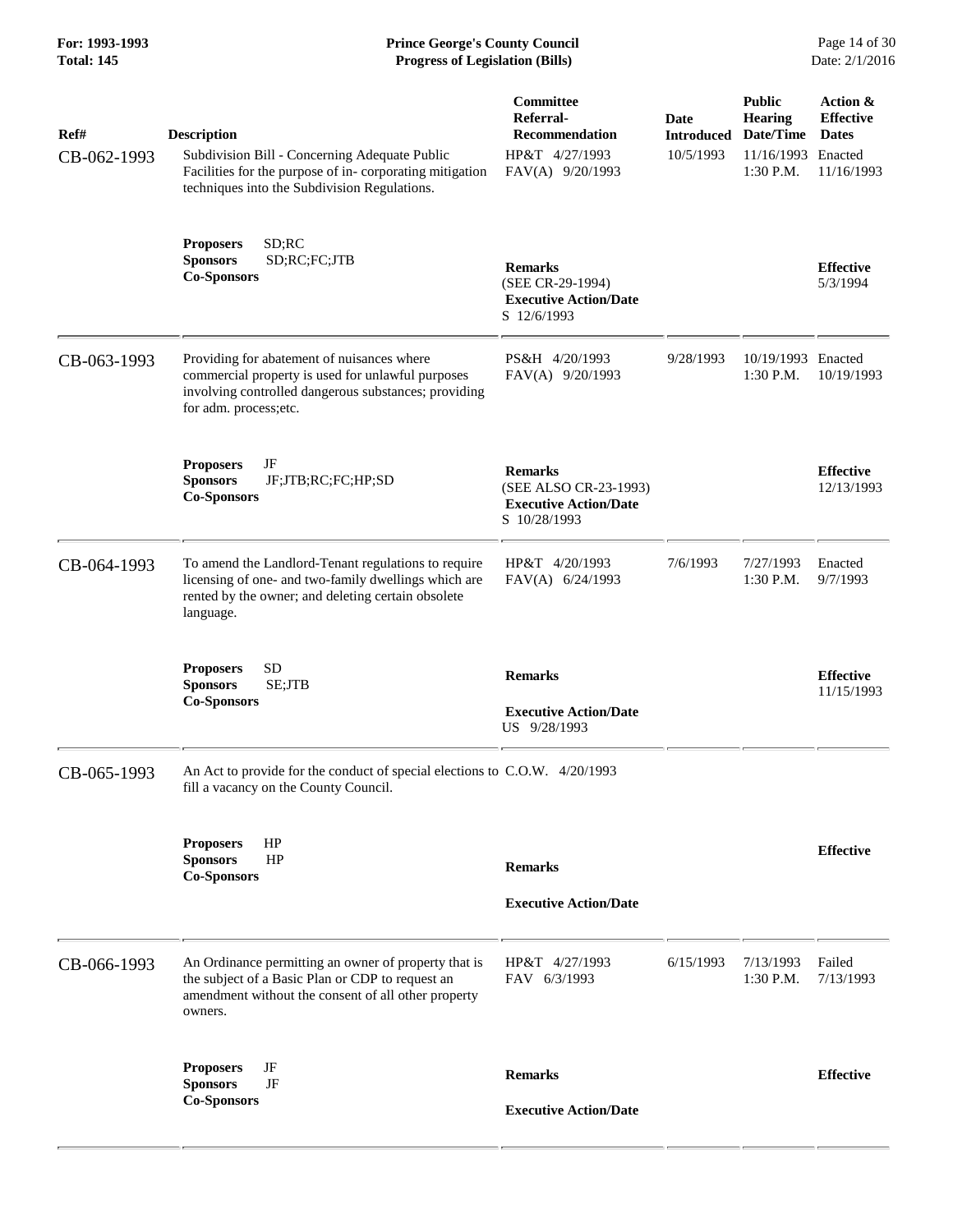**For: 1993-1993 Prince George's County Council** Page 15 of 30<br> **Prince George's County Council** Page 15 of 30<br> **Progress of Legislation (Bills)** Date: 2/1/2016 **Total: 145 Progress of Legislation (Bills)** 

| Ref#<br>CB-067-1993 | <b>Description</b><br>To amend the M-NCPPC Capital Budget for Fiscal<br>Year 1992-1993 and Capital Improvement Program for FAV 5/11/1993<br>Fiscal Years 1993-1998. | Committee<br>Referral-<br><b>Recommendation</b><br>C.O.W. 4/27/1993                | Date<br><b>Introduced</b><br>4/27/1993 | <b>Public</b><br><b>Hearing</b><br>Date/Time<br>5/18/1993<br>$1:30$ P.M. | Action &<br><b>Effective</b><br><b>Dates</b><br>Enacted<br>5/18/1993 |
|---------------------|---------------------------------------------------------------------------------------------------------------------------------------------------------------------|------------------------------------------------------------------------------------|----------------------------------------|--------------------------------------------------------------------------|----------------------------------------------------------------------|
|                     | <b>Proposers</b><br>HP;JTB;SD<br><b>Sponsors</b><br>HP;JTB;SD<br><b>Co-Sponsors</b>                                                                                 | <b>Remarks</b><br><b>Executive Action/Date</b><br>S 5/19/1993                      |                                        |                                                                          | <b>Effective</b><br>7/5/1993                                         |
| CB-068-1993         | An Ordinance for the purpose of defining palmistry and PS&H 5/4/1993<br>permitting it as a home occupation.                                                         |                                                                                    |                                        |                                                                          |                                                                      |
|                     | SM<br><b>Proposers</b><br><b>SM</b><br><b>Sponsors</b><br><b>Co-Sponsors</b>                                                                                        | <b>Remarks</b><br><b>Executive Action/Date</b>                                     |                                        |                                                                          | <b>Effective</b>                                                     |
| CB-069-1993         | To authorize County to borrow an aggre-gate principal E&CS 5/11/1993<br>amount not exceeding \$33,989,000 to finance school<br>projects.                            | FAV(A) 5/26/1993                                                                   | 6/8/1993                               | 7/6/1993<br>1:30 P.M.                                                    | Enacted<br>7/6/1993                                                  |
|                     | CO. EXEC.<br><b>Proposers</b><br><b>Sponsors</b><br>HP;RC;JTB;FC;SD<br><b>Co-Sponsors</b>                                                                           | <b>Remarks</b><br>(SEE CB-142-1993)<br><b>Executive Action/Date</b><br>S 7/15/1993 |                                        |                                                                          | <b>Effective</b><br>8/30/1993                                        |
| CB-070-1993         | To provide for the authorization of \$79,189,000 in<br>General Obligation Bonds in support of the FY<br>1994-1999 Capital Improvement Program.                      | E&CS 5/11/1993<br>FAV(A) 5/26/1993                                                 | 6/8/1993                               | 7/6/1993<br>$1:30$ P.M.                                                  | Enacted<br>7/6/1993                                                  |
|                     | CO. EXEC.<br><b>Proposers</b><br>HP;FC;JTB;RC;SD<br><b>Sponsors</b><br><b>Co-Sponsors</b>                                                                           | <b>Remarks</b><br>(SEE CB-141-1993)<br><b>Executive Action/Date</b><br>S 7/16/1993 |                                        |                                                                          | <b>Effective</b><br>8/31/1993                                        |
| CB-071-1993         | An Ordinance for the purpose of permitting certain<br>retail uses in the C-M Zone, under certain<br>circumstances.                                                  | HP&T 5/4/1993<br>$FAV(A)$ 6/24/1993                                                | 7/6/1993                               | 7/27/1993<br>1:30 P.M.                                                   | Enacted<br>7/27/1993                                                 |
|                     | SM<br><b>Proposers</b><br>SM<br><b>Sponsors</b><br><b>Co-Sponsors</b>                                                                                               | <b>Remarks</b><br><b>Executive Action/Date</b>                                     |                                        |                                                                          | <b>Effective</b><br>8/31/1993                                        |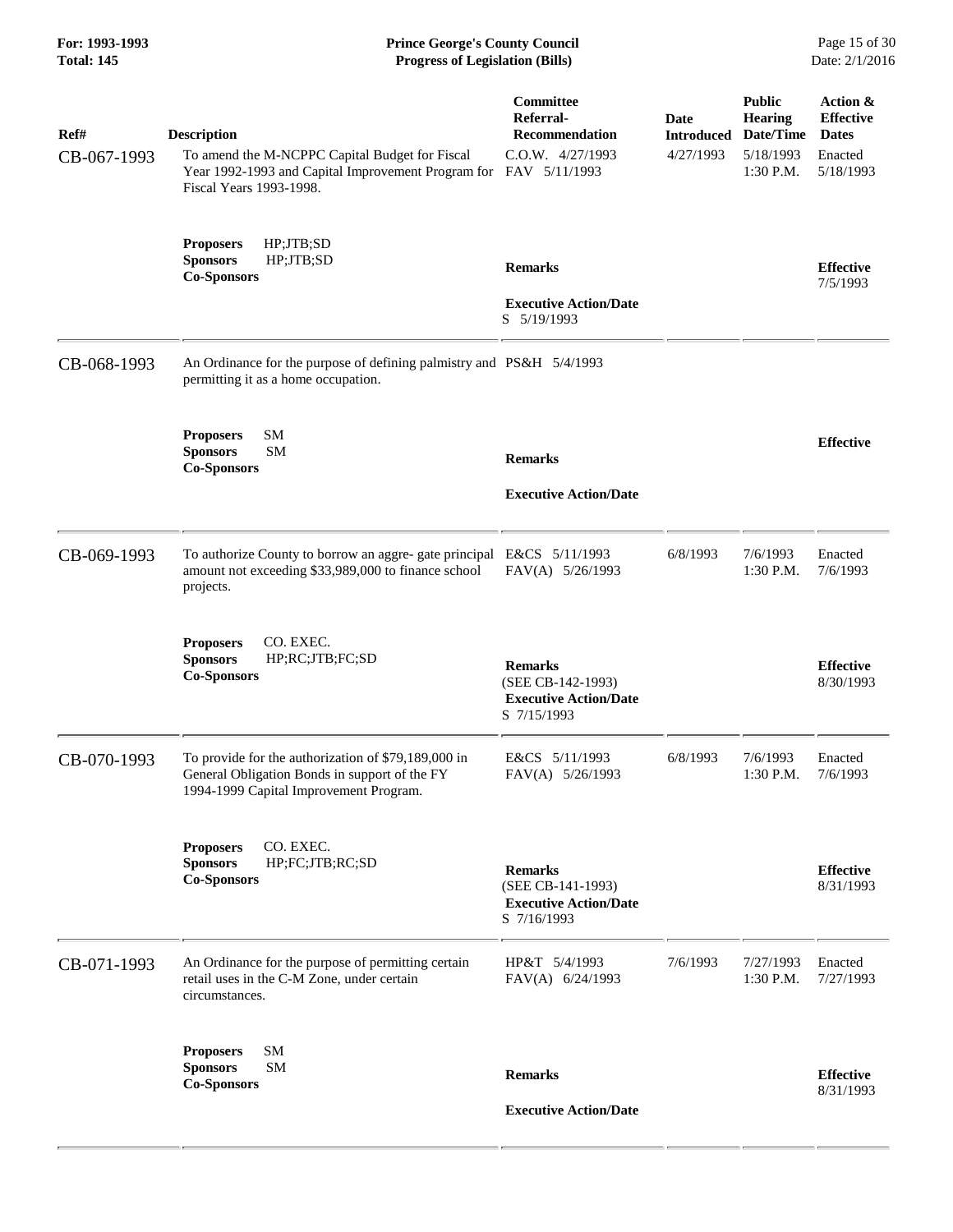### **For: 1993-1993 Prince George's County Council** Page 16 of 30<br> **Prince George's County Council** Page 16 of 30<br> **Progress of Legislation (Bills)** Date: 2/1/2016 **Total: 145 Progress of Legislation (Bills)**

| Ref#<br>CB-072-1993 | <b>Description</b><br>To provide for the amelioration of public nuisances<br>caused by dead or diseased trees on private property<br>adjacent to public rights-of-way.    | Committee<br>Referral-<br>Recommendation<br>PS&H 5/11/1993<br>FAV 6/24/1993                         | <b>Date</b><br><b>Introduced</b><br>7/6/1993 | <b>Public</b><br><b>Hearing</b><br>Date/Time<br>7/27/1993<br>9:30 A.M. | Action &<br><b>Effective</b><br><b>Dates</b><br>Enacted<br>7/27/1993 |
|---------------------|---------------------------------------------------------------------------------------------------------------------------------------------------------------------------|-----------------------------------------------------------------------------------------------------|----------------------------------------------|------------------------------------------------------------------------|----------------------------------------------------------------------|
|                     | CO. EXEC.<br><b>Proposers</b><br><b>Sponsors</b><br>JF;SD;JTB;FC;HP;RC<br><b>Co-Sponsors</b>                                                                              | <b>Remarks</b><br><b>Executive Action/Date</b><br>S 8/16/1993                                       |                                              |                                                                        | <b>Effective</b><br>10/1/1993                                        |
| CB-073-1993         | An Act to appropriate to various Other Funds an<br>amount of \$262,652 to cover costs and revenues not<br>included in the FY 93 budget from uncommitted fund<br>balances. | FP&GO 5/11/1993<br>FAV 6/3/1993                                                                     | 6/15/1993                                    | 7/13/1993<br>11:00 AM                                                  | Enacted<br>7/13/1993                                                 |
|                     | CO. EXEC.<br><b>Proposers</b><br><b>Sponsors</b><br>HP;RC;FC<br><b>Co-Sponsors</b>                                                                                        | <b>Remarks</b><br><b>(RETROACTIVE</b><br>PROVISIONS)<br><b>Executive Action/Date</b><br>S 7/26/1993 |                                              |                                                                        | <b>Effective</b><br>9/10/1993                                        |
| CB-074-1993         | An Act to amend certain appropriations in the Annual<br>Budget and Appropriation Ordinance for Fiscal Year<br>1992-1993.                                                  | FP&GO 5/11/1993<br>FAV 6/3/1993                                                                     | 6/15/1993                                    | 7/13/1993<br>11:00 AM                                                  | Enacted<br>7/13/1993                                                 |
|                     | CO. EXEC.<br><b>Proposers</b><br><b>Sponsors</b><br>HP; RC; FC<br><b>Co-Sponsors</b>                                                                                      | <b>Remarks</b><br><b>(RETROACTIVE</b><br>PROVISIONS)<br><b>Executive Action/Date</b><br>S 7/26/1993 |                                              |                                                                        | <b>Effective</b><br>9/10/1993                                        |
| CB-075-1993         | An Act to provide for the adoption of various revised<br>National Fire Protection Association codes and<br>standards by Council resolution.                               | PS&H 5/11/1993<br>FAV(A) 6/24/1993                                                                  | 7/6/1993                                     | 7/27/1993<br>9:30 A.M.                                                 | Enacted<br>7/27/1993                                                 |
|                     | JF<br><b>Proposers</b><br><b>Sponsors</b><br>JF;JTB;RC;FC<br><b>Co-Sponsors</b>                                                                                           | <b>Remarks</b><br>(SEE CR-55-1993 &<br>CB-84-1993)<br><b>Executive Action/Date</b><br>S 8/16/1993   |                                              |                                                                        | <b>Effective</b><br>10/1/1993                                        |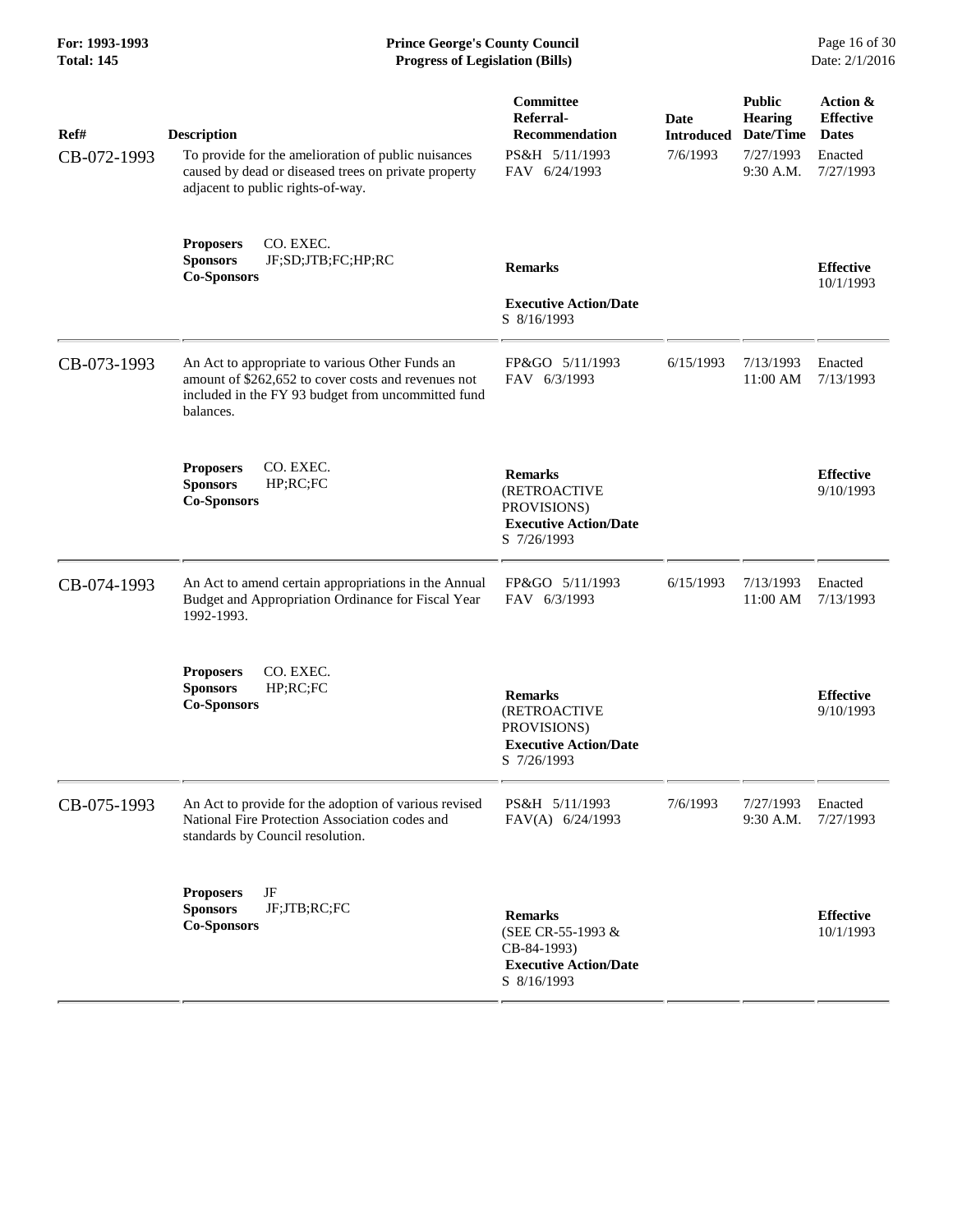# **For: 1993-1993 Prince George's County Council** Page 17 of 30<br> **Prince George's County Council** Page 17 of 30<br> **Progress of Legislation (Bills)** Date: 2/1/2016 **Total: 145 Progress of Legislation (Bills)**

| Ref#        | <b>Description</b>                                                                                                                                                                                       | Committee<br>Referral-<br><b>Recommendation</b>               | <b>Date</b><br><b>Introduced</b> | <b>Public</b><br><b>Hearing</b><br>Date/Time                 | Action &<br><b>Effective</b><br><b>Dates</b>             |
|-------------|----------------------------------------------------------------------------------------------------------------------------------------------------------------------------------------------------------|---------------------------------------------------------------|----------------------------------|--------------------------------------------------------------|----------------------------------------------------------|
| CB-076-1993 | An Ordinance to permit churches on lots between 1 & 2 HP&T 5/18/1993<br>acres in some residential zones subject to criteria; to<br>waived S.E. fees; and to reduce lot coverage for certain<br>churches. | FAV(A) 6/16/1993<br>C.O.W. 9/7/1993<br>FAV(A) 10/12/1993      | 6/22/1993                        | 7/27/1993<br>1:30 P.M.<br>11/16/1993 Recommit<br>$1:30$ P.M. | Failed<br>7/27/1993<br>9/7/1993<br>Enacted<br>11/16/1993 |
|             | HP;JTB<br><b>Proposers</b><br><b>Sponsors</b><br>HP;JTB<br><b>Co-Sponsors</b>                                                                                                                            | <b>Remarks</b>                                                |                                  |                                                              |                                                          |
|             |                                                                                                                                                                                                          | <b>Executive Action/Date</b>                                  |                                  |                                                              | <b>Effective</b><br>12/31/1993                           |
| CB-077-1993 | An Act concerning FY 1993-94 Current Expense and<br>Capital Budgets.                                                                                                                                     |                                                               | 5/25/1993                        |                                                              | Enacted<br>5/25/1993                                     |
|             | HP<br><b>Proposers</b><br>HP;JTB;SD;FC;AMC;KW<br><b>Sponsors</b>                                                                                                                                         | <b>Remarks</b>                                                |                                  |                                                              |                                                          |
|             | <b>Co-Sponsors</b>                                                                                                                                                                                       | <b>Executive Action/Date</b><br>S 6/8/1993                    |                                  |                                                              | <b>Effective</b><br>7/1/1993                             |
| CB-078-1993 | To adopt the Prince George's County portion of the<br>M-NCPPC budet and making appropria- tions and<br>levying taxes for 1993-1994.                                                                      |                                                               | 5/25/1993                        |                                                              | Enacted<br>5/25/1993                                     |
|             | <b>Proposers</b><br>HP<br><b>Sponsors</b><br>HP;FC;JTB;SD<br><b>Co-Sponsors</b>                                                                                                                          | <b>Remarks</b><br><b>Executive Action/Date</b><br>S 6/8/1993  |                                  |                                                              | <b>Effective</b><br>7/1/1993                             |
| CB-079-1993 | FY94 Current Expense Budget and Capital<br>Improvement Program for the Parking Authority.                                                                                                                |                                                               | 5/25/1993                        |                                                              | Enacted<br>5/25/1993                                     |
|             | <b>Proposers</b><br>CO. EXEC.<br>HP;SD;JTB;FC;RC<br><b>Sponsors</b>                                                                                                                                      | <b>Remarks</b>                                                |                                  |                                                              |                                                          |
|             | <b>Co-Sponsors</b>                                                                                                                                                                                       | <b>Executive Action/Date</b><br>S 6/8/1993                    |                                  |                                                              | <b>Effective</b><br>7/1/1993                             |
| CB-080-1993 | To amend the Amusement Tax provisions to provide an FP&GO 5/18/1993<br>exemption for farm recreational activities taking place<br>on the premises of working farms.                                      | FAV(A) 6/3/1993                                               | 6/15/1993                        | 7/13/1993<br>11:00 AM                                        | Enacted<br>7/13/1993                                     |
|             | <b>SM</b><br><b>Proposers</b><br><b>SM</b><br><b>Sponsors</b>                                                                                                                                            |                                                               |                                  |                                                              |                                                          |
|             | <b>Co-Sponsors</b>                                                                                                                                                                                       | <b>Remarks</b><br><b>Executive Action/Date</b><br>S 7/26/1993 |                                  |                                                              | <b>Effective</b><br>9/10/1993                            |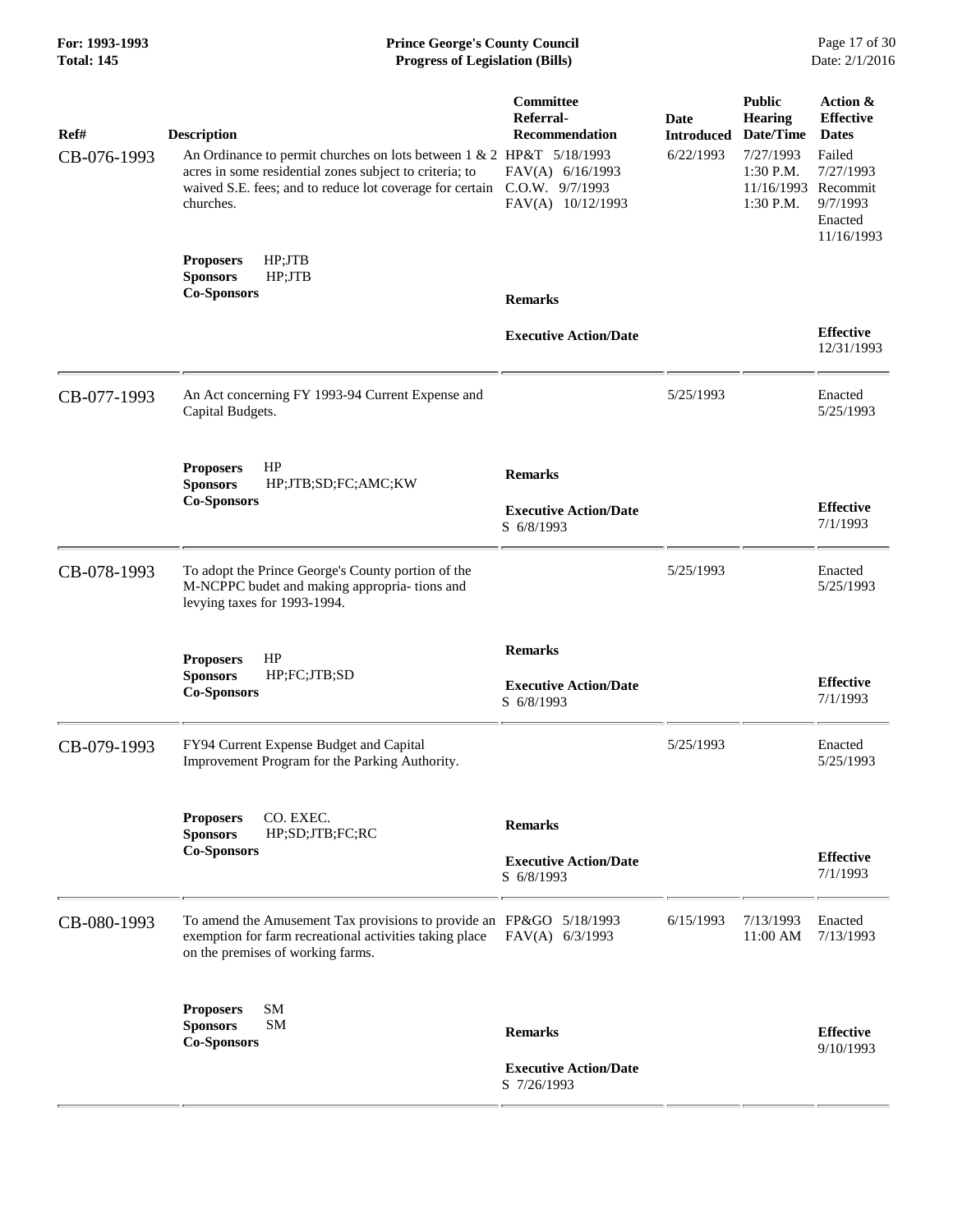| Ref#<br>CB-081-1993 | <b>Description</b><br>An Ordinance to permit whip antennas on structures<br>owned by a municipality, or at-tached to certain<br>broadcasting towers, and increasing size of<br>telecommunication bldgs. | Committee<br>Referral-<br><b>Recommendation</b><br>HP&T 5/18/1993<br>FAV(A) 6/16/1993             | Date<br><b>Introduced</b><br>6/22/1993 | <b>Public</b><br><b>Hearing</b><br>Date/Time<br>7/27/1993<br>11:00 AM | Action &<br><b>Effective</b><br><b>Dates</b><br>Enacted<br>7/27/1993 |
|---------------------|---------------------------------------------------------------------------------------------------------------------------------------------------------------------------------------------------------|---------------------------------------------------------------------------------------------------|----------------------------------------|-----------------------------------------------------------------------|----------------------------------------------------------------------|
|                     | KW<br><b>Proposers</b><br><b>Sponsors</b><br>KW;RC<br><b>Co-Sponsors</b>                                                                                                                                | <b>Remarks</b><br><b>Executive Action/Date</b>                                                    |                                        |                                                                       | <b>Effective</b><br>8/31/1993                                        |
| CB-082-1993         | An Act to adopt the 1993 Inventory of Real Property<br>and Improvements titled in the name of Prince George's FAV 6/3/1993<br>County.                                                                   | FP&GO 5/18/1993                                                                                   | 6/15/1993                              | 7/13/1993<br>11:00 AM                                                 | Enacted<br>7/13/1993                                                 |
|                     | CO. EXEC.<br><b>Proposers</b><br><b>Sponsors</b><br>JTB;KW;HP<br><b>Co-Sponsors</b>                                                                                                                     | <b>Remarks</b><br><b>Executive Action/Date</b><br>S 7/26/1993                                     |                                        |                                                                       | <b>Effective</b><br>9/10/1993                                        |
| CB-083-1993         | An Ordinance permitting outdoor advertising signs<br>(billboards) within the County under certain<br>circumstances.                                                                                     | $C.0.W.$ $5/18/1993$                                                                              |                                        |                                                                       |                                                                      |
|                     | HP<br><b>Proposers</b><br>HP<br><b>Sponsors</b><br><b>Co-Sponsors</b>                                                                                                                                   | <b>Remarks</b><br><b>Executive Action/Date</b>                                                    |                                        |                                                                       | <b>Effective</b>                                                     |
| CB-084-1993         | To adopt and amend certain life safety standards and<br>provide that reckless viola-tions of Fire Safety Law<br>affecting large groups of individuals be subject to a<br>fine.                          | PS&H 5/18/1993<br>FAV(A) 6/24/1993                                                                | 7/6/1993                               | 7/27/1993<br>9:30 A.M.                                                | Enacted<br>7/27/1993                                                 |
|                     | JF<br><b>Proposers</b><br><b>Sponsors</b><br>JF;HP;JTB<br><b>Co-Sponsors</b>                                                                                                                            | <b>Remarks</b><br>(SEE CR-55-1993 &<br>CB-75-1993)<br><b>Executive Action/Date</b><br>S 8/16/1993 |                                        |                                                                       | <b>Effective</b><br>10/1/1993                                        |
| CB-085-1993         | An Ordinance for the purpose of specifying that the<br>District Council may modify the decision of the<br>Planning Board regarding certification of a<br>nonconforming use.                             | HP&T 5/25/1993<br>FAV 6/16/1993                                                                   | 6/22/1993                              | 7/27/1993<br>11:00 AM                                                 | Enacted<br>7/27/1993                                                 |
|                     | SD;HP<br><b>Proposers</b><br><b>Sponsors</b><br>SD;HP<br><b>Co-Sponsors</b>                                                                                                                             | <b>Remarks</b><br><b>Executive Action/Date</b>                                                    |                                        |                                                                       | <b>Effective</b><br>8/31/1993                                        |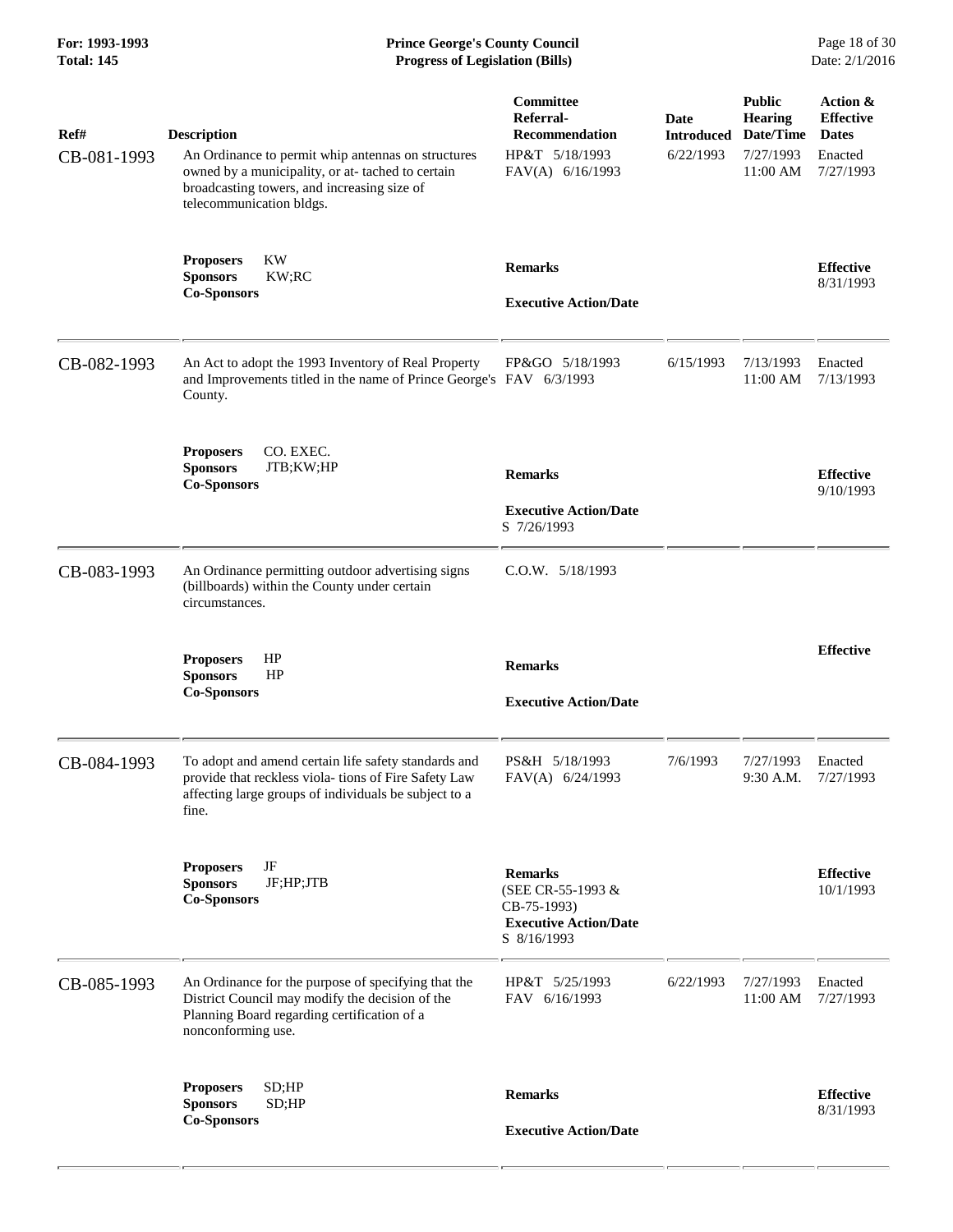| For: 1993-1993<br><b>Total: 145</b> | <b>Prince George's County Council</b><br>Page 19 of 30<br>Date: 2/1/2016<br><b>Progress of Legislation (Bills)</b>                                                                                                      |                                                                   |                                        |                                                                       |                                                                      |
|-------------------------------------|-------------------------------------------------------------------------------------------------------------------------------------------------------------------------------------------------------------------------|-------------------------------------------------------------------|----------------------------------------|-----------------------------------------------------------------------|----------------------------------------------------------------------|
| Ref#<br>CB-086-1993                 | <b>Description</b><br>To clarify provisions of Human Relations Code re<br>discrimination in housing, real estate transactions, loans, FAV(A) 6/16/1993<br>and construc- tion of certain multifamily dwellings, etc.     | <b>Committee</b><br>Referral-<br>Recommendation<br>HP&T 5/25/1993 | Date<br><b>Introduced</b><br>6/22/1993 | <b>Public</b><br><b>Hearing</b><br>Date/Time<br>7/27/1993<br>11:00 AM | Action &<br><b>Effective</b><br><b>Dates</b><br>Enacted<br>7/27/1993 |
|                                     | CO. EXEC.<br><b>Proposers</b><br>HP;JTB;SD<br><b>Sponsors</b><br><b>Co-Sponsors</b>                                                                                                                                     | <b>Remarks</b>                                                    |                                        |                                                                       | <b>Effective</b><br>10/1/1993                                        |
|                                     |                                                                                                                                                                                                                         | <b>Executive Action/Date</b><br>S 8/16/1993                       |                                        |                                                                       |                                                                      |
| CB-087-1993                         | An Ordinance to permit department/variety stores in the HP&T 5/25/1993<br>I-3 Zone under certain circumstances; and to amend the HELD<br>purposes of the I-3 Zone to allow these stores under<br>certain circumstances. | 6/24/1993<br>$C.0.W.$ 9/7/1993<br>NR(A) 10/12/1993                | 7/6/1993                               | 7/27/1993<br>$1:30$ P.M.<br>11/16/1993<br>10:30 AM                    | Failed<br>7/27/1993<br>Recommit<br>9/7/1993<br>Tabled<br>11/16/1993  |
|                                     | JF<br><b>Proposers</b><br>JF;JTB<br><b>Sponsors</b><br><b>Co-Sponsors</b>                                                                                                                                               |                                                                   |                                        |                                                                       |                                                                      |
|                                     |                                                                                                                                                                                                                         | <b>Remarks</b><br><b>Executive Action/Date</b>                    |                                        |                                                                       | <b>Effective</b>                                                     |
| CB-088-1993                         | An Ordinance for the purpose of reducing the minimum HP&T 5/25/1993<br>area and street frontage requirements for office uses for FAV(A) 6/24/1993<br>an eleemosynary or philanthropic institution.                      |                                                                   | 7/6/1993                               | 7/27/1993<br>1:30 P.M.                                                | Enacted<br>7/27/1993                                                 |
|                                     | <b>SD</b><br><b>Proposers</b><br>SD;JTB<br><b>Sponsors</b><br><b>Co-Sponsors</b>                                                                                                                                        | <b>Remarks</b>                                                    |                                        |                                                                       | <b>Effective</b><br>8/31/1993                                        |
|                                     |                                                                                                                                                                                                                         | <b>Executive Action/Date</b>                                      |                                        |                                                                       |                                                                      |
| CB-089-1993                         | An Ordinance allowing certain eating or drinking<br>establishments in the C-M or C-S-C Zones; providing<br>criteria for SE approval; and amending parking<br>requirements therefor.                                     | HP&T 5/25/1993<br>FAV(A) 6/24/1993                                | 7/6/1993                               | 9/7/1993<br>1:30 P.M.                                                 | Enacted<br>9/7/1993                                                  |
|                                     | <b>Proposers</b><br>SD                                                                                                                                                                                                  | <b>Remarks</b>                                                    |                                        |                                                                       | <b>Effective</b>                                                     |
|                                     | SD;SM<br><b>Sponsors</b><br><b>Co-Sponsors</b>                                                                                                                                                                          | <b>Executive Action/Date</b>                                      |                                        |                                                                       | 9/30/1993                                                            |
| CB-090-1993                         | An Ordinance for the purpose of permitting certain<br>restaurants and hotels/motels in the C-O Zone, under<br>certain conditions.                                                                                       | HP&T 9/28/1993<br>FAV(A) 10/14/1993                               | 10/26/1993                             | 11/23/1993 Enacted<br>1:30 P.M.                                       | 11/23/1993                                                           |
|                                     | AMC<br><b>Proposers</b><br>AMC<br><b>Sponsors</b>                                                                                                                                                                       | <b>Remarks</b>                                                    |                                        |                                                                       | <b>Effective</b>                                                     |
|                                     | <b>Co-Sponsors</b>                                                                                                                                                                                                      | <b>Executive Action/Date</b>                                      |                                        |                                                                       | 12/31/1993                                                           |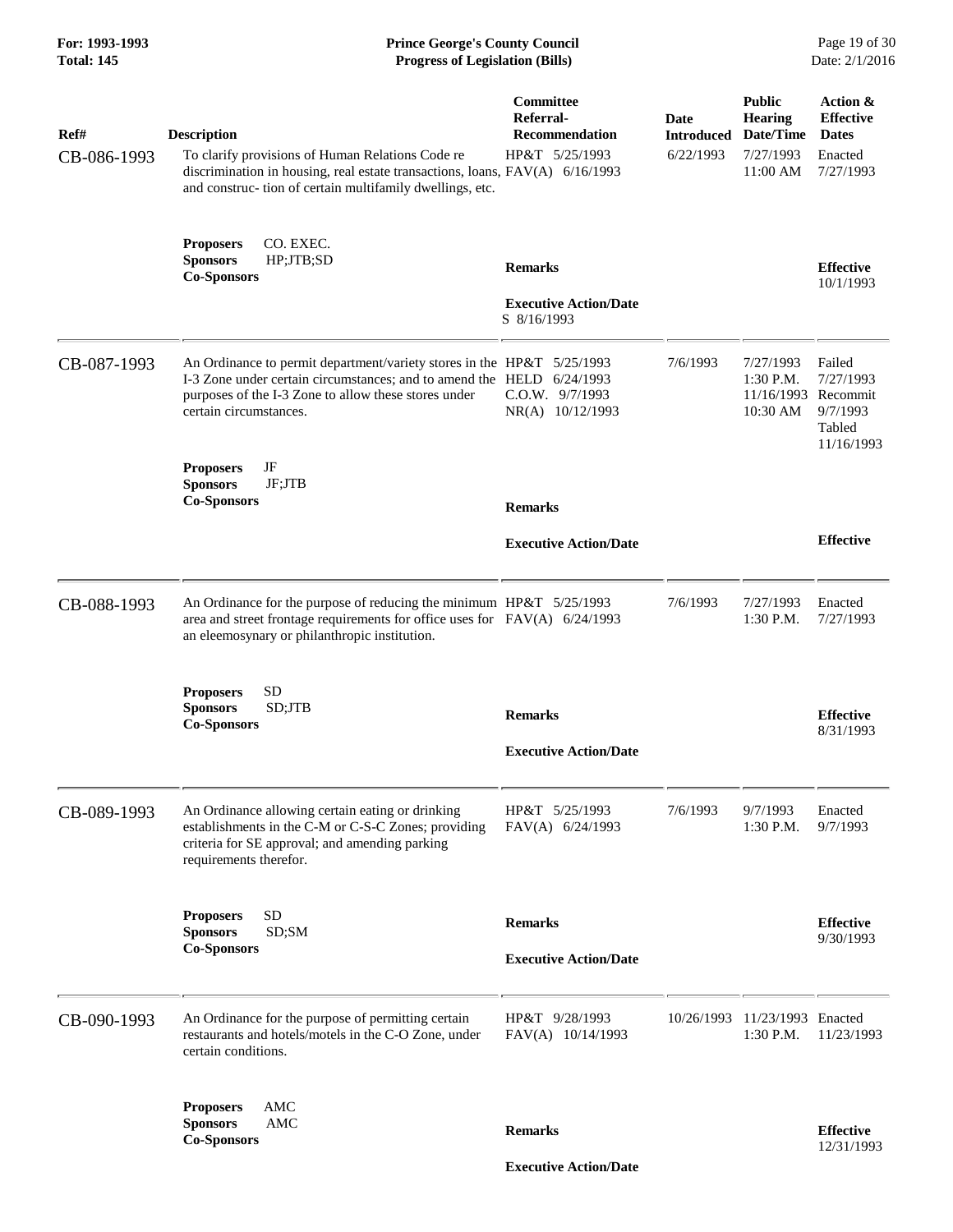**For: 1993-1993 Prince George's County Council** Page 20 of 30<br> **Prince George's County Council** Page 20 of 30<br> **Progress of Legislation (Bills)** Date: 2/1/2016 **Total: 145 Progress of Legislation (Bills)** 

| Ref#        | <b>Description</b>                                                                                                                                                                                     | Committee<br>Referral-<br><b>Recommendation</b>               | Date<br><b>Introduced</b> | <b>Public</b><br><b>Hearing</b><br>Date/Time | Action &<br><b>Effective</b><br><b>Dates</b> |
|-------------|--------------------------------------------------------------------------------------------------------------------------------------------------------------------------------------------------------|---------------------------------------------------------------|---------------------------|----------------------------------------------|----------------------------------------------|
| CB-091-1993 | To establish a policy to pay invoices under procurement FP&GO 5/25/1993<br>contract within a certain time; providing for payment of<br>interest at times; and for other related purposes.              |                                                               |                           |                                              |                                              |
|             | CO. EXEC.<br><b>Proposers</b><br>RC;FC<br><b>Sponsors</b><br><b>Co-Sponsors</b>                                                                                                                        | <b>Remarks</b><br><b>Executive Action/Date</b>                |                           |                                              | <b>Effective</b>                             |
| CB-092-1993 | To amend the Personnel Law to provide that applicant's FP&GO 6/8/1993<br>names appearing on eligibility registers for jobs in<br>classified service be ordered alphabetically, not<br>chronologically. | FAV 6/16/1993                                                 | 6/22/1993                 | 7/27/1993<br>9:30 A.M.                       | Enacted<br>7/27/1993                         |
|             | CO. EXEC.<br><b>Proposers</b><br><b>Sponsors</b><br>JTB;SM;JF<br><b>Co-Sponsors</b>                                                                                                                    | <b>Remarks</b><br><b>Executive Action/Date</b><br>S 8/16/1993 |                           |                                              | <b>Effective</b><br>10/1/1993                |
| CB-093-1993 | To amend the Classification Plan by adding class titles<br>and grades for certain classes of work.                                                                                                     | FP&GO 6/8/1993<br>FAV 6/16/1993                               | 6/22/1993                 | 7/27/1993<br>9:30 A.M.                       | Enacted<br>7/27/1993                         |
|             | CO. EXEC.<br><b>Proposers</b><br>FC;AMC;SD;RC<br><b>Sponsors</b><br><b>Co-Sponsors</b>                                                                                                                 | <b>Remarks</b><br><b>Executive Action/Date</b><br>S 8/16/1993 |                           |                                              | <b>Effective</b><br>10/1/1993                |
| CB-094-1993 | An Act concerning the Building Code to amend the<br>accessibility requirements for the physically<br>handicapped and aged in multifamily dwellings.                                                    | HP&T 6/8/1993<br>FAV(A) 6/24/1993                             | 7/6/1993                  | 7/27/1993<br>11:00 AM                        | Enacted<br>7/27/1993                         |
|             | CO. EXEC.<br><b>Proposers</b><br><b>Sponsors</b><br>HP; FC; SD<br><b>Co-Sponsors</b>                                                                                                                   | <b>Remarks</b><br><b>Executive Action/Date</b><br>S 8/16/1993 |                           |                                              | <b>Effective</b><br>10/1/1993                |
| CB-095-1993 | An Act re the Building Code to amend the accessibility<br>requirements for physically handicapped and aged in<br>buildings of Use Group A-4 (Religious Facilities).                                    | HP&T 6/8/1993<br>FAV(A) 6/24/1993                             | 7/6/1993                  | 7/27/1993<br>11:00 AM                        | Enacted<br>7/27/1993                         |
|             | CO. EXEC.<br><b>Proposers</b><br><b>Sponsors</b><br>HP;SD;FC;JTB;RC<br><b>Co-Sponsors</b>                                                                                                              | <b>Remarks</b>                                                |                           |                                              | <b>Effective</b><br>10/1/1993                |
|             |                                                                                                                                                                                                        | <b>Executive Action/Date</b><br>S 8/16/1993                   |                           |                                              |                                              |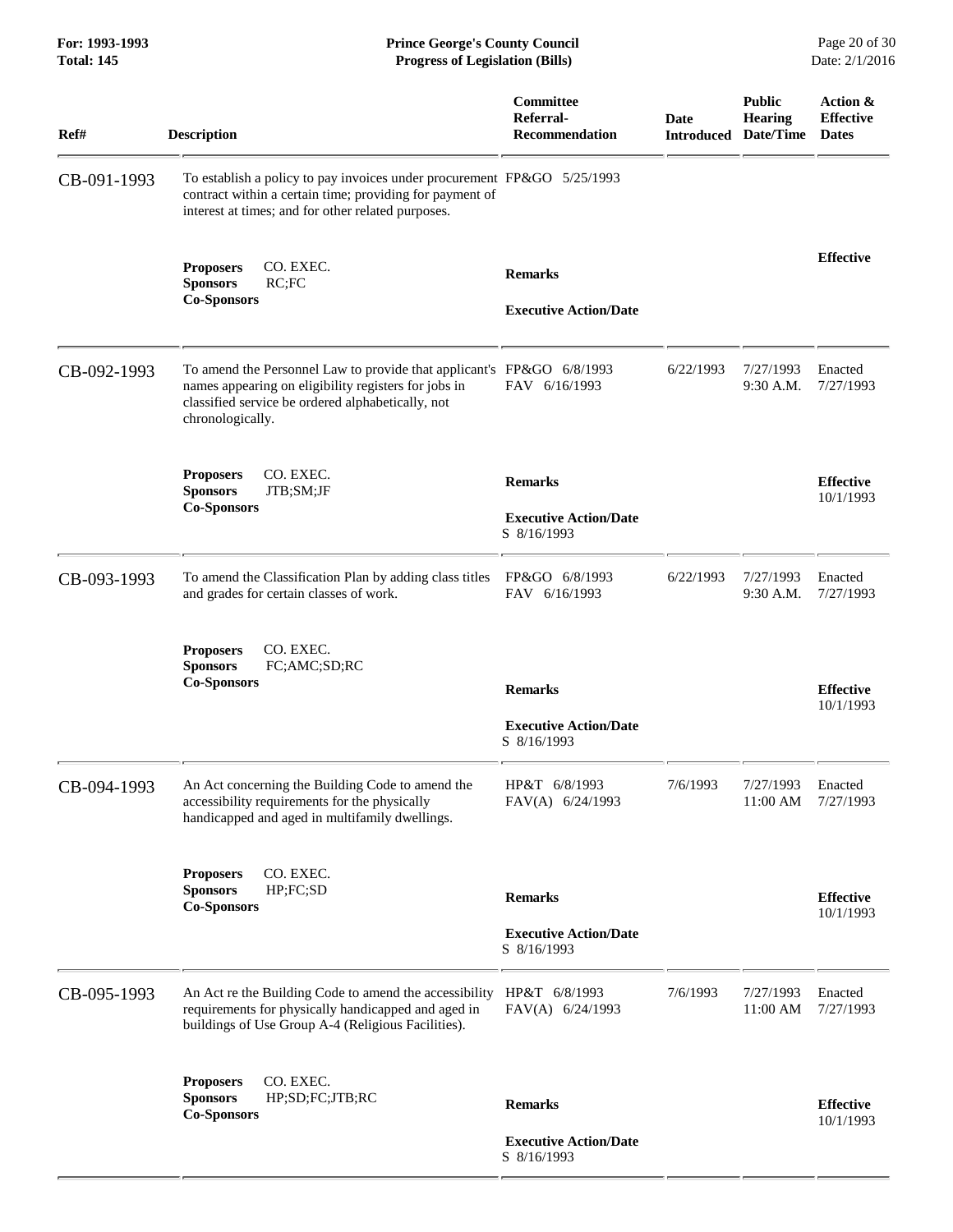| For: 1993-1993<br><b>Total: 145</b> | <b>Prince George's County Council</b><br>Date: 2/1/2016<br><b>Progress of Legislation (Bills)</b>                                                                                                 |                                                                                      |                                       |                                                                       |                                                                      |
|-------------------------------------|---------------------------------------------------------------------------------------------------------------------------------------------------------------------------------------------------|--------------------------------------------------------------------------------------|---------------------------------------|-----------------------------------------------------------------------|----------------------------------------------------------------------|
| Ref#<br>CB-096-1993                 | <b>Description</b><br>Zoning Ordinance - to increase the maximum building<br>height allowed in the R-18, R-18C, R-30 and R-30C<br>Zones.                                                          | <b>Committee</b><br>Referral-<br>Recommendation<br>HP&T 6/8/1993<br>FAV(A) 6/24/1993 | Date<br><b>Introduced</b><br>7/6/1993 | <b>Public</b><br><b>Hearing</b><br>Date/Time<br>7/27/1993<br>11:00 AM | Action &<br><b>Effective</b><br><b>Dates</b><br>Enacted<br>7/27/1993 |
|                                     | CO. EXEC.<br><b>Proposers</b><br>HP;JTB;FC<br><b>Sponsors</b><br><b>Co-Sponsors</b>                                                                                                               | <b>Remarks</b><br><b>Executive Action/Date</b>                                       |                                       |                                                                       | <b>Effective</b><br>8/31/1993                                        |
| CB-097-1993                         | Zoning Ordinance - to allow an increase in the number HP&T 6/8/1993<br>of accessible multifamily dwelling units as a criteria for $FAV(A)$ 6/24/1993<br>granting variances and departures.        |                                                                                      | 7/6/1993                              | 7/27/1993<br>11:00 AM                                                 | Enacted<br>7/27/1993                                                 |
|                                     | CO. EXEC.<br><b>Proposers</b><br><b>Sponsors</b><br>HP;JTB;FC<br><b>Co-Sponsors</b>                                                                                                               | <b>Remarks</b><br><b>Executive Action/Date</b>                                       |                                       |                                                                       | <b>Effective</b><br>8/31/1993                                        |
| CB-098-1993                         | Subdivision Bill - to add to the criteria for granting<br>variations from Subtitle 24 an increase in the number of $FAV$ 6/24/1993<br>accessible multifamily dwellings.                           | HP&T 6/8/1993                                                                        | 6/8/1993                              | 7/27/1993<br>11:00 AM                                                 | Enacted<br>7/27/1993                                                 |
|                                     | <b>Proposers</b><br>CO. EXEC.<br><b>Sponsors</b><br>HP;SD;JTB;AMC<br><b>Co-Sponsors</b>                                                                                                           | <b>Remarks</b><br><b>Executive Action/Date</b><br>S 8/16/1993                        |                                       |                                                                       | <b>Effective</b><br>10/1/1993                                        |
| CB-099-1993                         | An Ordinance for the purpose of permitting churches in $HP&T 6/8/1993$<br>the I-1 Zone.                                                                                                           | FAV(A) 6/24/1993                                                                     | 7/6/1993                              | 7/27/1993<br>1:30 P.M.                                                | Enacted<br>7/27/1993                                                 |
|                                     | <b>JTB</b><br><b>Proposers</b><br>JTB;RC;HP<br><b>Sponsors</b><br><b>Co-Sponsors</b>                                                                                                              | <b>Remarks</b><br><b>Executive Action/Date</b>                                       |                                       |                                                                       | <b>Effective</b><br>8/31/1993                                        |
| CB-100-1993                         | An Ordinance to establish provisions for an amendment HP&T 6/15/1993<br>to an approved Basic Plan which adds land but not<br>density, and to allow such amendment during<br>processing of an SMA. | FAV(A) 6/24/1993                                                                     | 7/6/1993                              | 7/27/1993<br>1:30 P.M.                                                | Enacted<br>7/27/1993                                                 |
|                                     | <b>KW</b><br><b>Proposers</b><br><b>Sponsors</b><br>KW;JTB<br><b>Co-Sponsors</b>                                                                                                                  | <b>Remarks</b><br><b>Executive Action/Date</b>                                       |                                       |                                                                       | <b>Effective</b><br>8/31/1993                                        |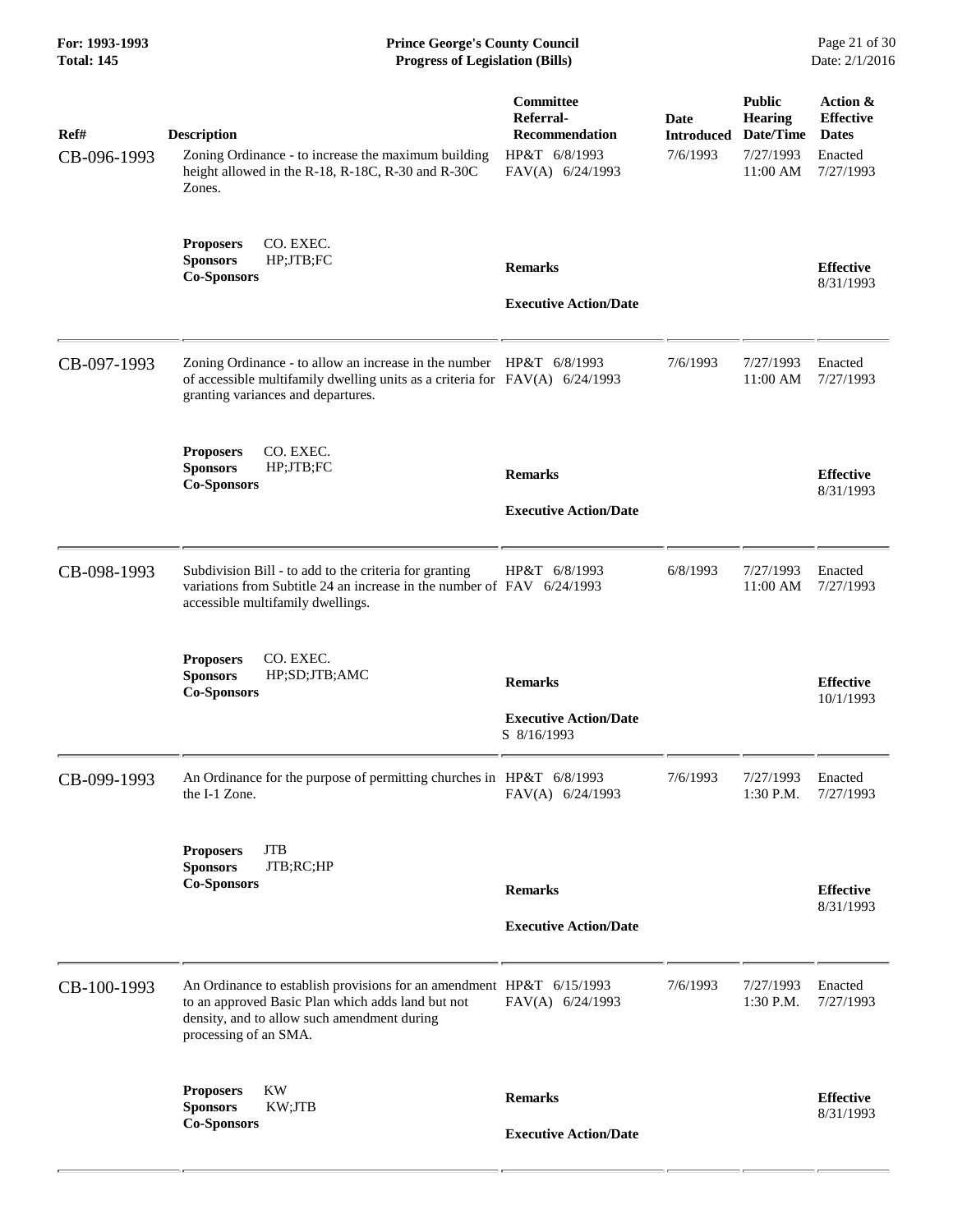| Ref#<br>CB-101-1993 | <b>Description</b><br>To amend the effective date for the first-time<br>homebuyer partial exemption from the transfer tax.                                                              | Committee<br>Referral-<br><b>Recommendation</b><br>C.0.W. 6/22/1993<br>HELD 7/6/1993 | Date<br><b>Introduced</b> | <b>Public</b><br><b>Hearing</b><br>Date/Time | Action &<br><b>Effective</b><br><b>Dates</b><br>Rejected<br>6/22/1993 |
|---------------------|-----------------------------------------------------------------------------------------------------------------------------------------------------------------------------------------|--------------------------------------------------------------------------------------|---------------------------|----------------------------------------------|-----------------------------------------------------------------------|
|                     | <b>SM</b><br><b>Proposers</b><br><b>Sponsors</b><br><b>SM</b><br><b>Co-Sponsors</b>                                                                                                     | <b>Remarks</b><br><b>Executive Action/Date</b>                                       |                           |                                              | <b>Effective</b>                                                      |
| CB-102-1993         | An Ordinance for the purpose of requiring an applicant HP&T 7/13/1993<br>requesting a variance in conjunction with a Special<br>Exception to send notice to all persons of record.      | FAV(A) 9/29/1993                                                                     | 10/12/1993                | 11/9/1993<br>11:00 AM                        | Enacted<br>11/9/1993                                                  |
|                     | <b>SD</b><br><b>Proposers</b><br><b>Sponsors</b><br>SD;JBT;HP<br><b>Co-Sponsors</b>                                                                                                     | <b>Remarks</b><br><b>Executive Action/Date</b>                                       |                           |                                              | <b>Effective</b><br>12/31/1993                                        |
| CB-103-1993         | An Ordinance for the purpose of defining Methadone<br>Treatment Center, and permitting this use by S.E. in the FAV(A) 9/29/1993<br>commercial and industrial zones subject to criteria. | HP&T 7/27/1993                                                                       | 10/12/1993                | 11/9/1993<br>11:00 AM                        | Enacted<br>11/9/1993                                                  |
|                     | <b>Proposers</b><br>FC<br>FC;JTB;RC<br><b>Sponsors</b><br><b>Co-Sponsors</b>                                                                                                            | <b>Remarks</b><br><b>Executive Action/Date</b>                                       |                           |                                              | <b>Effective</b><br>12/31/1993                                        |
| CB-104-1993         | To authorize M-NCPPC to acquire from the District of HP&T 7/27/1993<br>Columbia the entire parcel of land generally known as<br>the Glenn Dale Hospital Site (amends CB-108-1990).      |                                                                                      | 7/27/1993                 | 9/7/1993<br>1:30 P.M.                        | Enacted<br>9/7/1993                                                   |
|                     | CO. EXEC.<br><b>Proposers</b><br><b>Sponsors</b><br>JTB;RC;FC;AMC;JF;HP<br><b>Co-Sponsors</b>                                                                                           | <b>Remarks</b><br><b>Executive Action/Date</b><br>S 9/22/1993                        |                           |                                              | <b>Effective</b><br>11/8/1993                                         |
| CB-105-1993         | An Ordinance to permit semitrailers for agricultural<br>uses in certain zones on lots at least ten acres in size.                                                                       | HP&T 7/27/1993<br>FAV 9/29/1993                                                      | 10/12/1993                | 11/9/1993<br>11:00 AM                        | Enacted<br>11/9/1993                                                  |
|                     | SM<br><b>Proposers</b><br>SM;RC;JTB<br><b>Sponsors</b><br><b>Co-Sponsors</b>                                                                                                            | <b>Remarks</b><br><b>Executive Action/Date</b>                                       |                           |                                              | <b>Effective</b><br>12/31/1993                                        |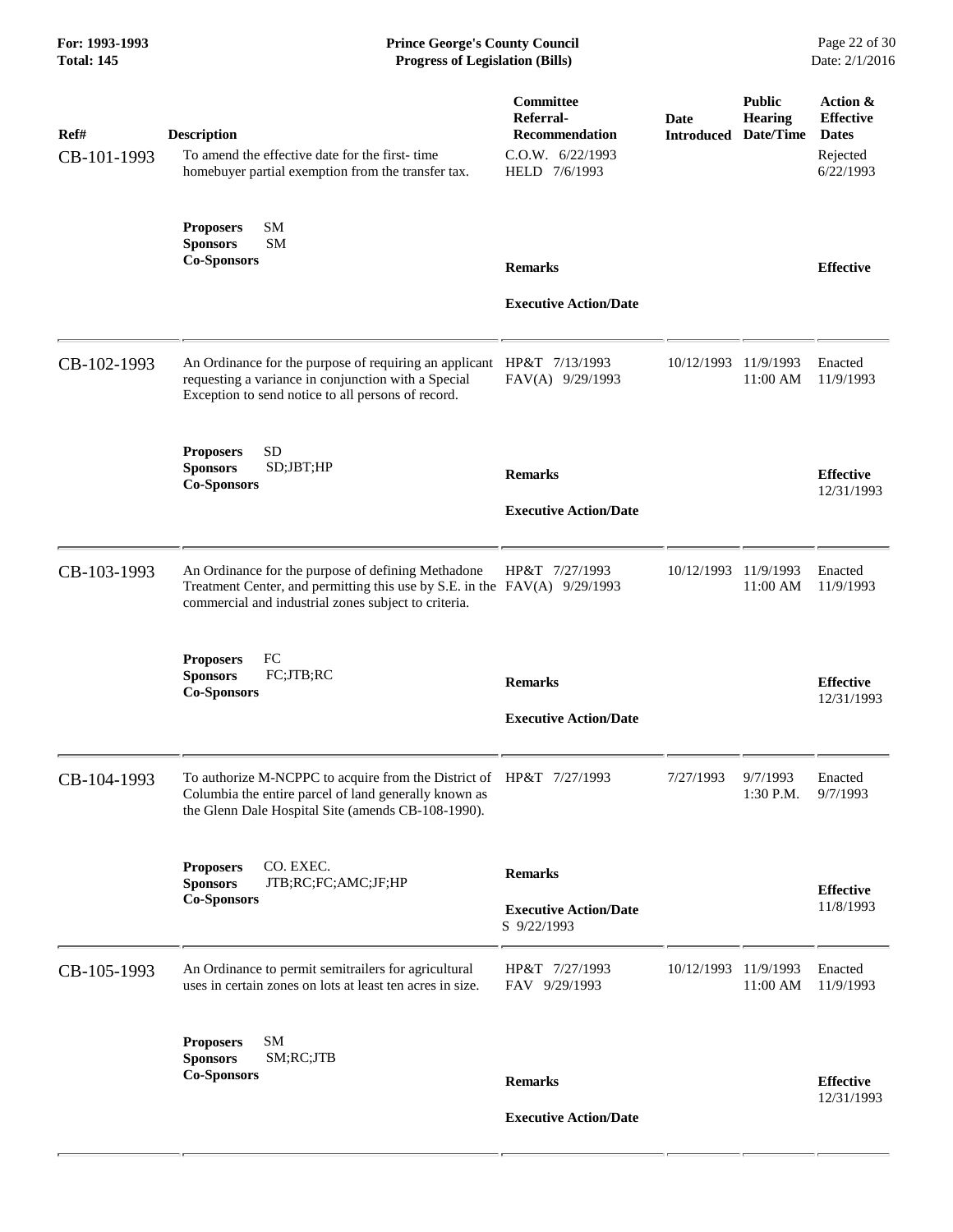| <b>Description</b><br>Amend the 1993 Inventory of Real Property and<br>Improvements, declare certain County Real Property<br>Surplus for disposal and provide for certain<br>Reacquisition Rights. | Committee<br>Referral-<br>Recommendation<br>FP&GO 9/21/1993<br>FAV(A) 10/25/1993        | Date<br><b>Introduced</b><br>10/26/1993                                                                                                      | <b>Public</b><br><b>Hearing</b><br>Date/Time<br>1:30 P.M. | Action &<br><b>Effective</b><br><b>Dates</b><br>Enacted<br>11/30/1993                     |
|----------------------------------------------------------------------------------------------------------------------------------------------------------------------------------------------------|-----------------------------------------------------------------------------------------|----------------------------------------------------------------------------------------------------------------------------------------------|-----------------------------------------------------------|-------------------------------------------------------------------------------------------|
| CO. EXEC.<br><b>Proposers</b><br><b>Sponsors</b><br>FC;SD;JF;RC<br><b>Co-Sponsors</b>                                                                                                              | <b>Remarks</b><br>(SEE ALSO CB-82-1993)<br><b>Executive Action/Date</b><br>S 12/13/1993 |                                                                                                                                              |                                                           | <b>Effective</b><br>1/28/1994                                                             |
| An Act to require the disclosure of certain deferred<br>costs for required improvements to purchasers of new<br>homes.                                                                             | HP&T 9/7/1993<br>FAV(A) 10/18/1993                                                      | 10/26/1993                                                                                                                                   | $1:30$ P.M.                                               | 11/23/1993                                                                                |
| AMC<br><b>Proposers</b><br><b>Sponsors</b><br>AMC<br><b>Co-Sponsors</b>                                                                                                                            | <b>Remarks</b><br><b>Executive Action/Date</b><br>S 12/6/1993                           |                                                                                                                                              |                                                           | <b>Effective</b><br>1/20/1994                                                             |
|                                                                                                                                                                                                    |                                                                                         | 10/12/1993                                                                                                                                   | 11/9/1993<br>1:30 P.M.                                    | Enacted<br>11/9/1993                                                                      |
| SM<br><b>Proposers</b><br><b>Sponsors</b><br>SM;RC<br><b>Co-Sponsors</b>                                                                                                                           | <b>Remarks</b><br><b>Executive Action/Date</b>                                          |                                                                                                                                              |                                                           | <b>Effective</b><br>12/31/1993                                                            |
| An Ordinance to provide notification to property<br>owners when a change in zoning for their property has<br>been proposed or approved through the SMA process.                                    | HP&T 9/7/1993<br>FAV(A) 10/14/1993                                                      |                                                                                                                                              | 1:30 P.M.                                                 | 11/23/1993                                                                                |
| <b>AMC</b><br><b>Proposers</b><br><b>Sponsors</b><br>AMC;HP;FC;RC;JTB;SM<br><b>Co-Sponsors</b>                                                                                                     | <b>Remarks</b><br><b>Executive Action/Date</b>                                          |                                                                                                                                              |                                                           | <b>Effective</b><br>12/31/1993                                                            |
| To grant a tax credit for certain personal property<br>consumed in or used primarily for research and<br>development.                                                                              | FP&GO 9/14/1993<br>FAV(A) 9/27/1993                                                     |                                                                                                                                              | 1:30 P.M.                                                 | Enacted<br>11/9/1993                                                                      |
| CO. EXEC.<br><b>Proposers</b><br>AMC;SD;FC;KW<br><b>Sponsors</b><br><b>Co-Sponsors</b>                                                                                                             | <b>Remarks</b><br><b>Executive Action/Date</b>                                          |                                                                                                                                              |                                                           | <b>Effective</b><br>1/17/1994                                                             |
|                                                                                                                                                                                                    |                                                                                         | An Ordinance for the purpose of extending the validity HP&T 9/7/1993<br>period of approved Specific Design Plans for one year. FAV 9/29/1993 |                                                           | 11/30/1993<br>11/23/1993 Enacted<br>10/26/1993 11/23/1993 Enacted<br>10/12/1993 11/9/1993 |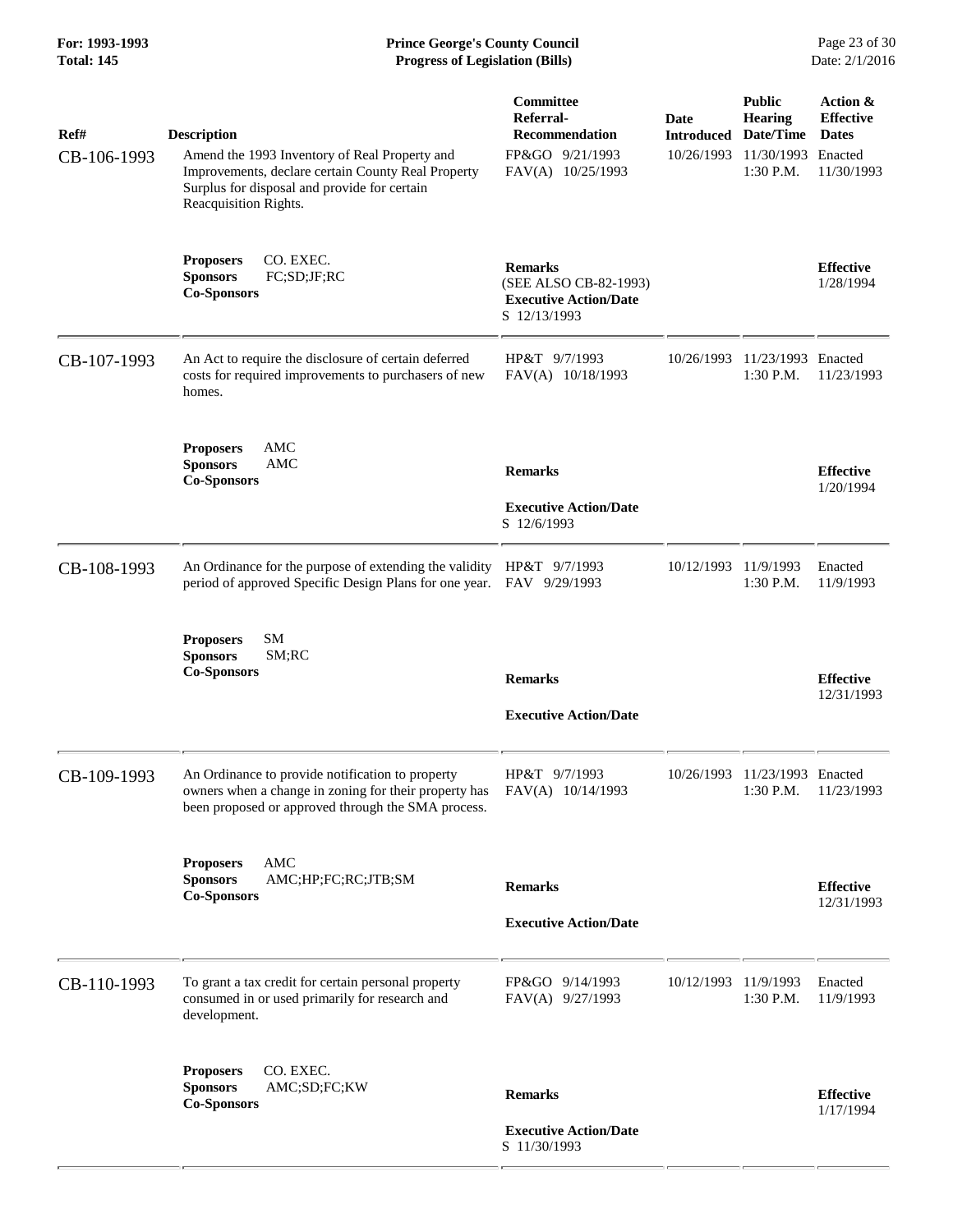**For: 1993-1993 Prince George's County Council** Page 24 of 30<br> **Prince George's County Council** Page 24 of 30<br> **Progress of Legislation (Bills)** Date: 2/1/2016 **Total: 145 Progress of Legislation (Bills)** 

| Ref#<br>CB-111-1993 | <b>Description</b><br>To rename the Commission for Persons with<br>Disabilities to be the Commission for Individuals with<br>Disabilities; amending the composition, staffing,<br>powers & duties. | Committee<br>Referral-<br><b>Recommendation</b><br>FP&GO 9/21/1993<br>FAV 10/18/1993 | Date<br><b>Introduced</b><br>10/26/1993 | <b>Public</b><br><b>Hearing</b><br>Date/Time<br>11/30/1993<br>10:30 AM | Action &<br><b>Effective</b><br><b>Dates</b><br>Enacted<br>11/30/1993 |
|---------------------|----------------------------------------------------------------------------------------------------------------------------------------------------------------------------------------------------|--------------------------------------------------------------------------------------|-----------------------------------------|------------------------------------------------------------------------|-----------------------------------------------------------------------|
|                     | CO. EXEC.<br><b>Proposers</b><br><b>Sponsors</b><br>HP; FC; RC<br><b>Co-Sponsors</b>                                                                                                               | <b>Remarks</b><br><b>Executive Action/Date</b><br>S 12/13/1993                       |                                         |                                                                        | <b>Effective</b><br>1/28/1994                                         |
| CB-112-1993         | To implement the Cable Television Consumer<br>Protection & Competition Act of 1992; to establish<br>penalties for noncompliance with federal customer<br>service standards; etc.                   | FP&GO 9/21/1993<br>FAV 9/27/1993                                                     | 10/5/1993                               | 11/2/1993<br>1:30 P.M.                                                 | Enacted<br>11/2/1993                                                  |
|                     | CO. EXEC.<br><b>Proposers</b><br>KW;JF;FC;JTB;RC<br><b>Sponsors</b><br><b>Co-Sponsors</b>                                                                                                          | <b>Remarks</b><br><b>Executive Action/Date</b><br>S 11/12/1993                       |                                         |                                                                        | <b>Effective</b><br>12/28/1993                                        |
| CB-113-1993         | Supplementary Appropriation of \$200,000 to Sheriff's<br>Office from anticipated excess revenue to provide funds FAV 9/29/1993<br>for costs not anticipated in approved FY 93-94 budget.           | FP&GO 9/28/1993                                                                      | 10/5/1993                               | 11/2/1993<br>$1:30$ P.M.                                               | Enacted<br>11/2/1993                                                  |
|                     | <b>Proposers</b><br>CO. EXEC.<br><b>Sponsors</b><br>KW;FC;JTB;SD<br><b>Co-Sponsors</b>                                                                                                             | <b>Remarks</b><br><b>Executive Action/Date</b><br>S 11/12/1993                       |                                         |                                                                        | <b>Effective</b><br>12/28/1993                                        |
| CB-114-1993         | Supplementary Appropriation to the Department of<br>Environmental Resources and Non-Departmental<br>Accounts in the amount of \$501,775.                                                           | FP&GO 9/28/1993<br>FAV 9/29/1993                                                     | 10/5/1993                               | 11/2/1993<br>1:30 P.M.                                                 | Enacted<br>11/2/1993                                                  |
|                     | CO. EXEC.<br><b>Proposers</b><br><b>Sponsors</b><br>JTB;SD<br><b>Co-Sponsors</b>                                                                                                                   | <b>Remarks</b><br><b>Executive Action/Date</b><br>S 11/12/1993                       |                                         |                                                                        | <b>Effective</b><br>12/28/1993                                        |
| CB-115-1993         | To amend or add certain definitions, specifying the<br>jurisdiction of the Board of Appeals, and recodifying<br>the Anti-Litter and Weed Ordinance.                                                | PS&H 9/28/1993<br>FAV 10/18/1993                                                     | 10/26/1993                              | 11/30/1993 Enacted<br>10:30 AM                                         | 11/30/1993                                                            |
|                     | <b>Proposers</b><br>CO. EXEC.<br><b>JTB</b><br><b>Sponsors</b><br><b>Co-Sponsors</b>                                                                                                               | <b>Remarks</b>                                                                       |                                         |                                                                        | <b>Effective</b><br>1/28/1994                                         |
|                     |                                                                                                                                                                                                    | <b>Executive Action/Date</b><br>S 12/13/1993                                         |                                         |                                                                        |                                                                       |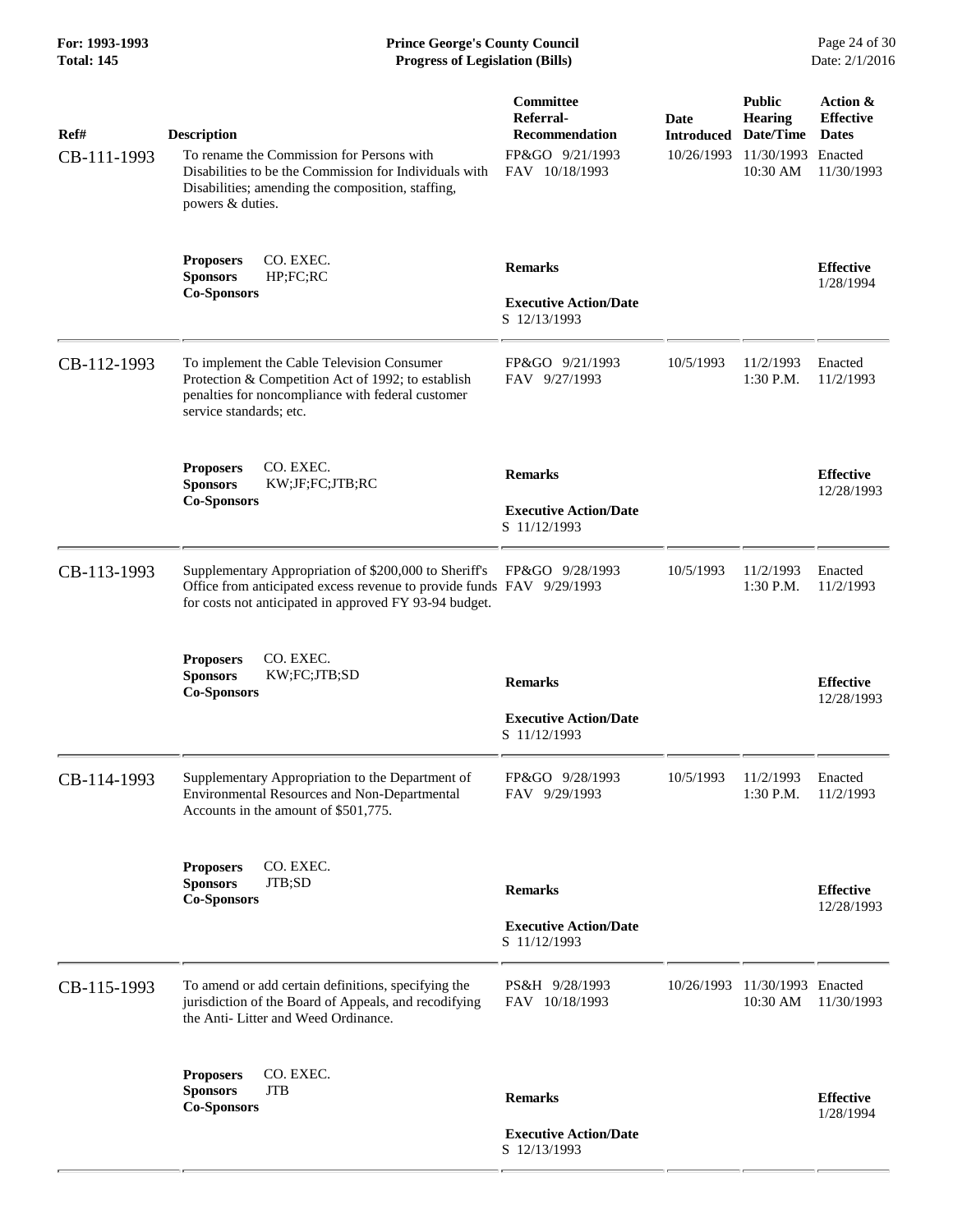| For: 1993-1993<br><b>Total: 145</b> | <b>Prince George's County Council</b><br><b>Progress of Legislation (Bills)</b>                                                                                                                           |                                                                                           |                                         |                                                                        | Page 25 of 30<br>Date: 2/1/2016                                       |  |
|-------------------------------------|-----------------------------------------------------------------------------------------------------------------------------------------------------------------------------------------------------------|-------------------------------------------------------------------------------------------|-----------------------------------------|------------------------------------------------------------------------|-----------------------------------------------------------------------|--|
| Ref#<br>CB-116-1993                 | <b>Description</b><br>An Ordinance to establish criteria for the establishment HP&T $9/28/1993$<br>of and development within a Revitalization Overlay<br>District.                                        | Committee<br>Referral-<br><b>Recommendation</b><br>C.O.W. 10/18/1993<br>FAV(A) 10/26/1993 | Date<br><b>Introduced</b><br>10/26/1993 | <b>Public</b><br><b>Hearing</b><br>Date/Time<br>11/30/1993<br>10:30 AM | Action &<br><b>Effective</b><br><b>Dates</b><br>Enacted<br>11/30/1993 |  |
|                                     | <b>Proposers</b><br>CO. EXEC.<br><b>Sponsors</b><br>JTB;SD;RC<br><b>Co-Sponsors</b>                                                                                                                       | <b>Remarks</b><br><b>Executive Action/Date</b>                                            |                                         |                                                                        | <b>Effective</b><br>12/31/1993                                        |  |
| CB-117-1993                         | Housing and Property Standards - to add or change<br>definitions, expand the scope, and amend certain<br>administrative provisions concerning property<br>maintenance.                                    | HP&T 9/28/1993<br>FAV(A) 10/18/1993                                                       | 10/26/1993                              | 11/23/1993 Enacted<br>$2:00$ P.M.                                      | 11/23/1993                                                            |  |
|                                     | CO. EXEC.<br><b>Proposers</b><br><b>Sponsors</b><br>JTB;JF<br><b>Co-Sponsors</b>                                                                                                                          | <b>Remarks</b><br><b>Executive Action/Date</b><br>S 12/6/1993                             |                                         |                                                                        | <b>Effective</b><br>1/20/1994                                         |  |
| CB-118-1993                         | To create a category of limited term employee for<br>certain employees appointed to certain grant-funded<br>positions.                                                                                    | FP&GO 9/28/1993<br>FAV(A) 9/29/1993                                                       | 10/12/1993                              | 11/9/1993<br>$1:30$ P.M.                                               | Enacted<br>11/9/1993                                                  |  |
|                                     | CO. EXEC.<br><b>Proposers</b><br><b>Sponsors</b><br>KW;JTB;HP;RC;FC<br><b>Co-Sponsors</b>                                                                                                                 | <b>Remarks</b><br><b>Executive Action/Date</b><br>S 11/30/1993                            |                                         |                                                                        | <b>Effective</b><br>1/17/1994                                         |  |
| CB-119-1993                         | To establish the homestead property tax credit for the<br>County property tax for the taxable year beginning July $FAV(A)$ 9/29/1993<br>1, 1994, as required by State law.                                | FP&GO 9/28/1993                                                                           | 10/12/1993 11/9/1993                    | 1:30 P.M.                                                              | Enacted<br>11/9/1993                                                  |  |
|                                     | CO. EXEC.<br><b>Proposers</b><br><b>Sponsors</b><br>HP;KW;AMC;SD;FC;JTB<br><b>Co-Sponsors</b>                                                                                                             | <b>Remarks</b><br><b>Executive Action/Date</b><br>S 11/12/1993                            |                                         |                                                                        | <b>Effective</b><br>11/12/1993                                        |  |
| CB-120-1993                         | An Ordinance for the purpose of creating an Urban<br>Light Industrial (U-L-I) Zone; estab- lishing regulations HELD 10/19/1993<br>& design standards; and amending use table for all<br>industrial zones. | $C.O.W.$ 9/28/1993                                                                        |                                         |                                                                        |                                                                       |  |
|                                     | <b>Proposers</b><br>JTB;FC;SD;HP;KW<br><b>Sponsors</b><br>JTB;FC;SD;HP;KW                                                                                                                                 | <b>Remarks</b>                                                                            |                                         |                                                                        | <b>Effective</b>                                                      |  |
|                                     | <b>Co-Sponsors</b>                                                                                                                                                                                        | <b>Executive Action/Date</b>                                                              |                                         |                                                                        |                                                                       |  |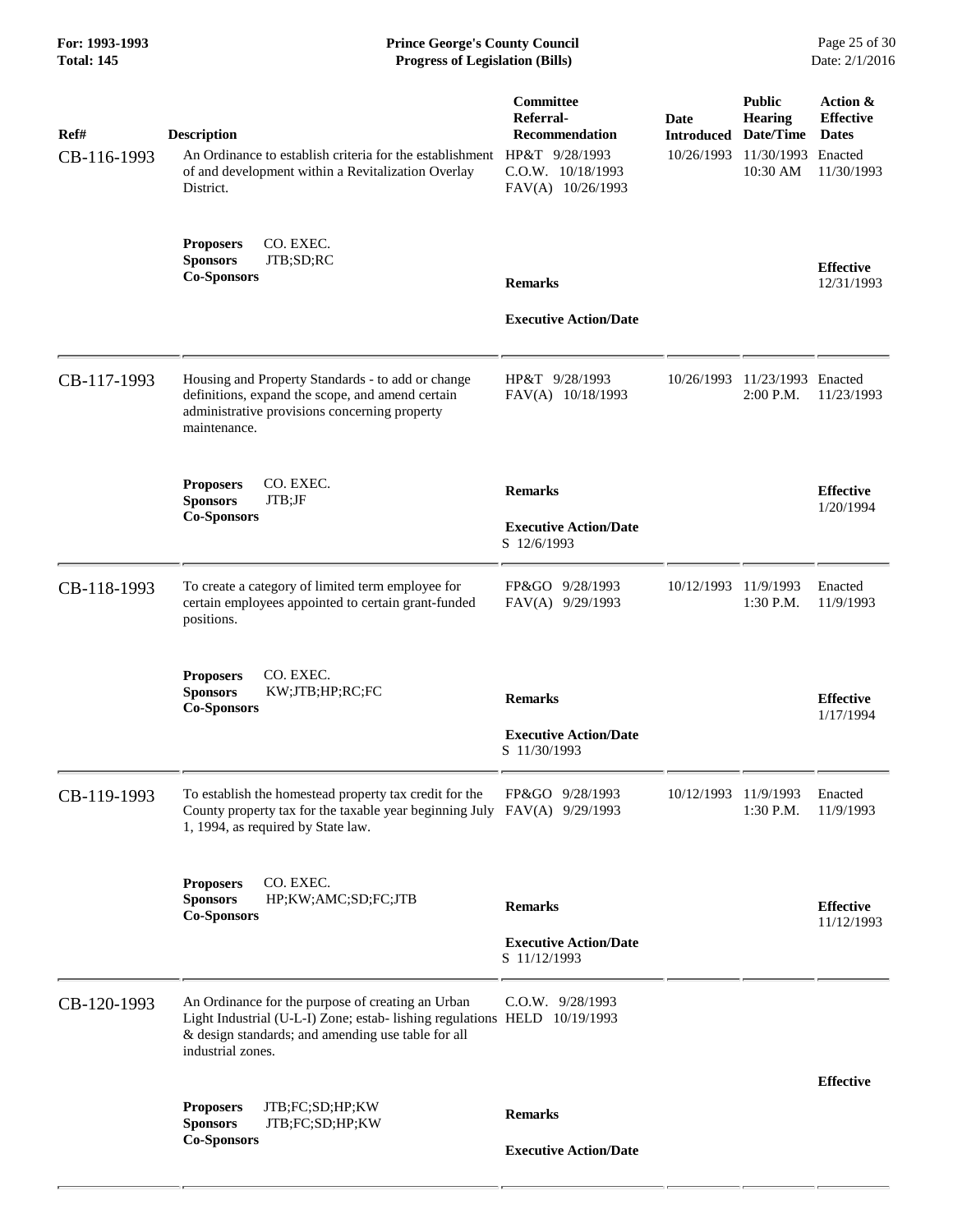| For: 1993-1993<br><b>Total: 145</b> | <b>Prince George's County Council</b><br><b>Progress of Legislation (Bills)</b>                                                                                                                 |                                                |             |                                                                | Page 26 of 30<br>Date: 2/1/2016              |  |
|-------------------------------------|-------------------------------------------------------------------------------------------------------------------------------------------------------------------------------------------------|------------------------------------------------|-------------|----------------------------------------------------------------|----------------------------------------------|--|
| Ref#                                | <b>Description</b>                                                                                                                                                                              | Committee<br>Referral-<br>Recommendation       | <b>Date</b> | <b>Public</b><br><b>Hearing</b><br><b>Introduced Date/Time</b> | Action &<br><b>Effective</b><br><b>Dates</b> |  |
| CB-121-1993                         | An Ordinance to create a Mixed-Use Town Center<br>(M-X-TC) Zone and establish regula-tions and design<br>standards for this zone.                                                               | $C.0.W.$ 9/28/1993<br>HELD 10/19/1993          |             |                                                                |                                              |  |
|                                     | <b>Proposers</b><br>JTB;FC;SD;HP;KW<br>JTB;FC;SD;HP;KW<br><b>Sponsors</b><br><b>Co-Sponsors</b>                                                                                                 | <b>Remarks</b><br><b>Executive Action/Date</b> |             |                                                                | <b>Effective</b>                             |  |
| CB-122-1993                         | An Ordinance to require the Council to con-duct a<br>public hearing on all proposed amendments to a Master FAV(A) 10/14/1993<br>Plan & SMA based on testimony received after public<br>hearing. | HP&T 9/28/1993                                 | 10/26/1993  | 11/23/1993 Enacted<br>2:00 P.M.                                | 11/23/1993                                   |  |
|                                     | HP;RC;JTB<br><b>Proposers</b><br>HP;RC;JTB;SM;FC<br><b>Sponsors</b><br><b>Co-Sponsors</b>                                                                                                       | <b>Remarks</b><br><b>Executive Action/Date</b> |             |                                                                | <b>Effective</b><br>12/31/1993               |  |
| CB-123-1993                         | An Ordinance for the purpose of expediting the process C.O.W. 9/28/1993<br>and amending the criteria for approval for the<br>authorization of permits in proposed rights-of-way.                | HELD 10/26/1993                                |             |                                                                |                                              |  |
|                                     | SM<br><b>Proposers</b><br><b>SM</b><br><b>Sponsors</b><br><b>Co-Sponsors</b>                                                                                                                    | <b>Remarks</b><br><b>Executive Action/Date</b> |             |                                                                | <b>Effective</b>                             |  |
| CB-124-1993                         | Subdivision Amendment specifying that cluster<br>subdivision open space shall be in public ownership.                                                                                           | HP&T 9/28/1993<br>HELD 10/14/1993              |             |                                                                |                                              |  |
|                                     | <b>Proposers</b><br>RC<br><b>RC</b><br><b>Sponsors</b><br><b>Co-Sponsors</b>                                                                                                                    | <b>Remarks</b><br><b>Executive Action/Date</b> |             |                                                                | <b>Effective</b>                             |  |
| CB-125-1993                         | An Act for the purpose of limiting the circumstances<br>under which stormwater management facilities may be<br>privately owned and maintained.                                                  | HP&T 9/28/1993                                 |             |                                                                |                                              |  |
|                                     | <b>Proposers</b><br>RC<br><b>RC</b><br><b>Sponsors</b><br><b>Co-Sponsors</b>                                                                                                                    | <b>Remarks</b><br><b>Executive Action/Date</b> |             |                                                                | <b>Effective</b>                             |  |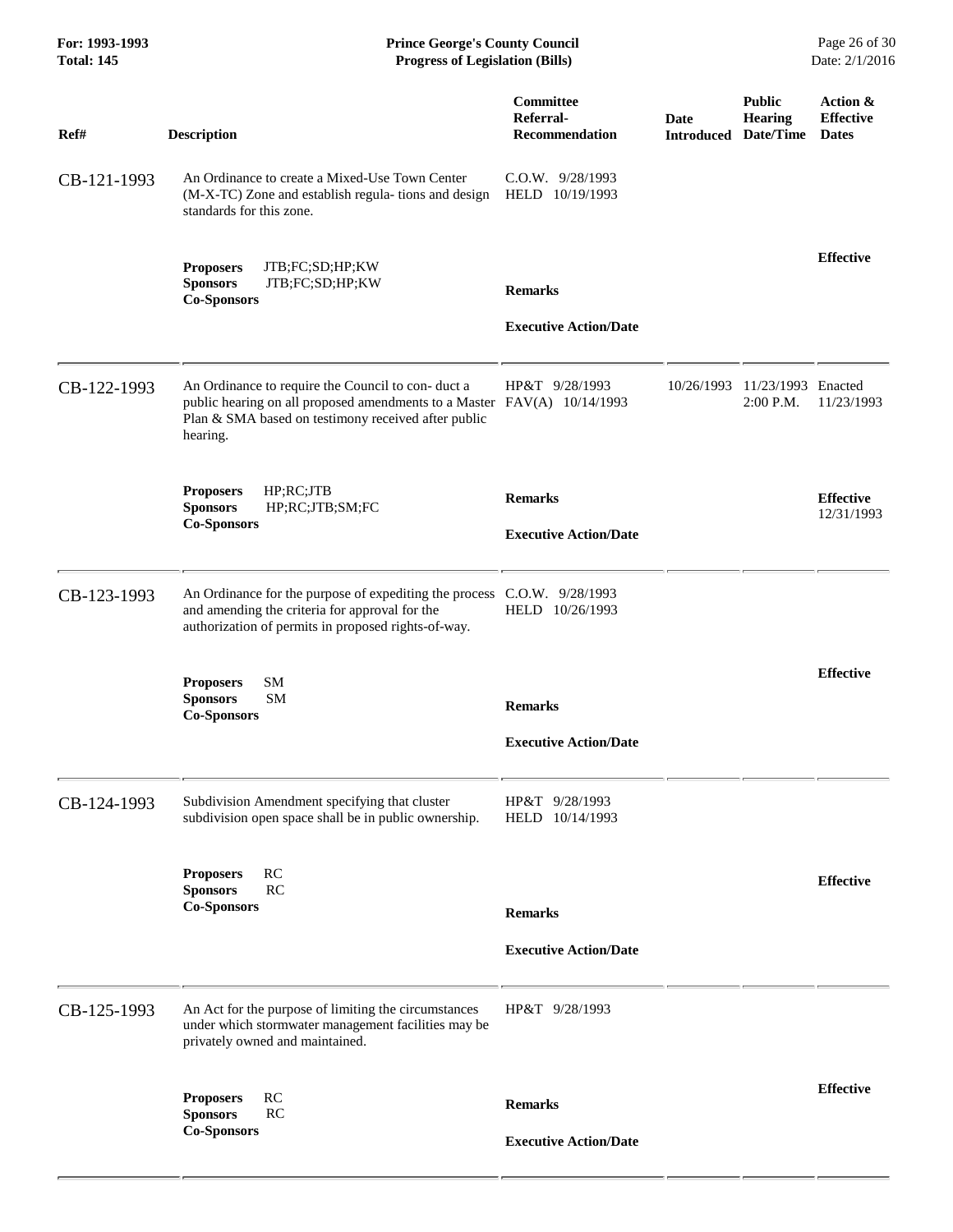| Ref#<br>CB-126-1993 | <b>Description</b><br>To establish a Nontidal Wetland Protection Ordinance<br>within the County including all municipalities and<br>establish the State Nontidal Wetland Permit Program,<br>etc.                       | Committee<br>Referral-<br><b>Recommendation</b><br>PS&H 9/28/1993<br>FAV(A) 10/18/1993 | Date<br><b>Introduced</b> | <b>Public</b><br><b>Hearing</b><br>Date/Time<br>10/26/1993 11/30/1993<br>1:30 P.M. | Action &<br><b>Effective</b><br><b>Dates</b><br>Enacted<br>11/30/1993 |
|---------------------|------------------------------------------------------------------------------------------------------------------------------------------------------------------------------------------------------------------------|----------------------------------------------------------------------------------------|---------------------------|------------------------------------------------------------------------------------|-----------------------------------------------------------------------|
|                     | CO. EXEC.<br><b>Proposers</b><br><b>Sponsors</b><br>JTB;SD;FC;KW;RC<br><b>Co-Sponsors</b>                                                                                                                              | <b>Remarks</b><br><b>Executive Action/Date</b><br>S 12/13/1993                         |                           |                                                                                    | <b>Effective</b><br>1/28/1994                                         |
| CB-127-1993         | To establish the Nontidal Wetland Compensa-tion<br>Enterprise Fund within the accounting records of the<br>County and providing for the transfer of certain funds.                                                     | PS&H 9/28/1993<br>FAV(A) 10/18/1993                                                    | 10/26/1993                | 11/30/1993 Enacted<br>1:30 P.M.                                                    | 11/30/1993                                                            |
|                     | CO. EXEC.<br><b>Proposers</b><br><b>Sponsors</b><br>HTB;FC;SD;JW;RC<br><b>Co-Sponsors</b>                                                                                                                              | <b>Remarks</b><br><b>Executive Action/Date</b><br>S 12/13/1993                         |                           |                                                                                    | <b>Effective</b><br>1/28/1994                                         |
| CB-128-1993         | An Act concerning Burglar & Holdup Alarm Installer<br>Permits to require a criminal history check for all<br>installers of burglar and holdup alarms.                                                                  | PS&H 9/28/1993<br>HELD 10/25/1993                                                      |                           |                                                                                    |                                                                       |
|                     | <b>Proposers</b><br>RC<br><b>Sponsors</b><br>RC<br><b>Co-Sponsors</b>                                                                                                                                                  | <b>Remarks</b><br><b>Executive Action/Date</b>                                         |                           |                                                                                    | <b>Effective</b>                                                      |
| CB-129-1993         | Subdivision Bill allowing Council to auth- orize use of HP&T 9/28/1993<br>a private right-of-way across government-owned land in FAV(A) 10/5/1993<br>a Residential Zone for a nonprofit group residential<br>facility. |                                                                                        |                           | 10/12/1993 11/23/1993 Enacted<br>$1:30$ P.M.                                       | 11/23/1993                                                            |
|                     | <b>KW</b><br><b>Proposers</b><br>KW;JTB<br><b>Sponsors</b><br><b>Co-Sponsors</b>                                                                                                                                       | <b>Remarks</b><br><b>Executive Action/Date</b><br>S 12/6/1993                          |                           |                                                                                    | <b>Effective</b><br>1/5/1994                                          |
| CB-130-1993         | An Ordinance for the purpose of permitting golf<br>driving, archery, and baseball batting ranges in the I-3<br>Zone.                                                                                                   | HP&T 9/28/1993<br>FAV(A) 10/18/1993                                                    |                           | 10/26/1993 11/23/1993 Enacted<br>2:00 P.M.                                         | 11/23/1993                                                            |
|                     | <b>Proposers</b><br>SM<br><b>Sponsors</b><br>SM;JTB<br><b>Co-Sponsors</b>                                                                                                                                              | <b>Remarks</b><br><b>Executive Action/Date</b>                                         |                           |                                                                                    | <b>Effective</b><br>12/31/1993                                        |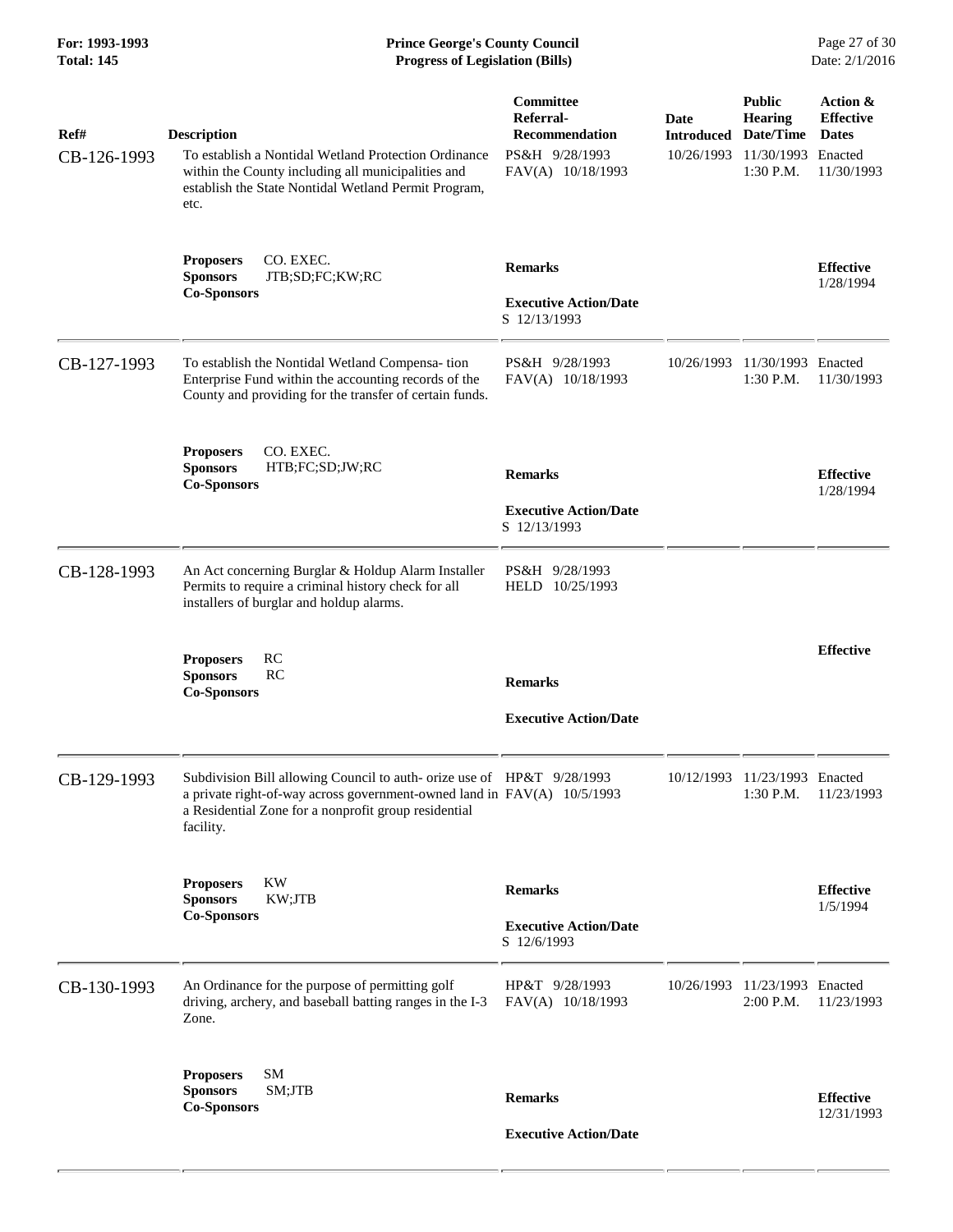**For: 1993-1993 Prince George's County Council** Page 28 of 30<br> **Prince George's County Council** Page 28 of 30<br> **Progress of Legislation (Bills)** Date: 2/1/2016 **Total: 145 Progress of Legislation (Bills)** 

| Ref#<br>CB-131-1993 | <b>Description</b><br>An Ordinance eliminating inconsistencies in the<br>definitions regarding day care, and es- tablishing a<br>Small Group Child Center as a permitted use with | Committee<br>Referral-<br>Recommendation<br>HP&T 9/28/1993<br>FAV(A) 10/14/1993    | Date<br><b>Introduced</b><br>10/26/1993 | <b>Public</b><br><b>Hearing</b><br>Date/Time<br>11/23/1993<br>2:00 P.M. | Action &<br><b>Effective</b><br><b>Dates</b><br>Enacted<br>11/23/1993 |
|---------------------|-----------------------------------------------------------------------------------------------------------------------------------------------------------------------------------|------------------------------------------------------------------------------------|-----------------------------------------|-------------------------------------------------------------------------|-----------------------------------------------------------------------|
|                     | certain restrictions.<br>AMC;SD<br><b>Proposers</b><br><b>Sponsors</b><br>AMC;SD;JTB;HP<br><b>Co-Sponsors</b>                                                                     | <b>Remarks</b><br><b>Executive Action/Date</b>                                     |                                         |                                                                         | <b>Effective</b><br>12/31/1993                                        |
| CB-132-1993         | To provide a refund of the energy and fuel tax to<br>religious groups or organizations.                                                                                           | FP&GO 9/28/1993                                                                    |                                         |                                                                         |                                                                       |
|                     | <b>Proposers</b><br>KW<br><b>KW</b><br><b>Sponsors</b><br><b>Co-Sponsors</b>                                                                                                      | <b>Remarks</b><br><b>Executive Action/Date</b>                                     |                                         |                                                                         | <b>Effective</b>                                                      |
| CB-133-1993         | To establish Parking Districts; authorize Parking<br>Authority to establish a Parking System Fund & several FAV(A) 10/18/1993<br>Parking District Funds; & specify fund uses.     | HP&T 9/28/1993                                                                     | 10/26/1993                              | 11/23/1993 Enacted<br>2:00 P.M.                                         | 11/23/1993                                                            |
|                     | <b>SD</b><br><b>Proposers</b><br><b>SD</b><br><b>Sponsors</b><br><b>Co-Sponsors</b>                                                                                               | <b>Remarks</b><br>(SEE CR-69-1993)<br><b>Executive Action/Date</b><br>S 12/6/1993  |                                         |                                                                         | <b>Effective</b><br>1/20/1994                                         |
| CB-134-1993         | To amend the Classification Plan by adding new classes FP&GO 9/28/1993<br>of work and changing the titles and/or grade levels of<br>certain existing classes of work.             | FAV(A) 10/18/1993                                                                  | 10/26/1993                              | 11/30/1993<br>10:30 AM                                                  | Enacted<br>11/30/1993                                                 |
|                     | CO. EXEC.<br><b>Proposers</b><br><b>Sponsors</b><br>FC;HP<br><b>Co-Sponsors</b>                                                                                                   | <b>Remarks</b><br>(SEE CR-70-1993)<br><b>Executive Action/Date</b><br>S 12/13/1993 |                                         |                                                                         | <b>Effective</b><br>1/28/1994                                         |
| CB-135-1993         | An Ordinance for the purpose of permitting a Nursery<br>and Garden Center in the R-E Zone by Special<br>Exception.                                                                | HP&T 10/12/1993<br>FAV(A) 11/15/1993                                               |                                         | 10/12/1993 11/16/1993 Enacted<br>1:30 P.M.                              | 11/16/1993                                                            |
|                     | RC;JTB<br><b>Proposers</b><br>JC;JTB<br><b>Sponsors</b><br><b>Co-Sponsors</b>                                                                                                     | <b>Remarks</b><br><b>Executive Action/Date</b>                                     |                                         |                                                                         | <b>Effective</b><br>12/31/1993                                        |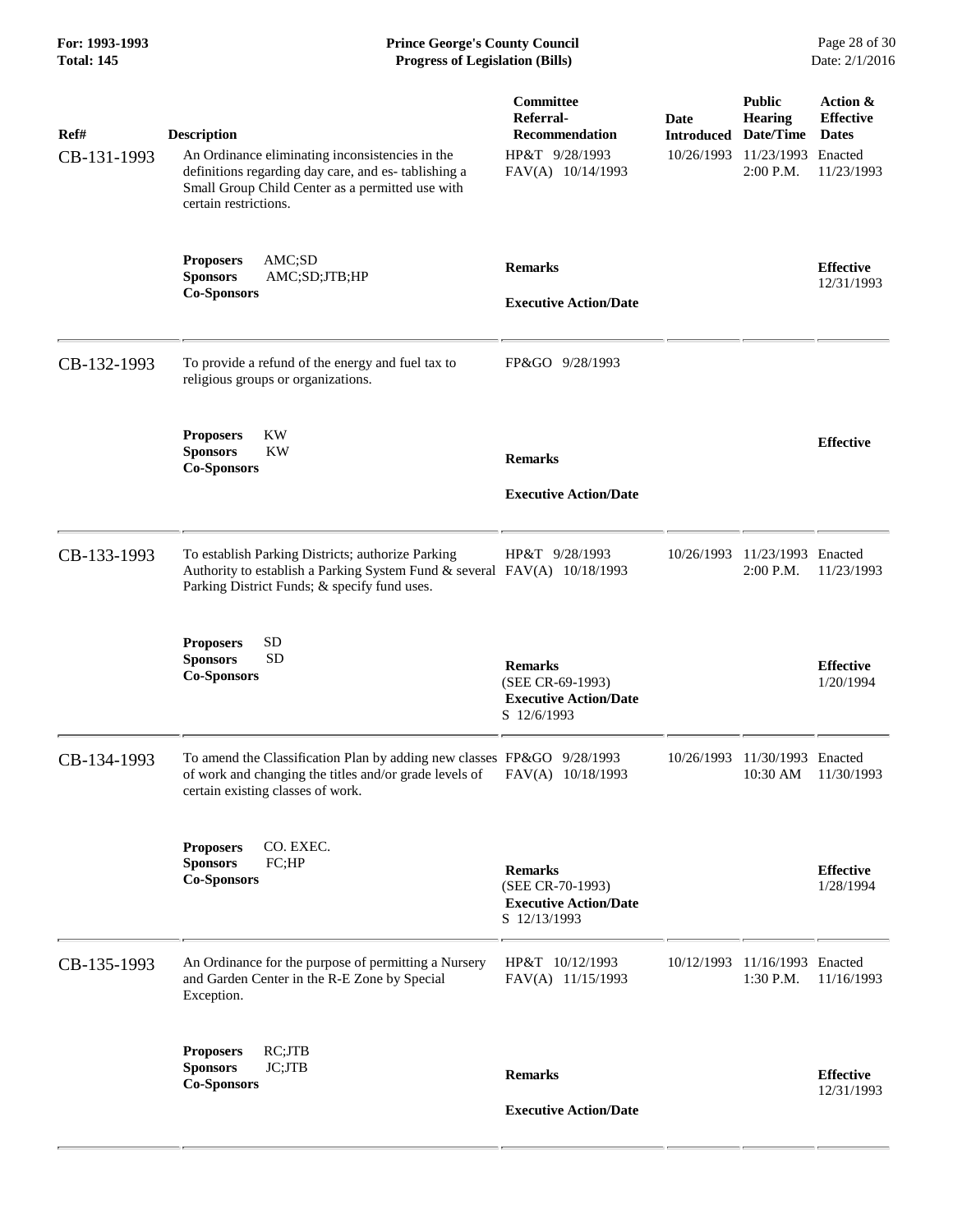#### **For: 1993-1993 Prince George's County Council** Page 29 of 30<br> **Prince George's County Council** Page 29 of 30<br> **Progress of Legislation (Bills)** Date: 2/1/2016 **Total: 145 Progress of Legislation (Bills)**

| Ref#<br>CB-136-1993 | Description<br>An Ordinance for the purpose of permitting certain<br>moving and storage operations in the I-1 Zone.                                                   | Committee<br>Referral-<br><b>Recommendation</b><br>HP&T 10/12/1993<br>HELD 11/15/1993 | Date<br><b>Introduced Date/Time</b> | <b>Public</b><br><b>Hearing</b><br>10/12/1993 11/16/1993<br>1:30 P.M. | Action &<br><b>Effective</b><br><b>Dates</b> |
|---------------------|-----------------------------------------------------------------------------------------------------------------------------------------------------------------------|---------------------------------------------------------------------------------------|-------------------------------------|-----------------------------------------------------------------------|----------------------------------------------|
|                     | JF<br><b>Proposers</b><br>JF<br><b>Sponsors</b><br><b>Co-Sponsors</b>                                                                                                 | <b>Remarks</b>                                                                        |                                     |                                                                       | <b>Effective</b>                             |
|                     |                                                                                                                                                                       | <b>Executive Action/Date</b>                                                          |                                     |                                                                       |                                              |
| CB-137-1993         | An Ordinance for the purpose of specifying that DER<br>representatives may enter upon open land when<br>enforcing the requirements of the Zoning Ordinance.           | HP&T 10/12/1993<br>NR 11/15/1993                                                      | 10/12/1993                          | 11/23/1993<br>2:00 P.M.<br>11/16/1993<br>1:30 P.M.                    |                                              |
|                     | <b>SM</b><br><b>Proposers</b><br><b>SM</b><br><b>Sponsors</b><br><b>Co-Sponsors</b>                                                                                   | <b>Remarks</b>                                                                        |                                     |                                                                       | <b>Effective</b>                             |
|                     |                                                                                                                                                                       | <b>Executive Action/Date</b>                                                          |                                     |                                                                       |                                              |
| CB-138-1993         | To repeal economic sanctions imposed on the Republic FP&GO 10/12/1993<br>of South Africa.                                                                             | FAV 10/18/1993                                                                        | 10/12/1993                          | 11/9/1993<br>11:00 AM                                                 | Enacted<br>11/9/1993                         |
|                     | JF<br><b>Proposers</b><br><b>Sponsors</b><br>JF;FC;JTB;KW;RC<br><b>Co-Sponsors</b>                                                                                    | <b>Remarks</b>                                                                        |                                     |                                                                       | <b>Effective</b><br>1/14/1994                |
|                     |                                                                                                                                                                       | <b>Executive Action/Date</b><br>S 11/29/1993                                          |                                     |                                                                       |                                              |
| CB-139-1993         | An Act removing the limitation on terms for members<br>of the Development Review District Commission.                                                                 | HP&T 10/19/1993<br>FAV 11/15/1993                                                     |                                     | 10/19/1993 11/23/1993 Enacted<br>$1:30$ P.M.                          | 11/23/1993                                   |
|                     | <b>JTB</b><br><b>Proposers</b><br><b>JTB</b><br><b>Sponsors</b><br><b>Co-Sponsors</b>                                                                                 | <b>Remarks</b>                                                                        |                                     |                                                                       | <b>Effective</b><br>1/5/1994                 |
|                     |                                                                                                                                                                       | <b>Executive Action/Date</b><br>S 12/6/1993                                           |                                     |                                                                       |                                              |
| CB-140-1993         | An Interproject Transfer of \$4,690,000 from the<br>Contingency Fund to LaReine High School<br>(\$4,500,000) and Eleanor Roosevelt Science<br>Renovation (\$190,000). | FP&GO 10/26/1993<br>$C.0.W.$ $11/1/1993$                                              |                                     | 10/26/1993 11/30/1993<br>10:30 AM                                     |                                              |
|                     | CO. EXEC.<br><b>Proposers</b><br><b>Sponsors</b><br>JTB;RC;FC;HP<br><b>Co-Sponsors</b>                                                                                | <b>Remarks</b><br>(SEE CB-143-1993)<br><b>Executive Action/Date</b>                   |                                     |                                                                       | <b>Effective</b>                             |